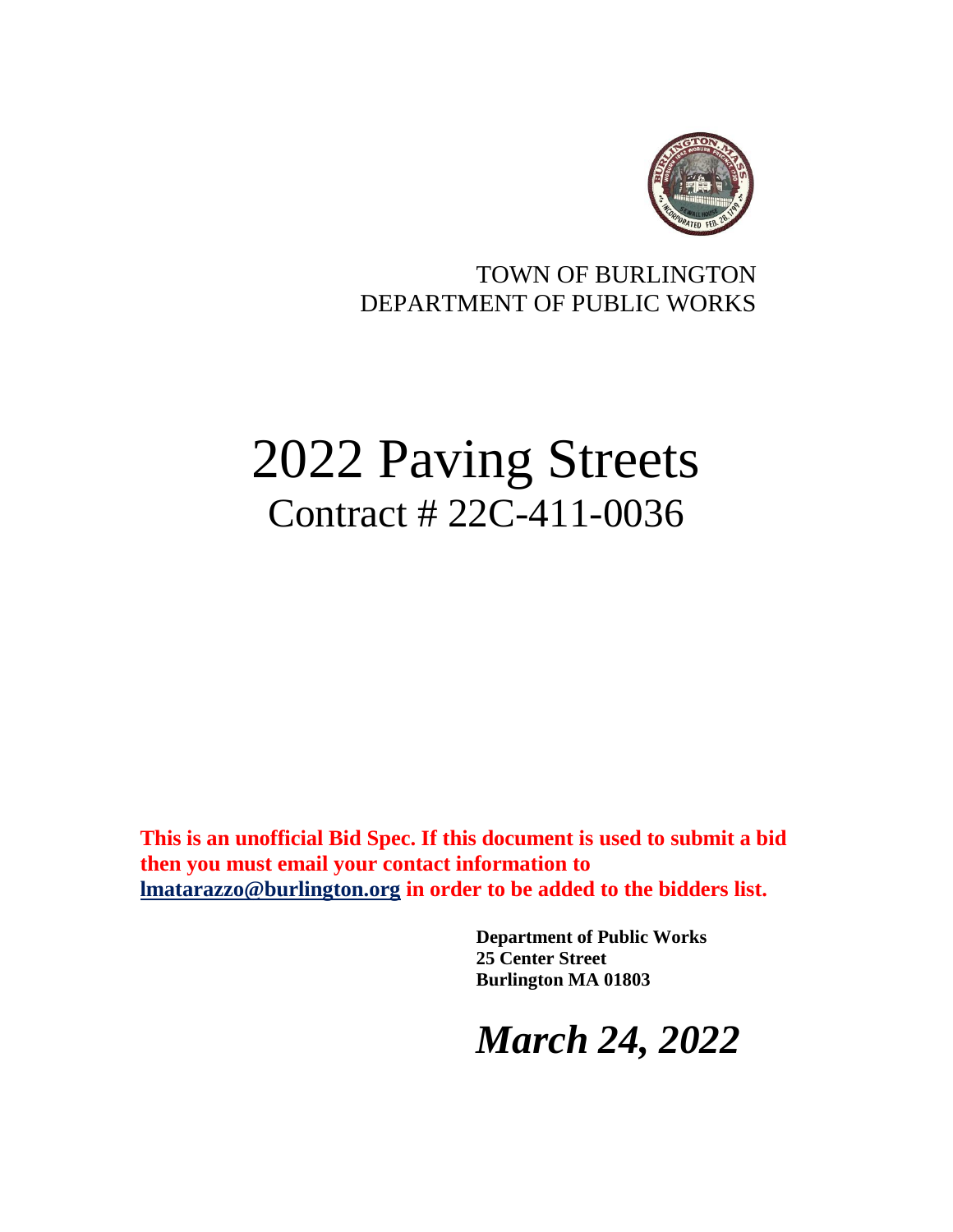# **Table of Contents**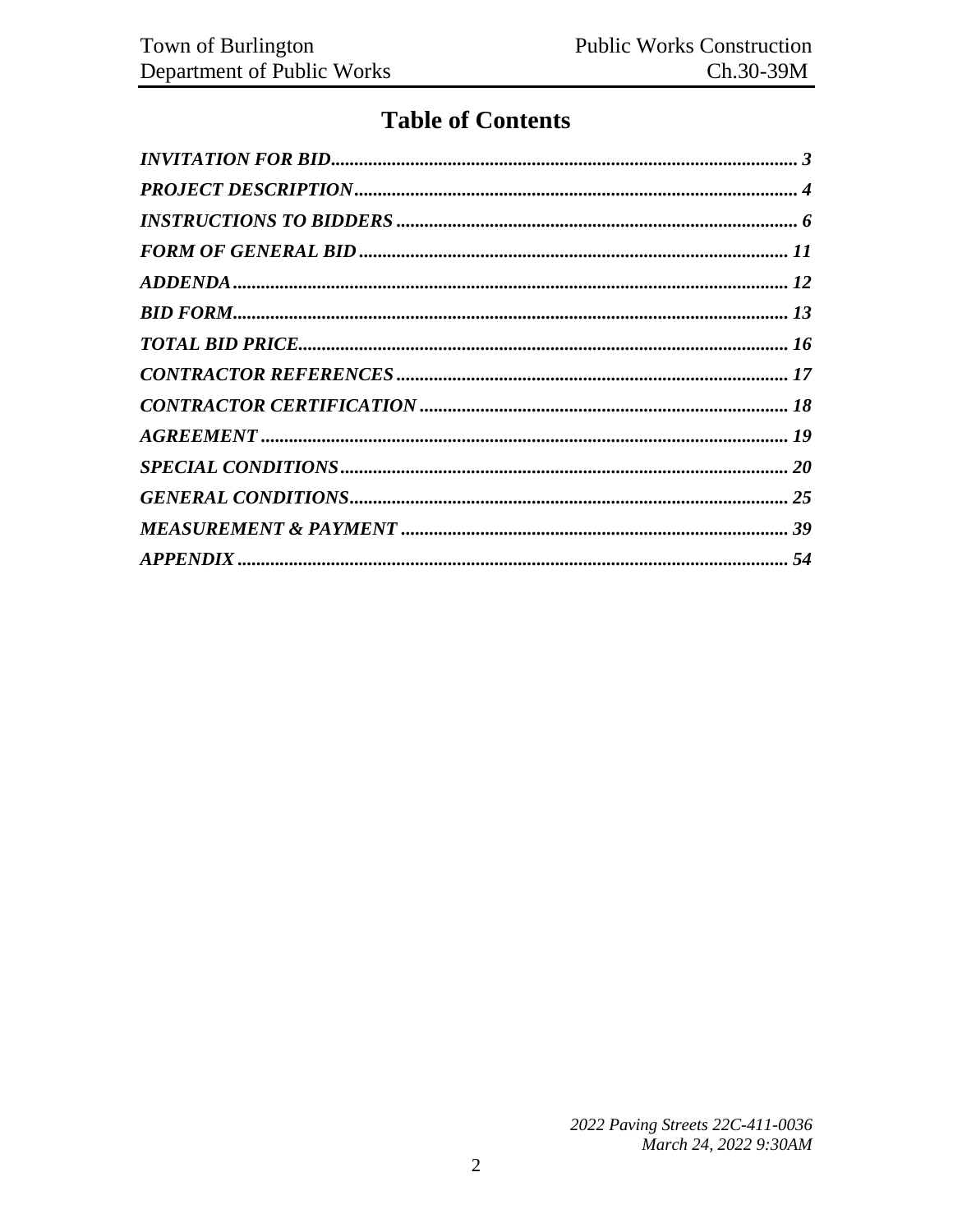# **INVITATION FOR BID**

#### <span id="page-2-0"></span>PUBLIC WORKS CONSTRUCTION

Sealed bids for 2022 HMA Paving Reclaim and Cold Plane Streets Contract must be received by Department of Public Works, Town Hall Annex, 25 Center Street, Burlington, Massachusetts, 01803 until March 24, 2022 at 9:30 AM and will be publicly opened and read aloud at such time.

- Specifications and bid forms are available on the DPW website site at: [http://www.burlington.org](http://www.burlington.org/) ,under the Projects & Programs tab.
- Specifications and bid forms may be obtained at the Department of Public Works, Town Hall Annex, 25 Center Street, Burlington, Massachusetts, 01803 after March 10, 2022 between 8:30 AM and 4:00 PM for a fifty (\$50.00) dollar reproduction cost.
- A bid bond of five (5) percent is required.
- Successful bidder must provide 100% Payment and Performance bonds.
- This project is bid according to MGL 30-39M.
- Town's Designated Representative and point of contact for questions is : Meghan Cavalier, [mcavalier@burlington.org,](mailto:mcavalier@burlington.org) 781-270-1642
- Prevailing wage must be paid per MGL 149 SECT. 26-27D
- The Bidder must be pre-qualified by MassDOT.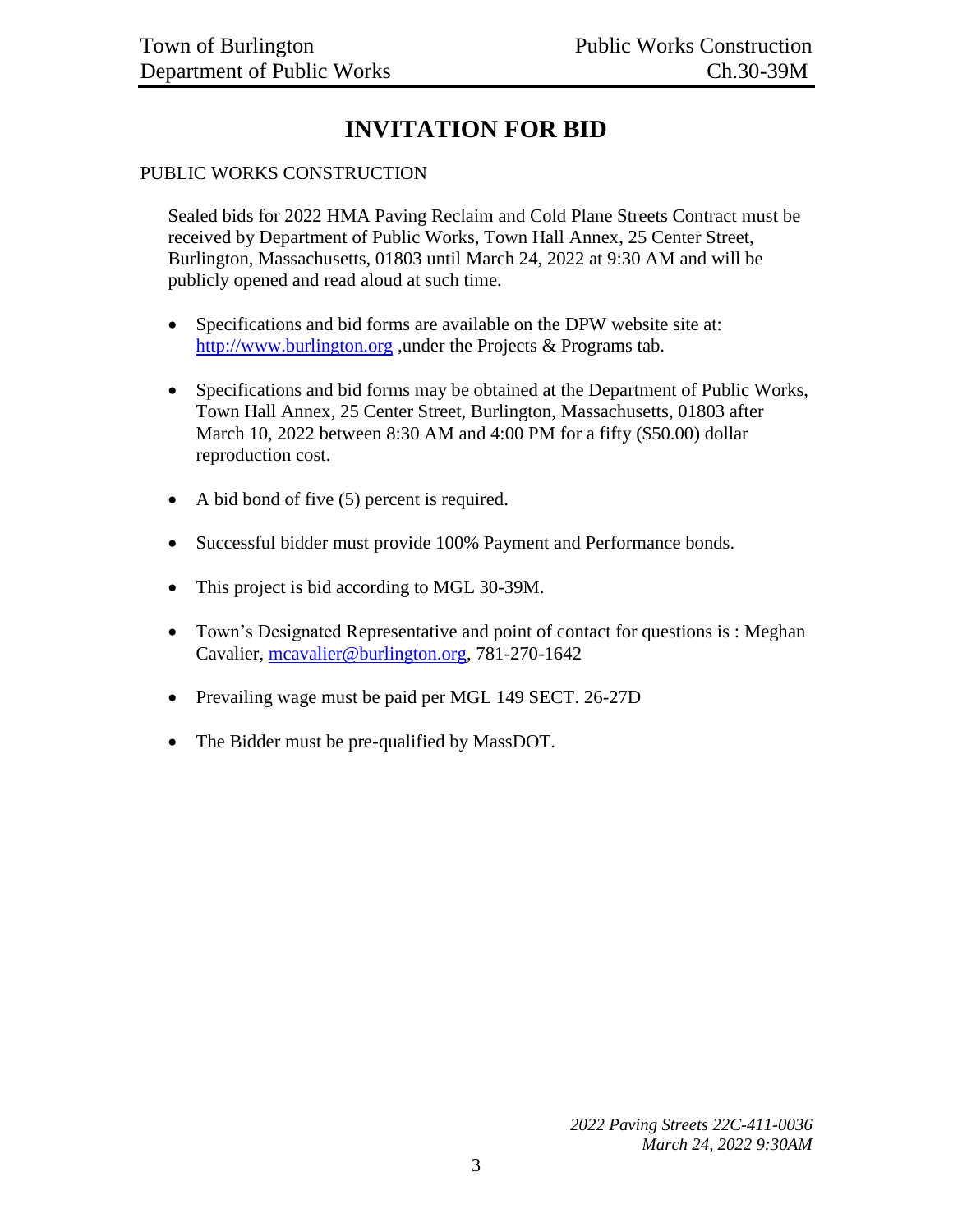# **PROJECT DESCRIPTION**

<span id="page-3-0"></span>The work under this contract will include all equipment, labor, material, supplies, etc. necessary to furnish the work described in this contract. It will include pavement milling to an approximate depth of 1.5", asphalt berm and granite curb removal and installation, asphalt paving, restoration, and all associated work. As well as the full depth reclamation, finish grading, complete paving, and all associated work. Quantities and street locations are estimated and not guaranteed. Work under this contract will include:

| <b>Street Name</b>                   | <b>Paving Limits</b>                       |                                  | Paving      | Area  | Length | Width | Curb                     |
|--------------------------------------|--------------------------------------------|----------------------------------|-------------|-------|--------|-------|--------------------------|
|                                      | To<br>From                                 |                                  | <b>Type</b> | (SY)  | (FT)   | (FT)  | <b>Ramps</b>             |
| <b>Algonquin</b><br><b>Drive</b>     | <b>Terrace Hall Ave</b>                    | <b>Bedford Street</b>            | Mill        | 2833  | 1275   | 20    |                          |
| <b>Benson Way</b>                    | <b>Lexington Street</b>                    | Dead End                         | Mill        | 746   | 305    | 22    | ÷,                       |
| <b>Boulder Drive</b>                 | <b>Uplands Road</b>                        | Fox Hill Road                    | Mill        | 4507  | 1690   | 24    | $\overline{\phantom{0}}$ |
| <b>Brown Ave</b>                     | <b>Lexington Street</b>                    | <b>Sandy Brook Rd</b>            | Mill        | 3987  | 1560   | 23    |                          |
| <b>Corbett Drive</b>                 | Mill Street                                | Mill Street                      | Mill        | 1416  | 455    | 28    | $\overline{a}$           |
| <b>Corcoran Road</b>                 | Dead End                                   | Dead End                         | Reclaim     | 5400  | 2025   | 24    | $\overline{a}$           |
| Davida Road                          | <b>Hershey Road</b>                        | <b>Dolores Drive</b>             | Mill        | 1300  | 450    | 26    | $\overline{\phantom{0}}$ |
| <b>Druid Hill Ave</b>                | <b>Bedford Street</b>                      | <b>Glendale Road</b>             | Mill        | 1467  | 880    | 15    | ÷,                       |
| <b>Garfield Circle</b>               | <b>Adams Street</b>                        | <b>Adams Street</b>              | Reclaim     | 2628  | 739    | 32    | $\overline{\phantom{0}}$ |
| <b>Hershey Road</b>                  | <b>Chestnut Ave</b>                        | <b>Nelson Road</b>               | Mill        | 967   | 435    | 20    | L,                       |
| <b>Hidden Valley</b><br><b>Drive</b> | <b>Lexington Street</b>                    | Dead End                         | Mill        | 996   | 320    | 28    |                          |
| <b>Holly Street</b>                  | <b>Nelson Road</b><br><b>Dolores Drive</b> |                                  | Mill        | 4000  | 1500   | 24    | ÷,                       |
| <b>Jonathan Road</b>                 | Wilmington Road                            | <b>Moss Road</b>                 | Mill        | 3716  | 1520   | 22    | $\overline{a}$           |
| <b>Meadowyale Rd</b>                 | <b>Bedford Street</b>                      | Carey Ave                        | Mill        | 2500  | 900    | 25    | $\overline{\phantom{0}}$ |
| <b>Michael Drive</b>                 | <b>Westwood Drive</b>                      | Dead End                         | Mill        | 5287  | 1830   | 26    | $\mathbf{1}$             |
| <b>Mohawk Road</b>                   | Victor Ave                                 | <b>Bedford Street</b>            | Mill        | 3667  | 1500   | 22    | $\overline{a}$           |
| <b>Mountain Rd</b>                   | Winn Street                                | Dead End                         | Mill        | 11896 | 4655   | 23    | 11                       |
| <b>Mountain View</b><br>Way          | <b>Mountain Road</b>                       | Heritage Road                    | Mill        | 2700  | 810    | 30    |                          |
| <b>Pine Ridge</b><br>Road            | Sandy Brook Rd                             | <b>Hilltop Drive</b>             | Mill        | 2139  | 875    | 22    |                          |
| <b>Raymond Rd</b><br>Ext             | <b>Fairfax Road</b>                        | <b>Chestnut Hill</b><br>Cemetery | Mill        | 950   | 450    | 19    |                          |

# **Milling/Cold Plane & Reclaim Streets:**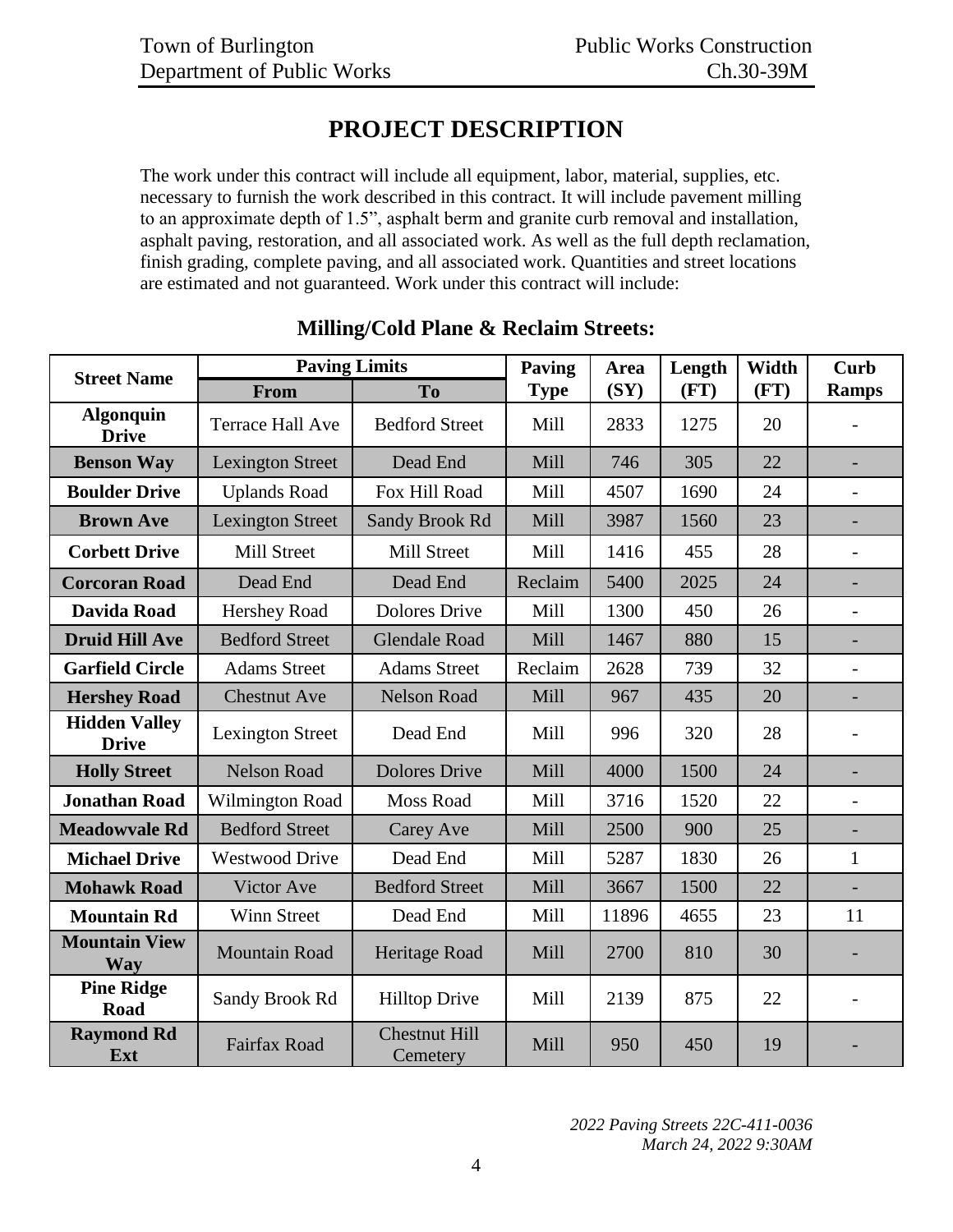| <b>Street Name</b>               | <b>Paving Limits</b>   | Paving                | Area        | Length | Width | Curb |              |
|----------------------------------|------------------------|-----------------------|-------------|--------|-------|------|--------------|
|                                  | <b>From</b>            | <b>To</b>             | <b>Type</b> | (SY)   | (FT)  | (FT) | <b>Ramps</b> |
| <b>Richardson</b><br>Road        | <b>Harriett Drive</b>  | Dead End              | Mill        | 1300   | 450   | 26   |              |
| <b>Stewart Street</b>            | <b>Wilmington Road</b> | <b>Whitney Street</b> | Mill        | 1112   | 455   | 22   |              |
| <b>Wildwood Lane</b>             | Wildwood St            | <b>Upland Road</b>    | Mill        | 4088   | 1415  | 26   |              |
| <b>Wildwood</b><br><b>Street</b> | Wildwood Lane          | Fox Hill Road         | Mill        | 2800   | 1050  | 24   |              |

### **Total Areas per Paving Type**

| <b>Total Area (SY)</b> |       |  |
|------------------------|-------|--|
| <b>Cold Plane/Mill</b> | 64375 |  |
| <b>Reclaim</b>         | 8030  |  |

#### **Sidewalk**

The existing bituminous sidewalk and curbing on Boulder Drive, Mountain Road, and Wildwood Street will be removed and disposed of and replaced with in kind with, new hot mixed asphalt (HMA) or reset granite curbing, and HMA sidewalk.

| <b>Street</b>          | Length<br>$(\text{FT})$ | <b>Area</b><br>$\bf (SY$ | <b>Curbing</b><br><b>Type</b> | <b>Sidewalk</b><br><b>Type</b> | Curb<br><b>Ramps</b> |
|------------------------|-------------------------|--------------------------|-------------------------------|--------------------------------|----------------------|
| <b>Boulder Drive</b>   | 86                      | 48                       | Bit                           | Bit                            | None                 |
| <b>Mountain Road</b>   | 1990                    | 1105                     | Bit/Granite                   | Bit                            |                      |
| <b>Wildwood Street</b> | 42                      | 23                       | Bit                           | Bit                            | None                 |

Once the existing curbing and sidewalk has been removed, it will be replaced in kind, in the existing location with new HMA or reset granite curbing and HMA sidewalk. The new sidewalk shall confirm to the latest ADA/AAB requirements for cross slope, clear pathway widths around obstacles, and other requirements as specified in the regulations, or as directed by the Engineer.

The width of the new sidewalk shall be five (5) feet from the back face of the curbing, to the back edge of the new sidewalk, as measured perpendicularly to the new curbing wherever possible. Any areas that require less width shall be brought to the attention of the Engineer, before being installed.

If deemed inadequate material, the existing base material will be removed and processed gravel replace the inadequate material, or be added on top of the existing sub base material to supplement the existing sub base.

Where necessary and as directed by the Engineer new concrete accessible ramps will be installed at all roadway crossings and crosswalks.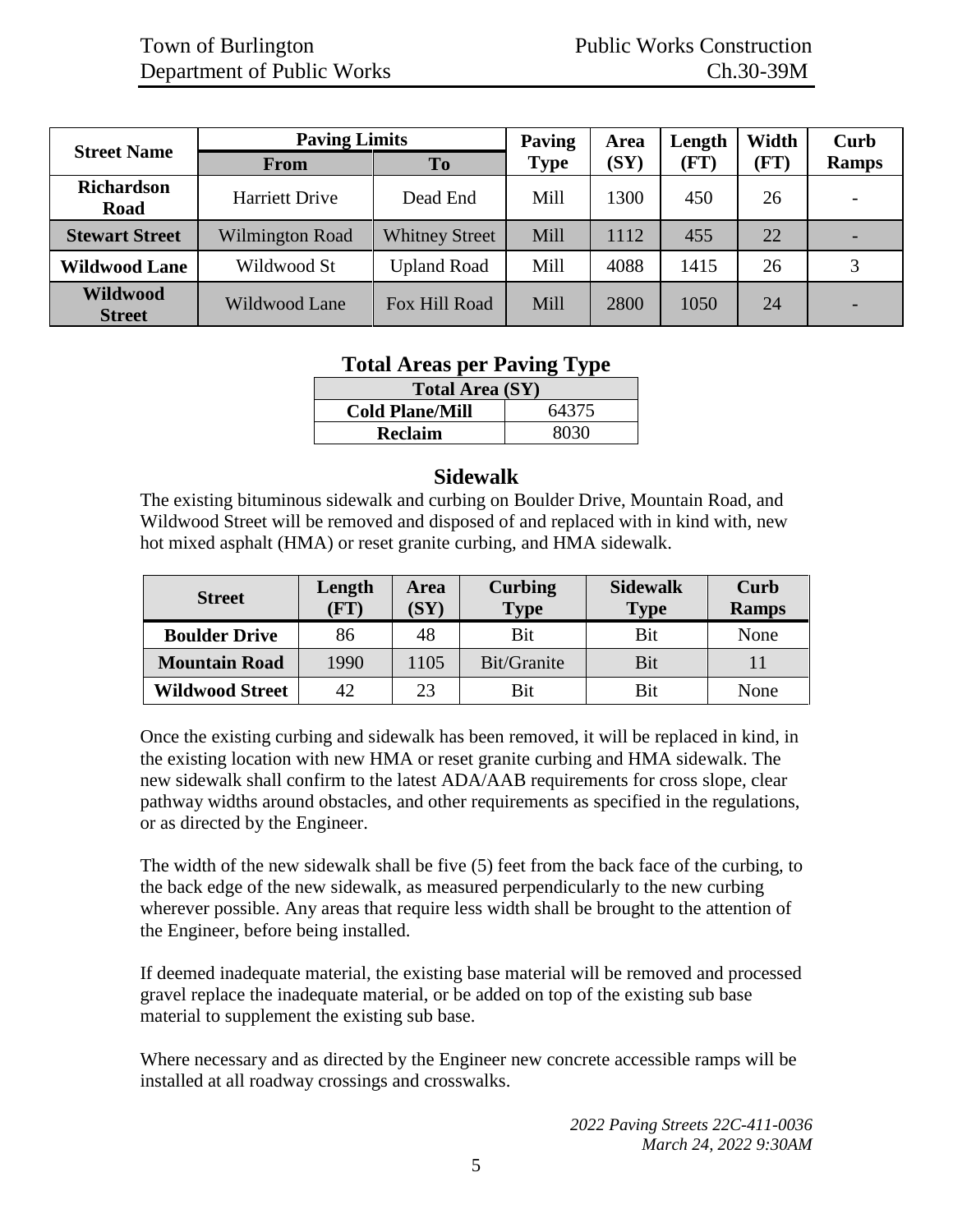# <span id="page-5-0"></span>**INSTRUCTIONS TO BIDDERS**

#### **Receipt and Opening of Bids**

The Town of Burlington, Massachusetts, herein called the Owner, acting by and through its Department of Public Works, will receive sealed bids as specified in the invitation for Bids at which time bids will be publicly opened and read.

Any bid may be withdrawn prior to the above scheduled time for the opening of bids or authorized postponement thereof. Any bid received after the time and date specified will not be considered. The bidder agrees that this bid will be good and may not be withdrawn for a period of thirty (30) days, Saturdays, Sundays, and legal holidays excluded, after opening the bids.

#### **Location and Work to be Done**

The Location of the Work to be done is described in the project description.

The Contractor will furnish all labor, services, materials, equipment, plant, machinery, apparatus, appliances, tools, supplies, and all other things necessary to do all work required for the completion of each item of the Work and as herein specified.

The Work to be done and paid for under any item will not be limited to the exact extent mentioned or described but will include all incidental work necessary or customarily done for the completion of that item.

#### **Preparation of Bid**

Each bid must be submitted on the prescribed form. All blank spaces for bid prices must be filled in, in ink or typewritten, in both words and figures.

Each bid must be submitted in a sealed envelope bearing on the outside **the name of the bidder, their address, and endorsed with the name of the project as specified in Receipt and Opening of Bids.**

If forwarded by mail**, the sealed envelope containing the bid must be enclosed in another envelope addressed as specified in Receipt and Opening of Bids.**

The following sections need to be filled out and completed as part of the bid package;

- Form of General Bid
- Acknowledgement of Addenda, if any
- Bid Form
- Total Bid Price
- Contractor Reference
- Contractor Certification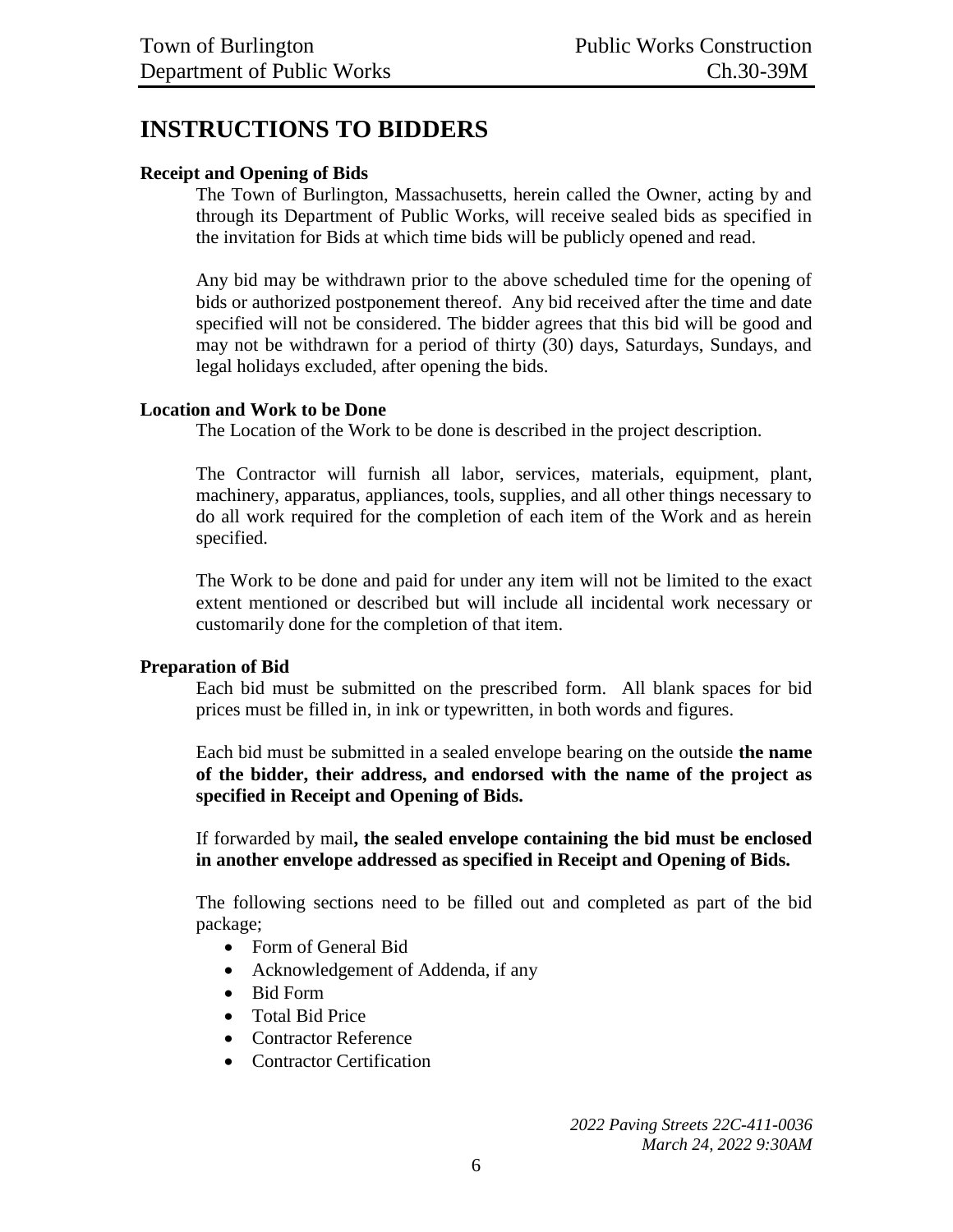#### **Bid Opening Procedure**

The following list of requirements will apply to each filed bid. Bids not meeting all the requirements for timeliness and security will be rejected without opening; bids not meeting signature and addenda requirements will be rejected prior to checking of bid amounts.

Bids will be filed at the place and before the time specified in Receipt and Opening of Bids.

Properly executed bid security will be placed in a sealed envelope and will be attached to the outside of the envelope containing the bid.

Bid signatures will be checked.

The total dollar amount of each bid will be read, and the three apparent low bids will be selected for further consideration. These three apparent low bids will be read aloud for the benefit of the other bidders and the bid opening procedure will be closed. All those present at the bid opening may arrange a time to examine all bids after the bid opening and after the reading of the three apparent low bids.

#### **Ability and Experience of Bidder**

No award will be made to any bidder who cannot satisfy the Owner that they have sufficient ability and experience in this class of work and sufficient capital and resources to enable him to complete the work successfully within the time named. The Owner's decision or judgment on these matters will be final, conclusive, and binding.

**Bidder must have a minimum of five (5) years' experience and have completed satisfactorily five (5) jobs within that time of similar size and scope.**

**All Subcontractors must have a minimum of five (5) years' experience and have completed satisfactorily five (5) jobs within that time of similar size and scope.**

The Contractor must submit with their bid proposal a list of five (5) jobs which they have successfully completed, giving the name and the address of these projects so they can be investigated prior to the award of the contract.

The Owner may make such investigations as they deem necessary, and the bidder must furnish to the Owner, under oath if so required, all such information and data for this purpose as the Owner may request.

#### **Condition of Work**

Each bidder must familiarize himself fully with the conditions relating to the construction of the project and the employment of labor thereon. Failure to do so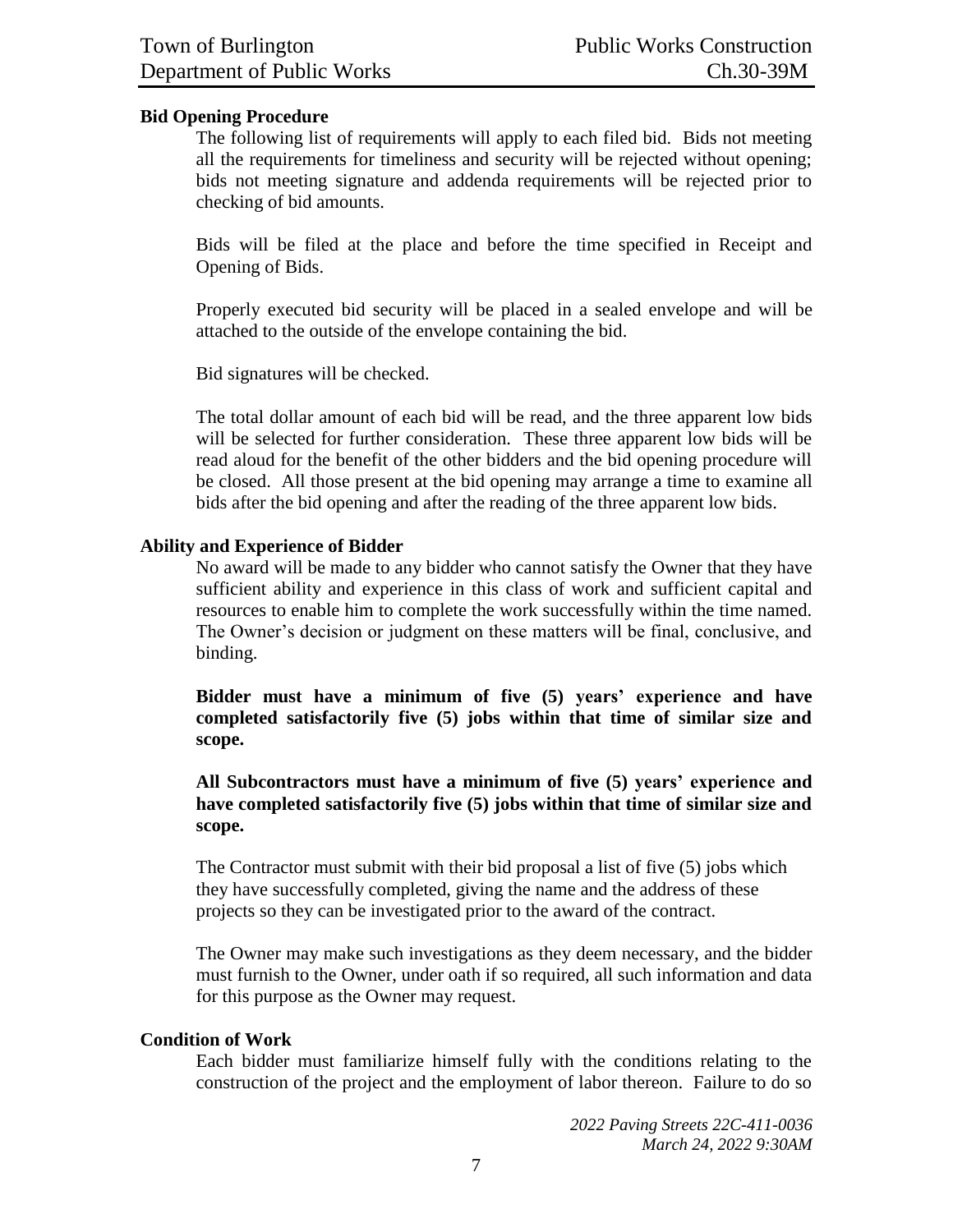will not relieve a successful bidder of their obligation to furnish all material and labor necessary to carry out the provisions of this Contract. Insofar as possible the Contractor, in carrying out their work, must employ such methods or means as will not cause any interruption of or interference with the work of any other Contractor.

#### **Addenda and Interpretations**

No interpretation of the bid documents will be made orally. Every request for such interpretation should be in writing addressed to the Town's Designated Representative listed in INVITATION TO BID and to be given consideration must be received at least seven (7) days prior to the date fixed for the opening of bids. Any and all such interpretations and any supplemental instructions will be in the form of written addenda to the Contract Documents. Failure of any bidder to receive any such addendum or interpretation will not relieve such bidder from any obligation under this bid as submitted. All addenda so issued will become part of the Contract Documents.

#### **Laws and Regulations**

The bidder's attention is directed to the fact that all applicable State laws, municipal ordinances, and the rules and regulation of all authorities having jurisdiction over construction of the project will apply to the Contract throughout, and they will be deemed to be included in the Contract the same as though herein written out in full.

#### **Bid Security**

Each bid must be accompanied by a BID BOND, CASH, or, CERTIFIED CHECK, payable to the Town, in the amount stated in INVITATION FOR BID. Such checks will be returned to all except the three (3) lowest responsible and eligible bidders within five (5) days, Saturday, Sundays, and legal holidays excluded, after the opening of bids, and the remaining checks will be returned promptly after the Owner and the accepted bidder have executed the Contract, or if no notice of intent to award has been presented to the selected contractor within thirty (30) days, Saturdays, Sundays and holidays excluded, after the date of the opening of bids, upon demand of the bidder at any time thereafter.

The said amount is fixed and agreed upon by and between the Contractor and the Owner because of the impracticability and extreme difficulty of fixing and ascertaining the actual damages the Owner would in such event sustain, and said amount is agreed to be the amount of damages which the Owner would sustain and said amount will be retained from time to time by the Owner from current periodical estimates.

#### **Right to Reject Bid**

The Owner reserves the right to waive any informality or reject any and all bids and alternate bids, should the Owner deem it to be in the public interest to do so.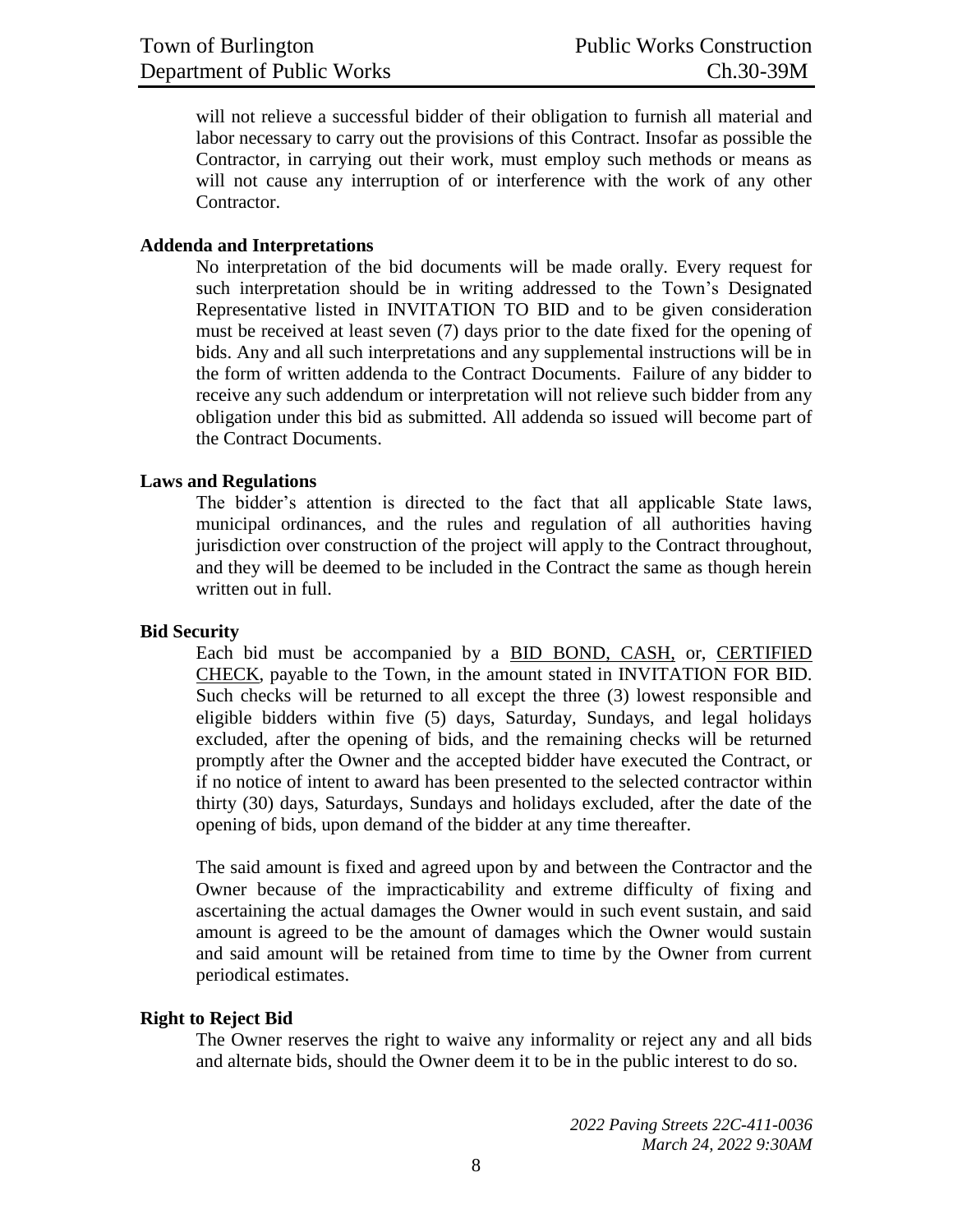The Owner also reserves the right to reject the bid of any bidder that the Owner considers to be unqualified based on the criteria set forth herein.

#### **Time for Completion**

The bidder must agree to commence work and to fully complete the project within the time limit stated in SPECIAL CONDITIONS.

#### **Comparison of Bids**

In the event that there is a discrepancy in FORM OF GENERAL BID between the lump sum or unit prices written in words and figures, the prices written in words will govern.

#### **Rule for Award of Contract**

The Contract will be awarded to "the lowest responsible and eligible bidder" for the Total Price Bid pursuant to General Laws Chapter 30, Section 39M, as amended. Such a bidder will possess the skill ability and integrity necessary for the faithful performance of the work, will be able to furnish labor that can work in harmony with all other elements of labor employed, or to be employed, in the work, and will otherwise comply with all applicable provisions of law. Bidder will execute formal agreement within ten (10) days of the Notice of Award.

#### **Statutes Regulating Competitive Bidding**

Any bid that does not comply with the provisions of Massachusetts General Laws Chapter 30, Section 39M as amended, need not be accepted and the Owner may reject every such bid.

#### **Wage Rates**

Prevailing Wage Rates as determined by the Commissioner of Department of Labor and Industries under the provision of the Massachusetts General Laws, Chapter 149, Section 26 to 27G, as amended, apply to this project. It is the responsibility of the contractor, before bid opening to request if necessary, any additional information on Prevailing Wage Rates for those trades people who may be employed for the proposed work under this contract.

State schedules of Prevailing Wage Rates are included in the contract documents.

#### **Specifications**

All specifications and bid items are based on "Commonwealth of Massachusetts Department of Transportation Standard Specifications for Highway & Bridges" 2020 edition, or latest revised.

#### **Bid Items Not Guaranteed**

The successful bidder is not guaranteed all items or the total bid price under this contract. Bidders must understand that like items may be bid under other contracts specifically packaged as one complete project. The successful bidder has no right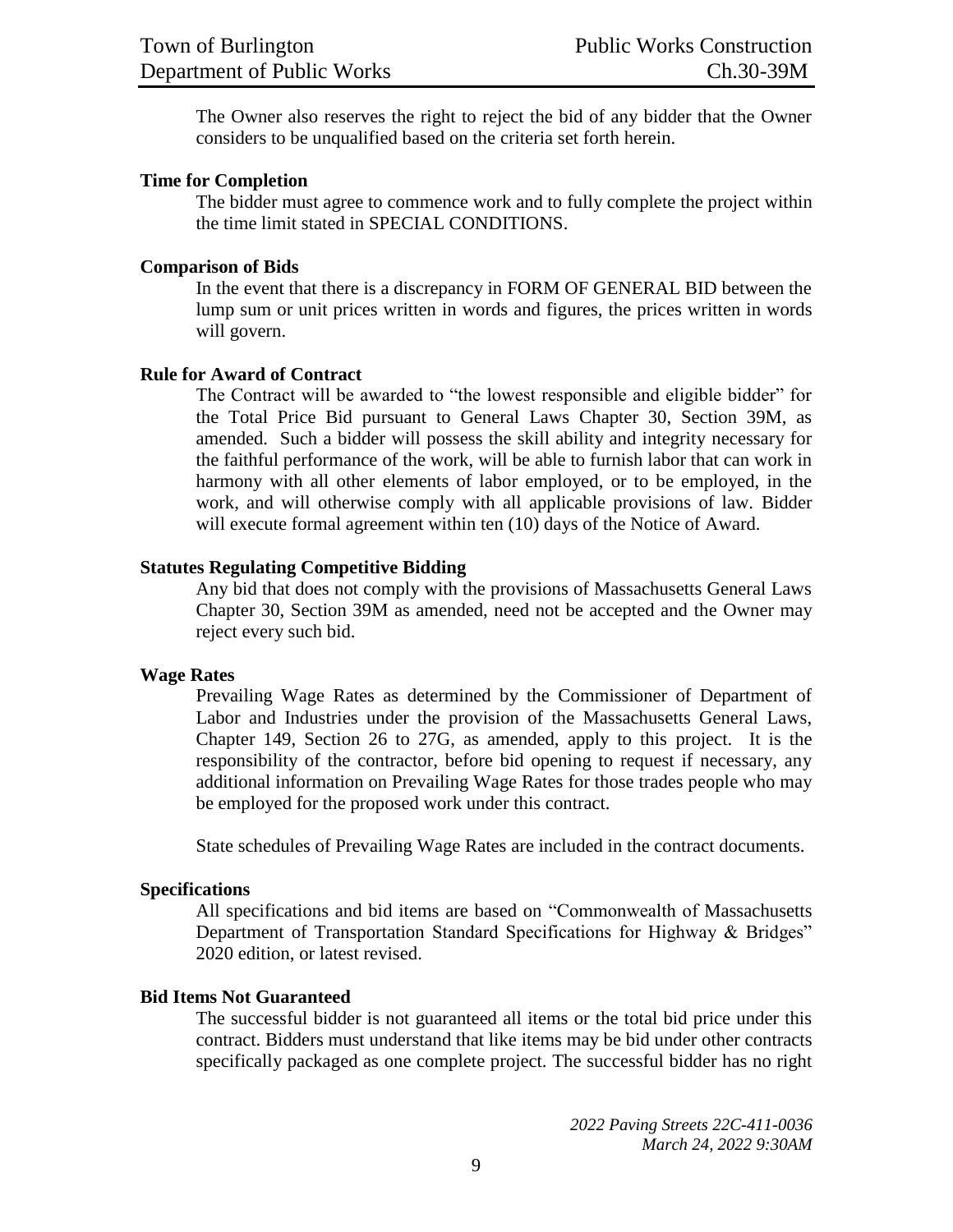to similar items bid under other projects. The Owner will specify where and when this contract will be applied to undertake a particular improvement.

#### **Liquid Asphalt Adjustment**

Per MGL 30-38A paving or Hot Mix Asphalt items bid under this contract (if any) as subject to liquid asphalt price adjustment.

#### **Tie Bids**

In the event of tied bids, wherein two or more responsive and responsible vendors provide the same bid price a coin toss will be used to break the tie.

#### **Unforeseen Office Closure**

If, at the time of the scheduled bid opening, Town Offices are closed due to uncontrolled events, the bid opening will be postponed until the next normal business day at the original time specified in the documents. Bids will be accepted until that date and time.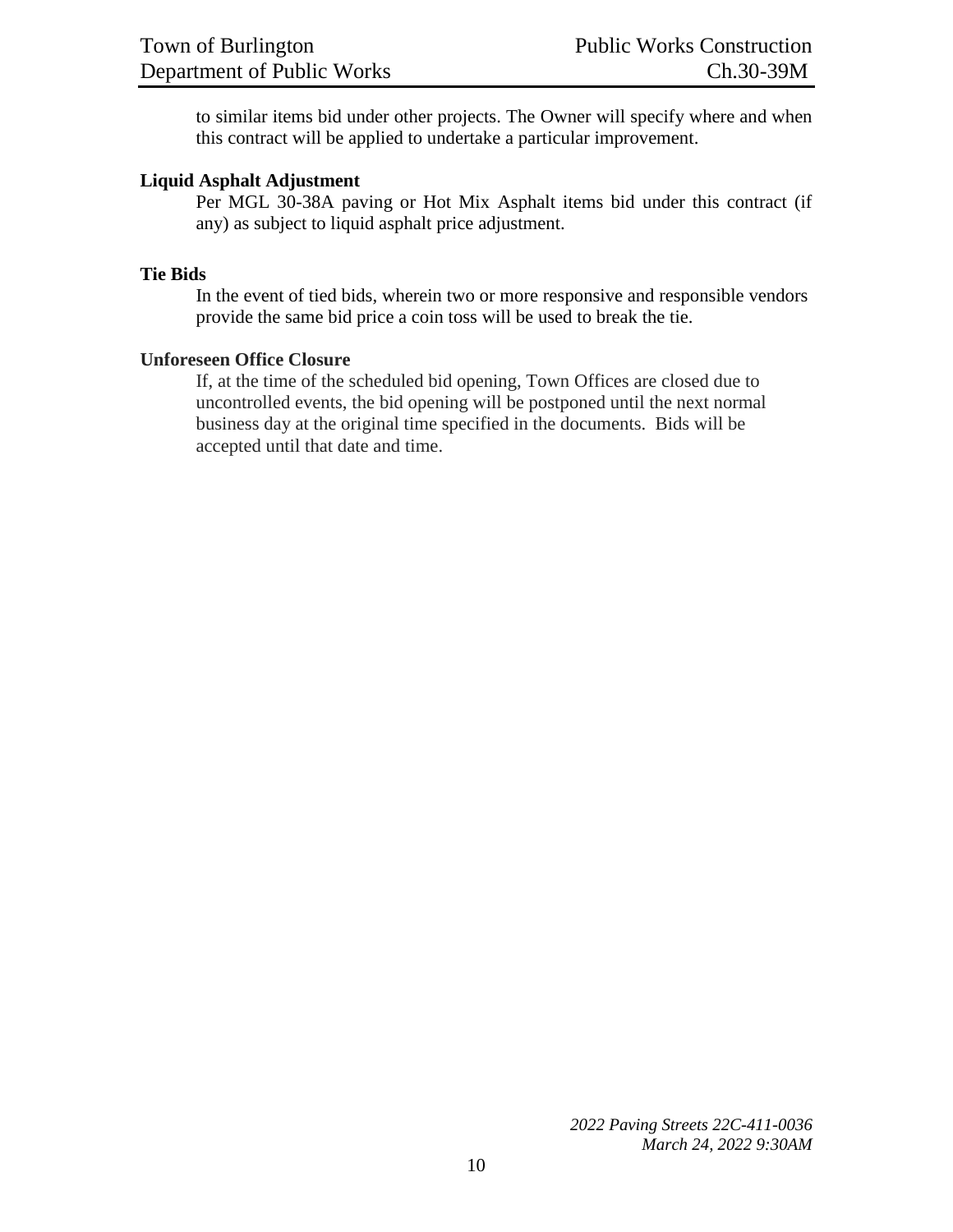# **FORM OF GENERAL BID**

<span id="page-10-0"></span>

| Bid of<br>"Bidder")*                                                                                 | (hereinafter called |  |
|------------------------------------------------------------------------------------------------------|---------------------|--|
| $(\_\_\_\)$ a corporation, organized and existing under the laws of the state of $\_\_\_\_\_\_\_\$ . |                     |  |
| $(\underline{\hspace{1cm}})$ a partnership                                                           |                     |  |
| $(\underline{\hspace{1cm}})$ a joint venture                                                         |                     |  |
| $(\_\_\)$ an individual doing business as $\_\_\_\_\_\_\_\_\_\_$                                     |                     |  |
|                                                                                                      |                     |  |

To the Town of Burlington, Massachusetts (hereinafter called "Owner").

Bidder:

The bidder, in compliance with your invitation for bid, examined the Contract Documents and being familiar with all of the conditions surrounding the construction of the proposed project including the availability of materials and labor, hereby propose to furnish all labor, materials, and supplies, and to construct the project in accordance with the Contract Documents within the time set forth in the agreement, and at the prices stated below. These prices are to cover all expenses incurred in performing the work required under the Contract Documents, or which this proposal is a part.

----------------------

\*Insert corporation, partnership or individual as applicable.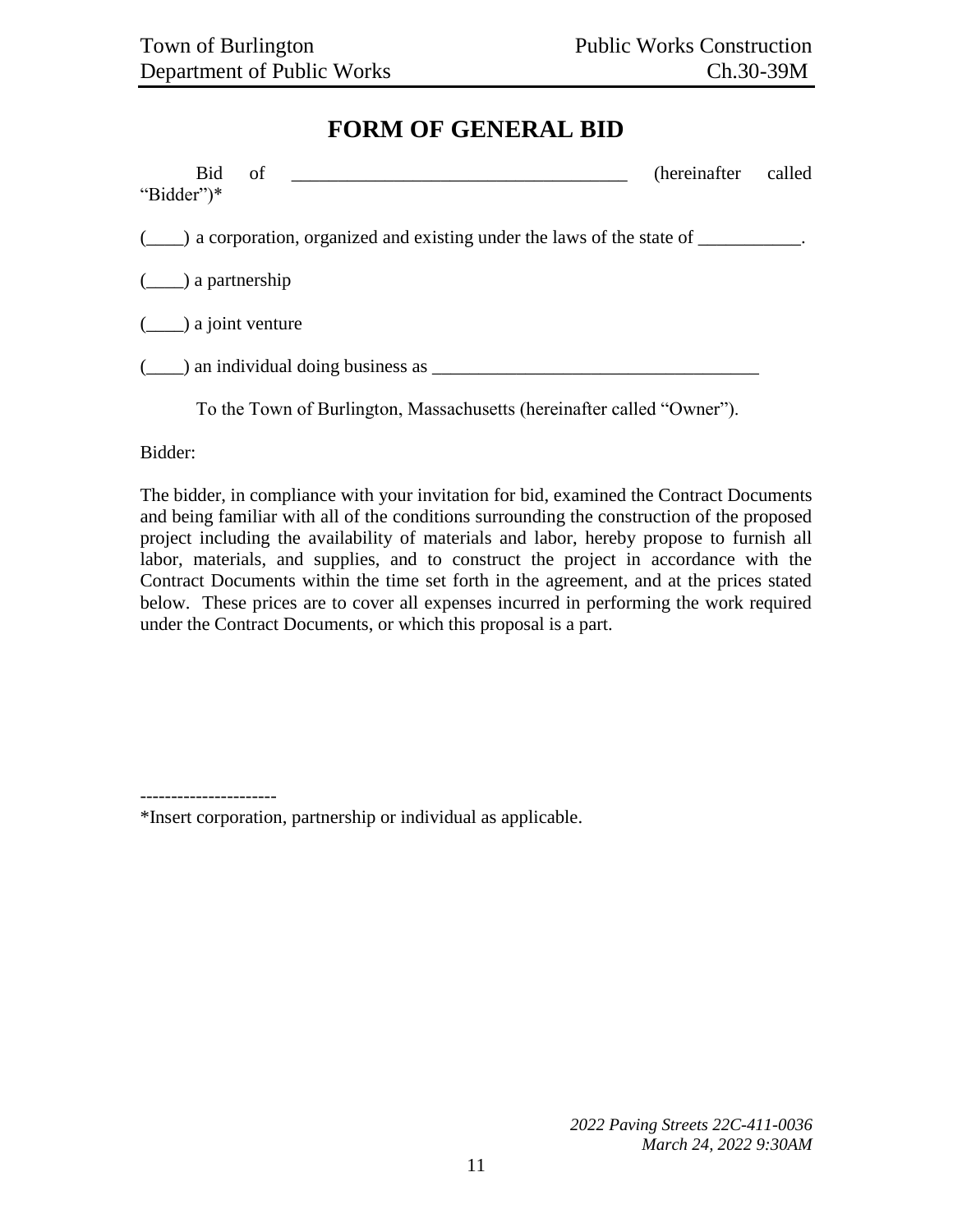# **ADDENDA**

<span id="page-11-0"></span>Bidder acknowledges receipt of the following addenda: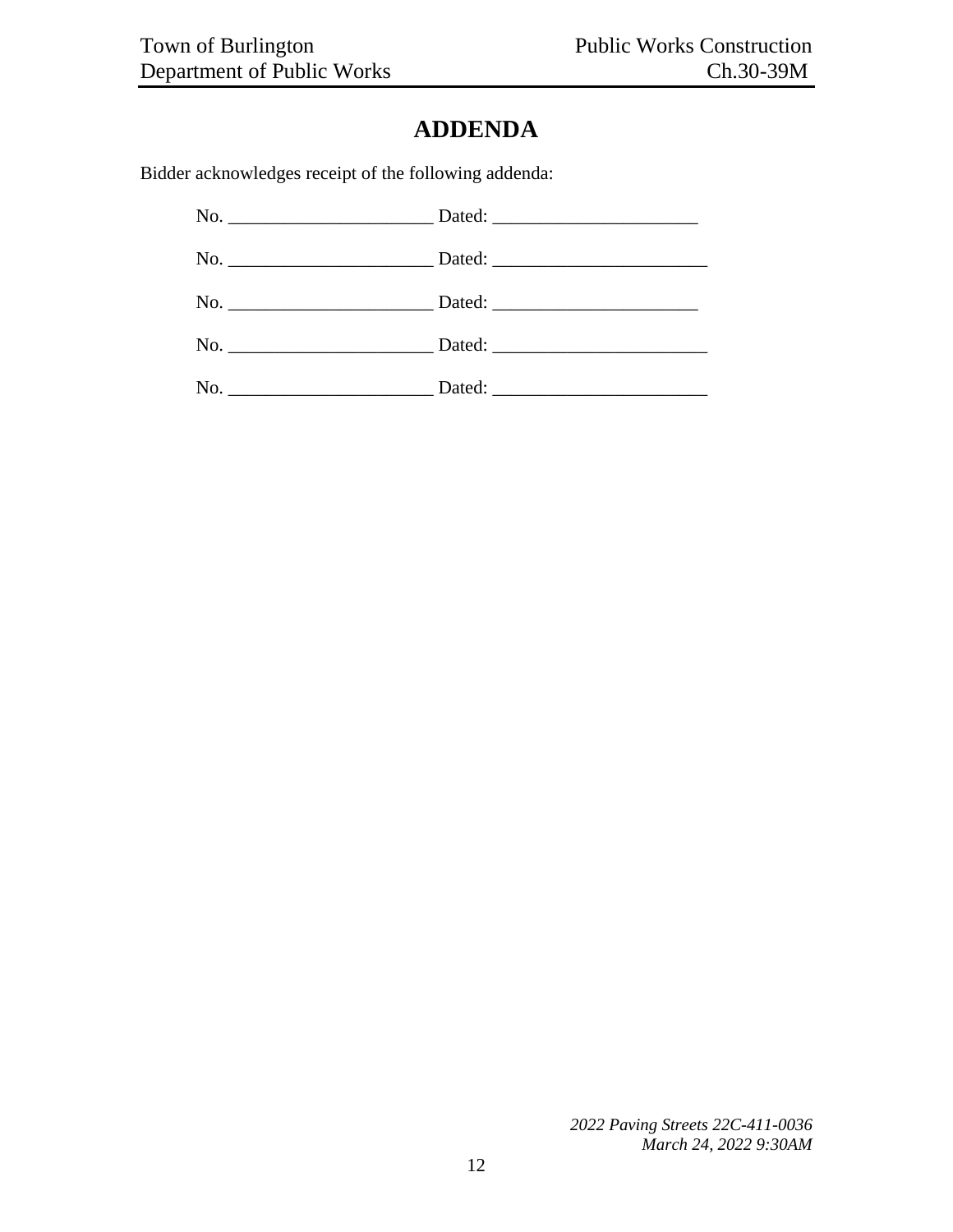# <span id="page-12-0"></span>**Item # Item Qty. Unit Unit Cost Item Total** 1 Unclassified Excavation 25 CY \$ \$ 2 Concrete Excavation 1 5 CY \$ \$ 3 Old Pavement Excavation 1180 SY \$ \$ 4 Gravel Borrow 1500 CY \$ \$ 5 Fine Grading & Compacting – Fine Grading  $\alpha$  Compacting  $-$  8030 SY \$ \$ 6 Drainage/Sanitary Structure Adjusted <sup>350</sup> EA \$ \$ 7 Drainage/Sanitary Structure Dramage/Saintary Structure 50 VF \$ \$ 8 Drainage/Sanitary Structure Brandge/Saintary Structure 5 EA \$ \$ 9 Frame & Grate (or Cover) Frame & Grate (or Cover) 100 EA \$ \$ 10 Frame & Grate (or Cover) Frame & Grate (or Cover) 100 EA \$ \$ 11 Water Gate Box Slide Top &<br>Cover Cover <sup>35</sup> EA \$ \$ 12 | Water Gate Box Adjusted | 55 EA \$ \$ 13 Water Gate Box Removed  $\&$  Stacked Stacked  $\begin{array}{c|cc}\n\text{Stacked} & 2 & \text{EA} & \text{$\$}\n\end{array}$  $14$  Water Gate Box Extension  $\frac{1}{2}$  LF \$ \$

# **BID FORM**

*2022 Paving Streets 22C-411-0036 March 24, 2022 9:30AM*

15 Reclaimed Pavement 8030 SY \$ \$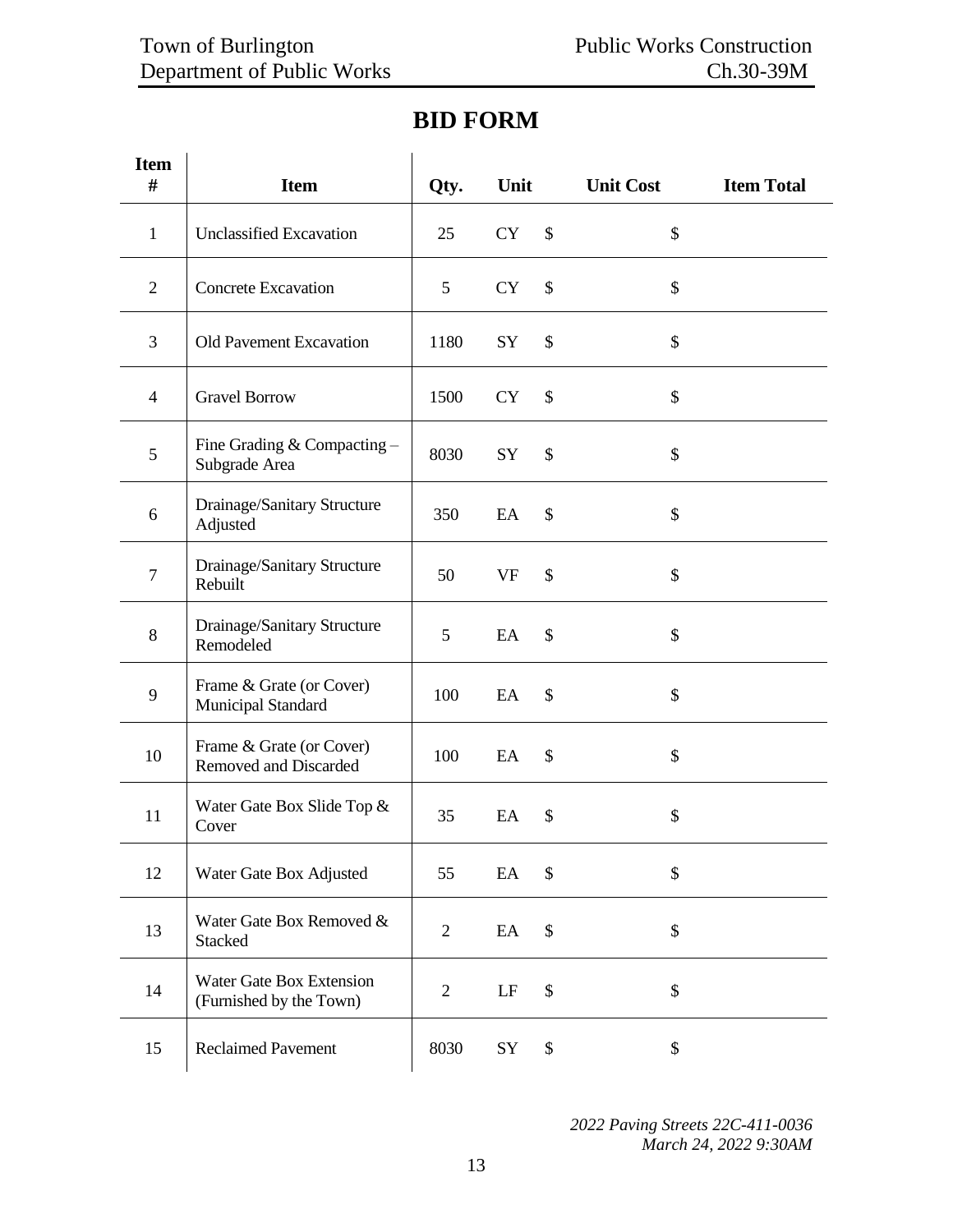# Town of Burlington **Public Works Construction** Department of Public Works Ch.30-39M

| <b>Item</b><br># | <b>Item</b>                                                       | Qty.         | Unit                 | <b>Unit Cost</b> | <b>Item Total</b> |
|------------------|-------------------------------------------------------------------|--------------|----------------------|------------------|-------------------|
| 16               | <b>Pavement Milling</b>                                           | 64375        | SY                   | \$<br>\$         |                   |
| 17               | Superpave Surface Course -<br>$9.5$ (SSC-9.5)                     | 6110         | <b>TON</b>           | \$<br>\$         |                   |
| 18               | Superpave Intermediate<br>Course - 19.0 (SIC-19.0)                | 1130         | <b>TON</b>           | \$<br>\$         |                   |
| 19               | Hot Mix Asphalt for<br>Miscellaneous Work                         | 150          | <b>TON</b>           | \$<br>\$         |                   |
| 20               | Granite Curb Type VA4 -<br>Straight                               | 100          | LF                   | \$<br>\$         |                   |
| 21               | Granite Curb Type VA4 -<br>Curved                                 | 50           | LF                   | \$<br>\$         |                   |
| 22               | <b>Granite Transition Curb for</b><br>Wheelchair Ramps - Straight | 150          | FT                   | \$<br>\$         |                   |
| 23               | <b>Granite Transition Curb for</b><br>Wheelchair Ramps - Curved   | 25           | FT                   | \$<br>\$         |                   |
| 24               | Hot Mix Asphalt Curb Type 2                                       | 39500        | LF                   | \$<br>\$         |                   |
| 25               | Curb Removed & Reset                                              | 50           | LF                   | \$<br>\$         |                   |
| 26               | Curb Removed & Discarded                                          | 50           | LF                   | \$<br>\$         |                   |
| 27               | Silt Sack                                                         | 25           | $\mathop{\text{EA}}$ | \$<br>\$         |                   |
| 28               | Cement Concrete Wheelchair<br>Ramp                                | 125          | ${\rm SY}$           | \$<br>\$         |                   |
| 29               | Hot Mix Asphalt Walk Surface                                      | 115          | <b>TON</b>           | \$<br>\$         |                   |
| 30               | Mail Box Removed & Reset                                          | 50           | EA                   | \$<br>\$         |                   |
| 31               | Mobilization                                                      | $\mathbf{1}$ | LS                   | \$<br>\$         |                   |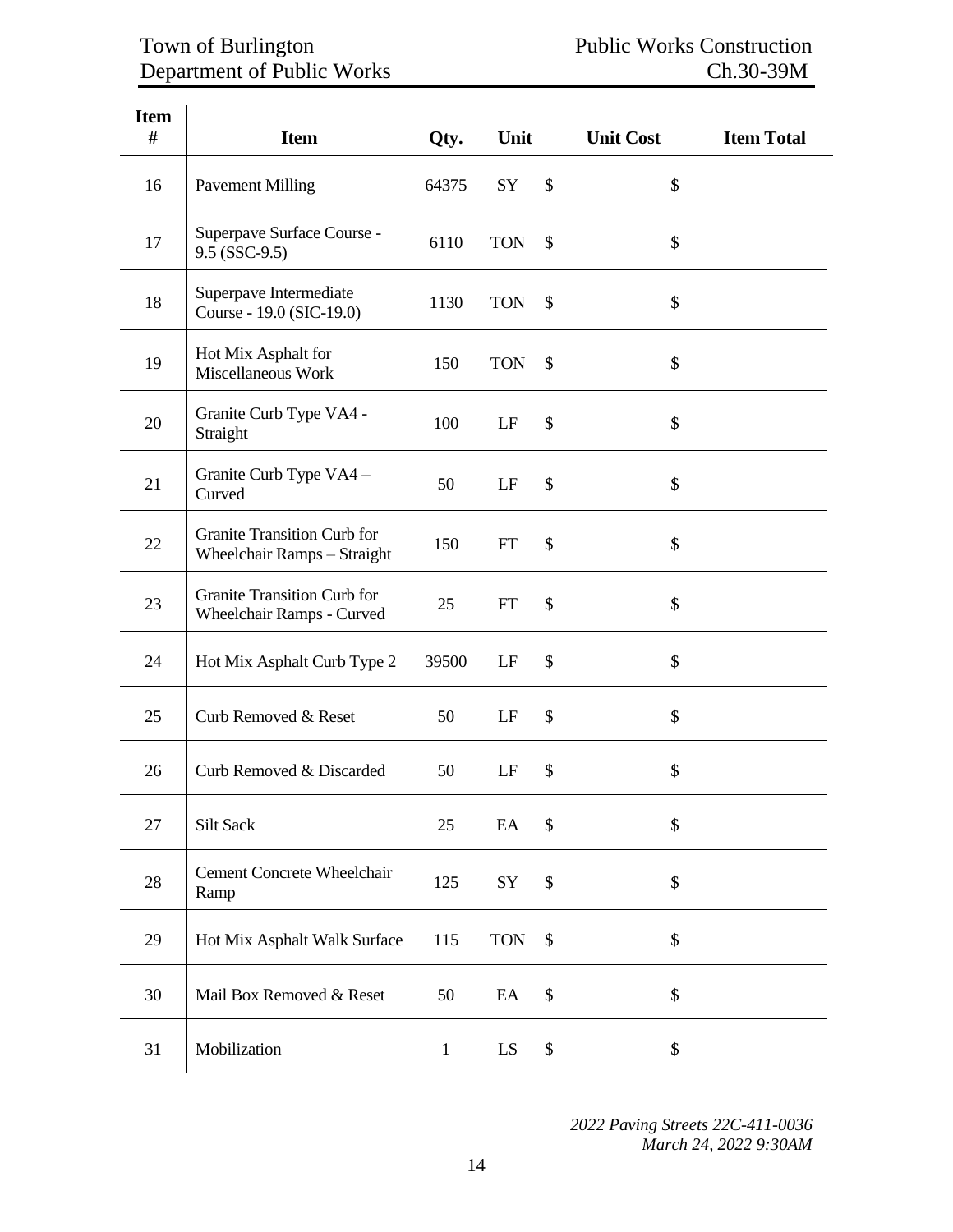# Town of Burlington **Public Works Construction** Department of Public Works Ch.30-39M

| <b>Item</b><br># | <b>Item</b>                 | Qty.  | Unit      |                           | <b>Unit Cost</b> | <b>Item Total</b> |
|------------------|-----------------------------|-------|-----------|---------------------------|------------------|-------------------|
| 32               | Loam Borrow                 | 1530  | <b>CY</b> | $\boldsymbol{\mathsf{S}}$ | \$               |                   |
| 33               | Hydro-Seeding               | 18365 | SY        | $\boldsymbol{\mathsf{S}}$ | \$               |                   |
| 34               | <b>Aged Pine Bark Mulch</b> | 15    | <b>CY</b> | $\boldsymbol{\mathsf{S}}$ | \$               |                   |
| 35               | <b>Traffic Management</b>   |       | LS        | \$                        | \$               |                   |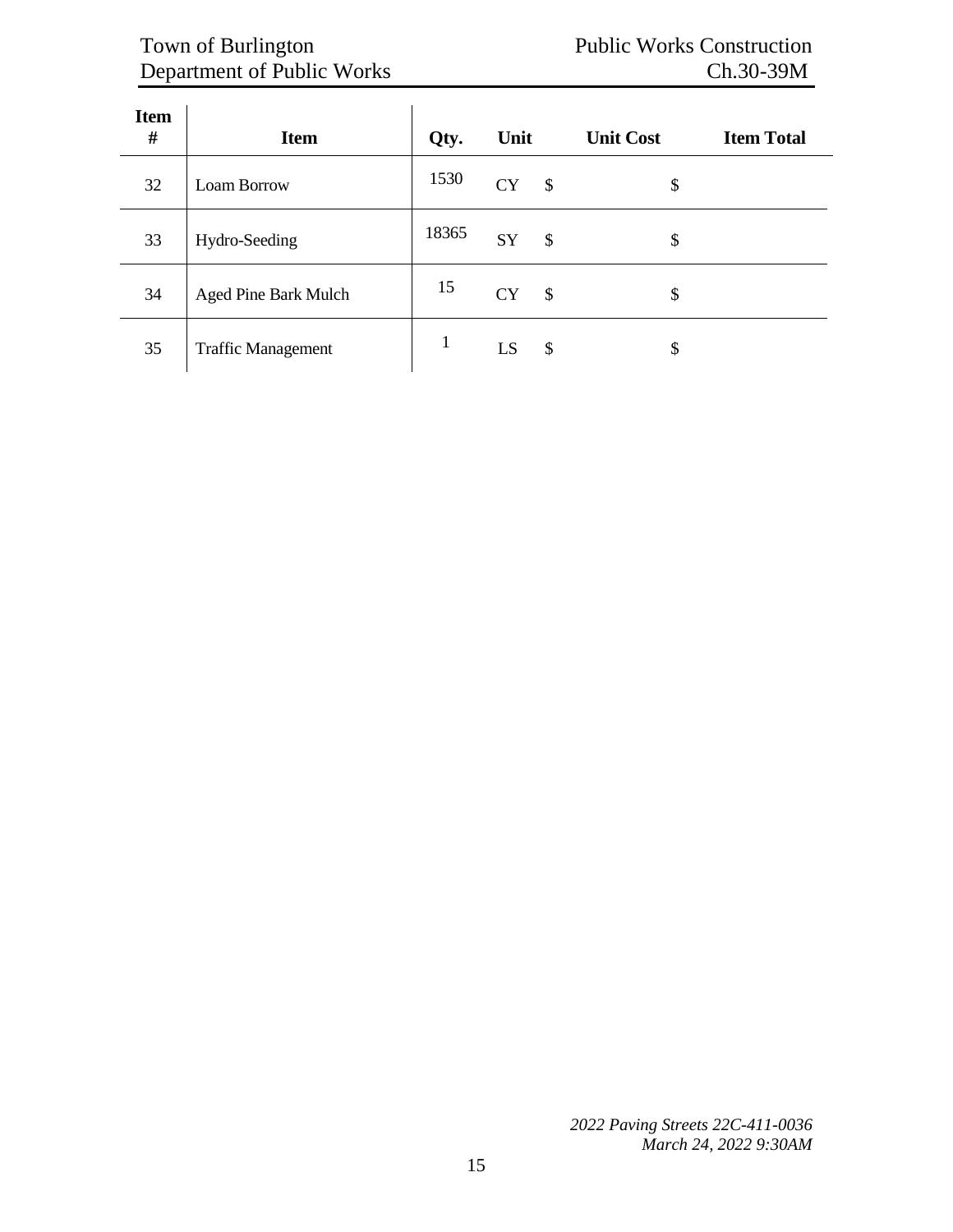# **TOTAL BID PRICE**

<span id="page-15-0"></span>

|                            | Total Price Bid: \$                                  |
|----------------------------|------------------------------------------------------|
| <b>Bid Price in Words:</b> |                                                      |
| Name:                      |                                                      |
|                            | Signature:                                           |
| Title:                     | <u> 1989 - Johann Barn, fransk politik (d. 1989)</u> |
|                            | Company:                                             |
|                            |                                                      |
| Phone:                     |                                                      |

**This is an unofficial Bid Spec. If this document is used to submit a bid then you must email your contact information to [Engineering@burlington.org](mailto:Engineering@burlington.org) in order to be added to the bidders list.**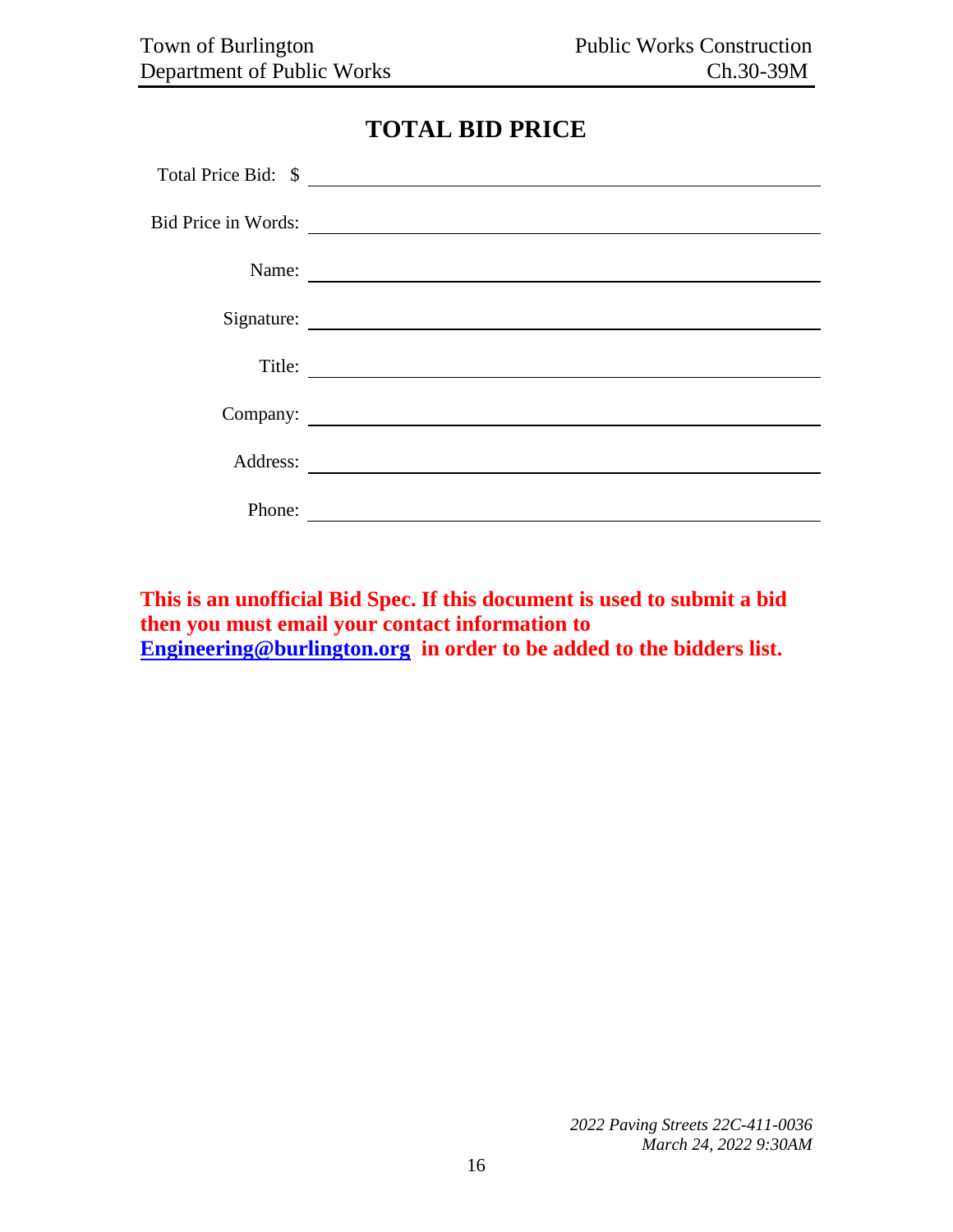# **CONTRACTOR REFERENCES**

<span id="page-16-0"></span>The undersigned offers the following information as evidence of their qualifications to perform the work as bid upon according to all the requirements of the plans and specifications.

1. Have been in business under present name for \_\_\_years.

2. The names and addresses of all persons interested in the bid (if made by a partnership or corporation) as Principals are as follows:

\_\_\_\_\_\_\_\_\_\_\_\_\_\_\_\_\_\_\_\_\_\_\_\_\_\_\_\_\_\_\_\_\_\_\_\_\_\_\_\_\_\_\_\_\_\_\_\_\_\_\_\_\_\_\_\_\_\_\_\_\_\_\_\_\_\_\_\_\_\_\_\_ \_\_\_\_\_\_\_\_\_\_\_\_\_\_\_\_\_\_\_\_\_\_\_\_\_\_\_\_\_\_\_\_\_\_\_\_\_\_\_\_\_\_\_\_\_\_\_\_\_\_\_\_\_\_\_\_\_\_\_\_\_\_\_\_\_\_\_\_\_\_\_\_

\_\_\_\_\_\_\_\_\_\_\_\_\_\_\_\_\_\_\_\_\_\_\_\_\_\_\_\_\_\_\_\_\_\_\_\_\_\_\_\_\_\_\_\_\_\_\_\_\_\_\_\_\_\_\_\_\_\_\_\_\_\_\_\_\_\_\_\_\_\_\_

(Attach supplementary list if necessary)

3. The bidder is requested to state below what work of a similar character to that included in the proposed contract they have done, and give references that will enable the Owner to judge their experience, skill and business standing (add supplementary page if necessary).

| $\#$           | Completion | Project Name | Contract | Reference | Telephone No. |
|----------------|------------|--------------|----------|-----------|---------------|
|                | Date       |              | Amount   | Name      |               |
|                |            |              |          |           |               |
|                |            |              |          |           |               |
| 2              |            |              |          |           |               |
|                |            |              |          |           |               |
| 3              |            |              |          |           |               |
|                |            |              |          |           |               |
| $\overline{4}$ |            |              |          |           |               |
|                |            |              |          |           |               |
| 5              |            |              |          |           |               |
|                |            |              |          |           |               |

4. Bank reference

(Name)

(Bank)

(Address) (Telephone No.)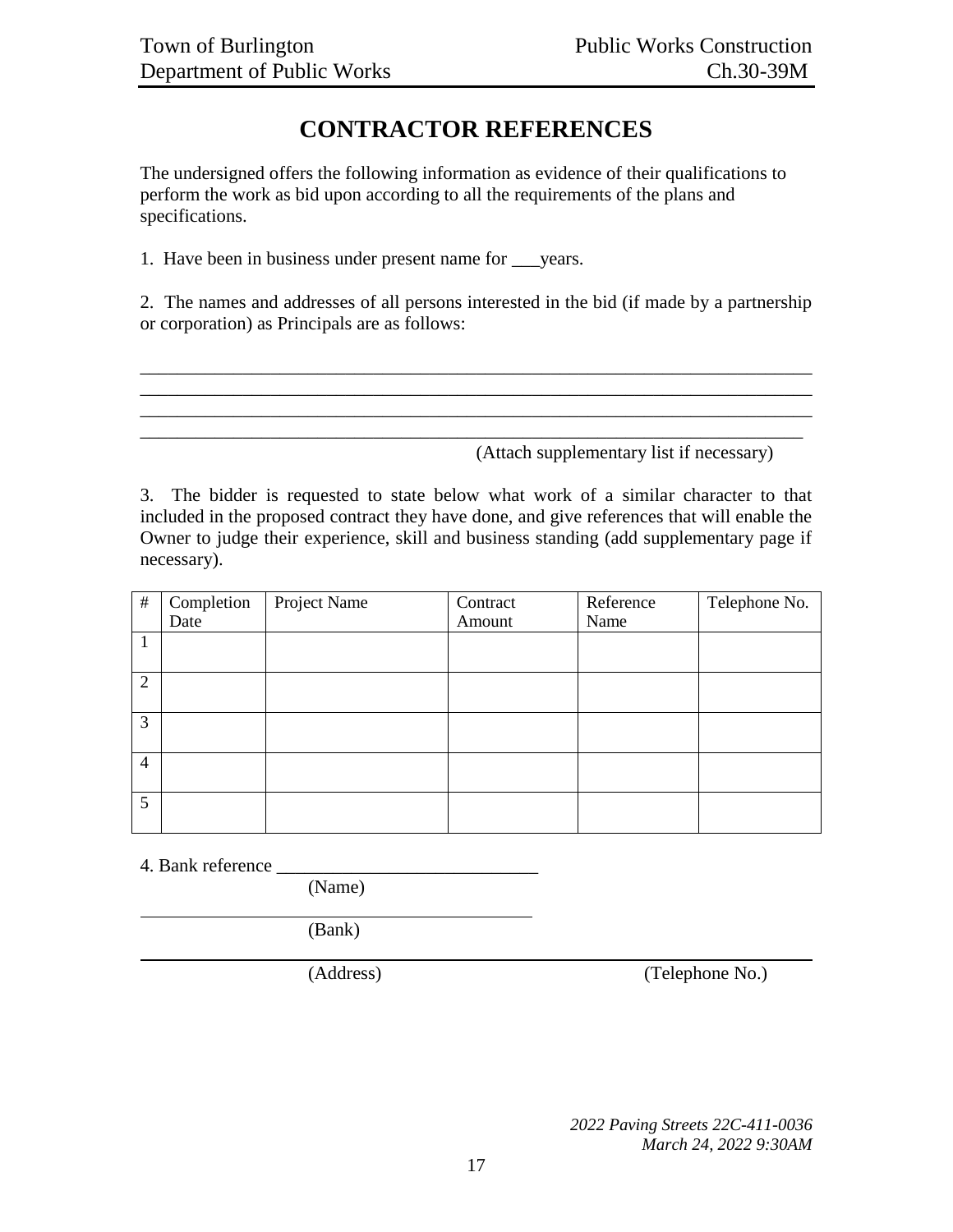# **CONTRACTOR CERTIFICATION**

#### <span id="page-17-0"></span>**NON-COLLUSION**

I certify under penalties of perjury that this bid or proposal has been made and submitted under good faith and without collusion or fraud with any other person. As used in this certification, the word "person" means any natural person, business, partnership, corporation, union, committee, club, or other organization, entity, or group of individuals.

#### **TAX COMPLIANCE**

Pursuant to Massachusetts General Law Chapter 62C, Section 49A, I certify under the penalties of perjury that, to the best of my knowledge and belief, I am in compliance with all laws of the Commonwealth relating to taxes, reporting of employees and contractors, and withholding and remitting child support.

#### **LABOR HARMONY / OSHA 10-HOUR**

I will furnish labor that can work in harmony with all other elements of labor employed or to be employed in the work, and All employees to be employed in the work subject to this bid have successfully completed a course in construction safety and health approved by the United States Occupational Safety and Health administration that is at least 10 hours in duration.

\_\_\_\_\_\_\_\_\_\_\_\_\_\_\_\_\_\_\_\_\_\_\_\_\_\_\_\_\_\_\_\_\_\_\_\_\_\_\_\_\_\_\_\_\_\_\_\_\_\_\_\_\_\_\_\_\_\_\_\_\_\_\_\_\_\_\_

Signature:

(Person Signing Bid)

(Name of Business)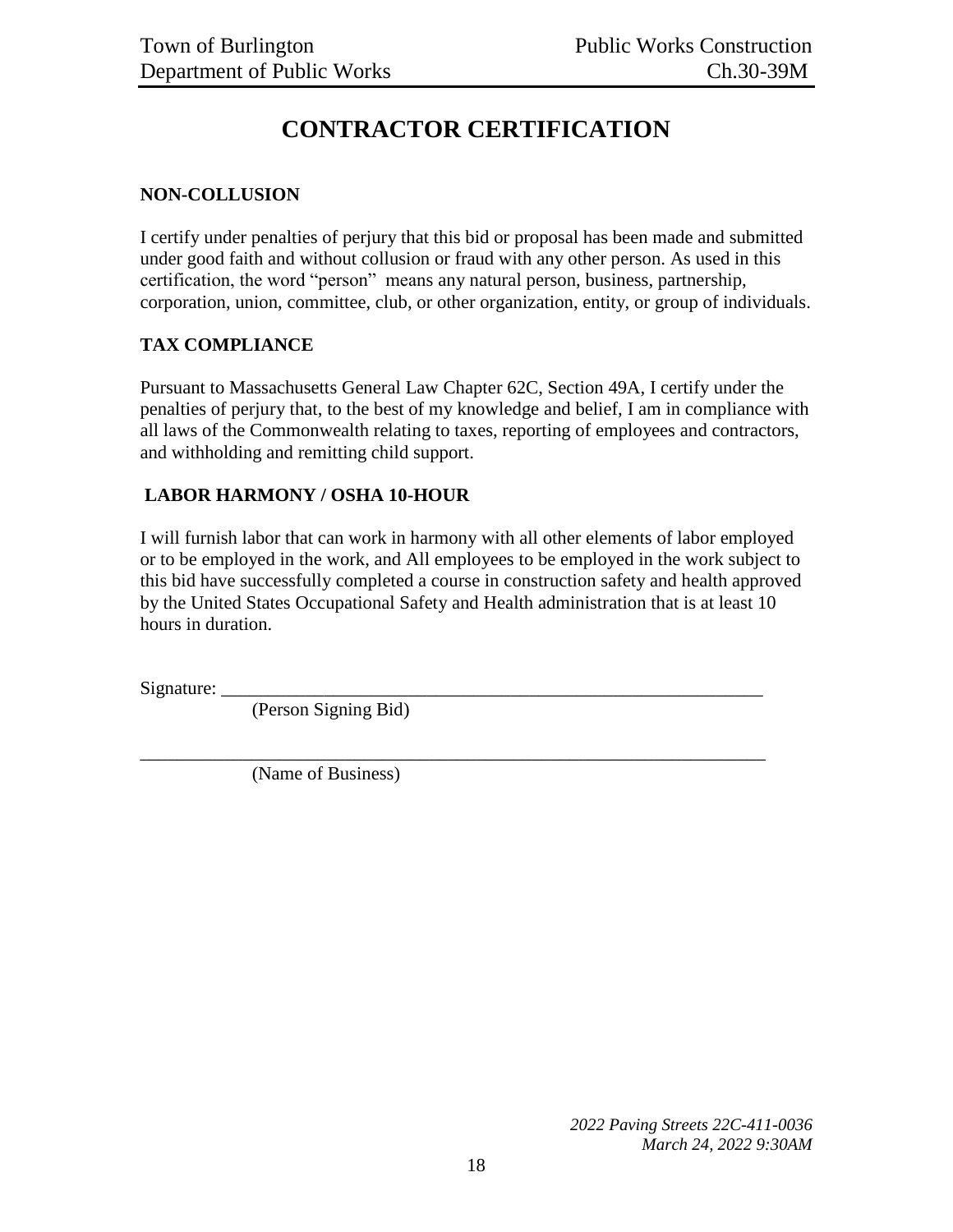# **AGREEMENT**

<span id="page-18-0"></span>THIS AGREEMENT, by and between the party of the first part, the Town of Burlington, hereinafter called "OWNER", acting herein through its Town Administrator, and the party of the second part hereinafter called "CONTRACTOR".

WITNESSETH: That for and in consideration of the payments and agreements hereinafter mentioned, to be made and performed by the OWNER, the CONTRACTOR hereby agrees with the OWNER to commence and complete the project described by these bid documents hereinafter called the project, for the sum of the contract price and all extra work in connection therewith, under the terms as stated in the Contract Documents; and at its and their own proper cost and expense to furnish all the materials, supplies, machinery equipment, tools, superintendence, labor, insurance, and other accessories and services necessary to complete the said project in accordance with the conditions and prices stated in FORM OF GENERAL BID, GENERAL CONDITIONS, Contract Documents as prepared by the Owner.

IN WITNESS WHEREOF, the parties to these presents have executed this contract.

| \$                                                                                                                                                                                                                                                                             |      |
|--------------------------------------------------------------------------------------------------------------------------------------------------------------------------------------------------------------------------------------------------------------------------------|------|
| <b>Contract Price</b>                                                                                                                                                                                                                                                          |      |
| <b>AGREED:</b>                                                                                                                                                                                                                                                                 |      |
| <b>Town of Burlington</b>                                                                                                                                                                                                                                                      |      |
|                                                                                                                                                                                                                                                                                |      |
| Owner                                                                                                                                                                                                                                                                          | Date |
| Contractor                                                                                                                                                                                                                                                                     |      |
| Contractor                                                                                                                                                                                                                                                                     | Date |
| Company Name:                                                                                                                                                                                                                                                                  |      |
| Address:                                                                                                                                                                                                                                                                       |      |
| In accordance with M.G.L. C. 44, Section 31C, this is to certify than an appropriation in<br>the amount of this contract is available therefore and that the Town Administrator has<br>been authorized to execute the contract and approve all requisitions and change orders. |      |

Account # Town Accountant Date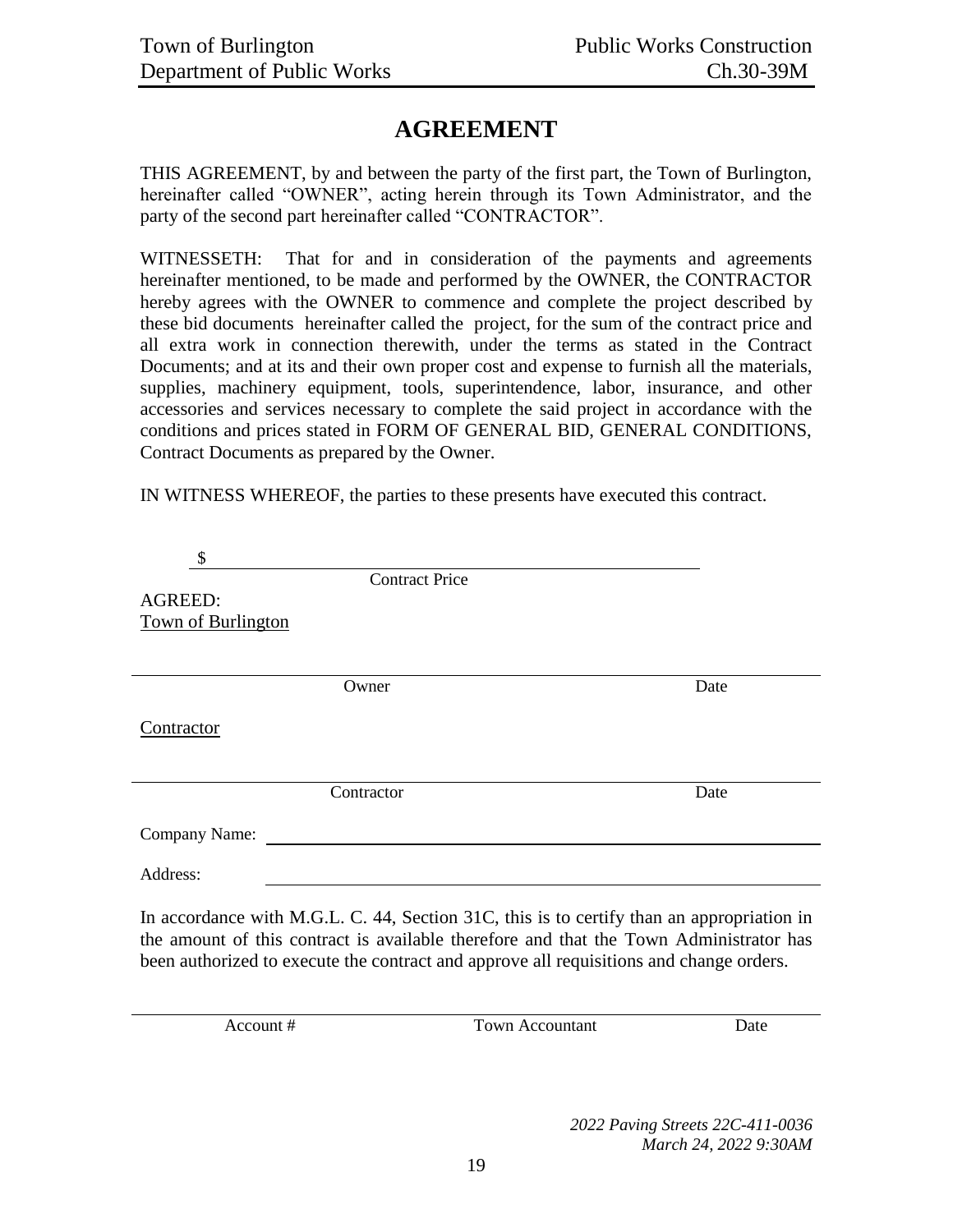# **SPECIAL CONDITIONS**

- <span id="page-19-0"></span>1. The Contractor must submit, prior to the start of any work, the appropriate current job mix formulas approved by MassDOT Highway Division. The Performance Grade Asphalt Binder (PGAB) must not include any Re-refined Engine Oil Bottoms (REOB).
- 2. All work under this contract must comply with the most recent edition of the Town of Burlington Department of Public Works; Street Opening/Utility Connection Rules & Regulations.
- 3. Prior to the commencement of any work the Contractor must obtain a Street Opening permit from the DPW/Engineering Division.
- 4. Unless otherwise specified, the cost of the Police Detail Officer(s) will be paid for by the Town of Burlington. Contractor is responsible for coordinating and scheduling all police details. If scheduled police details are not canceled by the Contractor in accordance with Burlington Police Department policy, the Contractor will be responsible for any costs incurred.
- 5. The Contractor must coordinate with the Town's Designated Representative to jointly measure quantities for each pay requisition. If the Contractor fails to meet this condition, the Owner's measurements will govern in differing or disputed quantities.
- 6. The Contractor must designate one project superintendent that will be on-site for all work, and have authority and decision-making for all work under this Contract.
- 7. If a Contractor plans to pave more than 1,000 tons consecutively on one street, a minimum of three (3) rollers will be required to ensure compaction density is met. The first roller should have a minimum weight of twelve (12) to fourteen (14) tons and have either vibratory and/or oscillatory capacity. The intermediate roller should have a minimum weight of ten (10) to twelve (12) tons and have either vibratory and/or oscillatory capacity. The third roller should have a maximum weight of six (6) tons or less and be a static roller capable of rolling out all lines in the mat. All rollers will work in conjunction to achieve the required 92% percent to 98% percent compaction required in this contract. If the Contractor plans to deviate from this requirement, approval must be granted by the Owner.
- 8. Tack coats will be made on all HMA and cement concrete surfaces and joints immediately before new HMA pavement is placed at the application rates set forth in the *Standard Specifications for Highway & Bridges.* Tack coating will be considered incidental to the cost of this item.
- 9. Prior to any finish paving taking place on either the binder or milled surface, the Contractor is responsible for furnishing and sweeping the street, by means of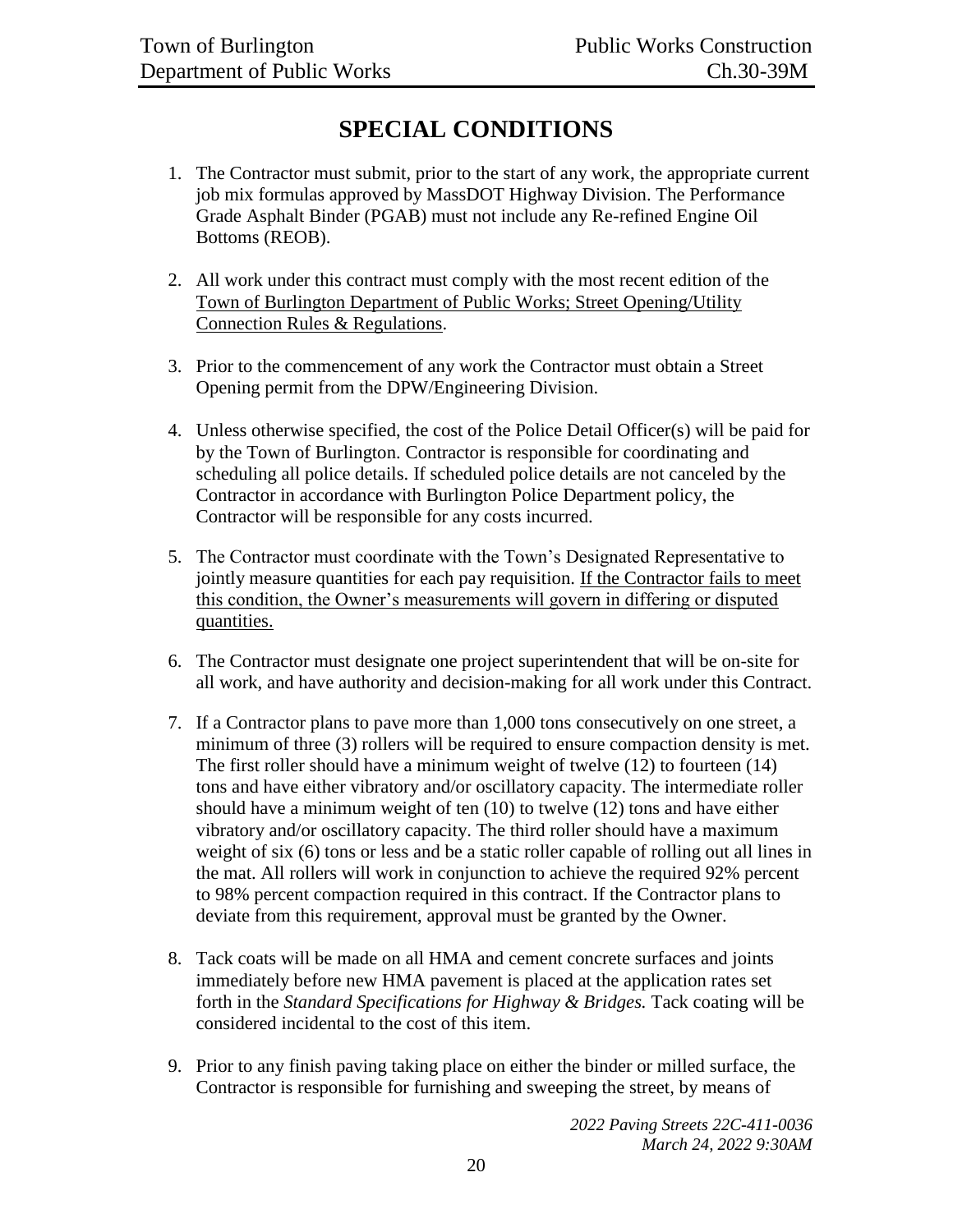mechanical/vacuum sweeper to clear the surface of all foreign debris prior to any tack coat application. The sweeping shall take place at a maximum of twenty four (24) hours prior to the finish paving, and as necessary as determined by the Project Engineer, before paving work can start. The Project Engineer reserves the right to delay or cancel the paving if they feel the mat is unsuitable for paving. The material swept will become the responsibility of the Contractor to dispose of on an offsite and legal manner. Sweeping will be considered incidental to the Contract Price.

- 10. At the end of each week the Contractor must submit an itemized summary/quantities of items per street completed during the week. These quantities will be reviewed with the Town's Designated Representative before the end of the day on Friday.
- 11. All paving work, related to placing and rolling of the mix, must be self-performed by the awarded contracting company using their own paid employees and equipment. Contractor must customarily/regularly self-perform the aforementioned work. Proof of ability to self-perform the work will be requested by the Owner.
- 12. After installation of new gate boxes and structures, or adjustment of existing gate boxes and structures, all construction debris will be removed providing easy access if need arises. All work and labor needed to furnish and remove the construction debris out of the gate boxes and structures will be considered incidental and part of the gate box adjustment and structure adjustment, both less than and greater than six inches vertical, bid price.
- 13. In addition to the contract warranty, the Contractor warranties concrete sidewalk panels and wheel chair ramps against spalling for a three (3) year period from the date of project substantial completion. Any spalling concrete identified within a three (3) year period will be deemed defective and considered warranty work. Once the defective panels are replaced, the warranty will reset and continue another three (3) year warranty period on all concrete work covered by the original contract.
- 14. All certified payroll slips must be submitted as part of the pay requisition package for each individual pay requisition request, for each contractor and sub-contractor that has performed work under this contract, up to date of the current pay requisition before the pay requisition will be processed and paid.
- 15. All raised structures and gates must be painted with florescent orange paint and made visible by the Contractor. Appropriate construction signage must be placed before the beginning of the work area alerting traffic to the raised castings in the construction area. **Where directed by the Owner, the Contractor must place a tapered ring of HMA around all raised structures, and where the street starts and ends.** Payment for this work will be made under *Item 19 – Hot Mix*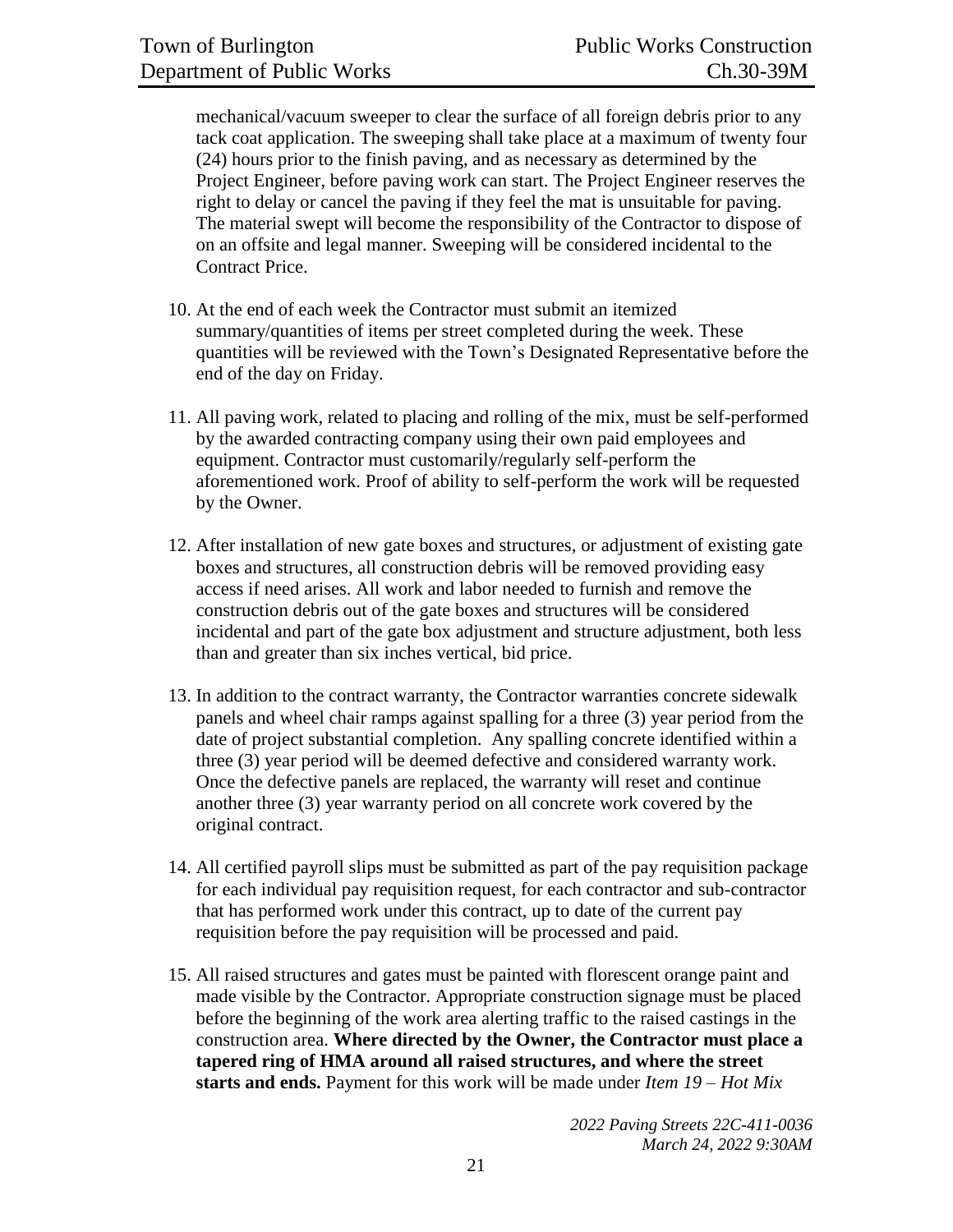*Asphalt for Miscellaneous Work*. Castings cannot be left raised for more than two weeks. If the road is not paved within two weeks, the Contractor must lower and plate (or lower to the grade of the current existing surface) all castings. The Contractor will be responsible for all costs associated with lowering castings for failure to meet the two week requirement. If the Contractor fails to lower the castings after failing to meet the two week requirement, the Owner reserves the right to have the castings lowered and charge all costs incurred to the Contractor.

- 16. Under this contract the Contractor agrees to complete "Punch List of Items" assembled by the Designated Representative. This work includes driveway apron adjustments, installation of new bituminous berm, grind and inlays, loam and seeding, and structure adjustment, included but not limited to the various roads paved under this contract. The "Punch List of Items" must be completed before the final payment requisition is processed. All the items will be paid for under the appropriate bid item under this contract.
- 17. The Owner reserves the option to have integrated/monolithic berm installed by a paving machine instead of formed HMA type 2 curb. This change/decision will be considered incidental to the Contract. Integrated berm will be paid for under *Item 17 – Superpave Surface Course 9.5 (SSC-9.5)*.
- 18. All roads must be constructed so that the cross-slope, from gutter-line to centerline, is 2% (unless specified by the Engineer). If a "skim" course of pavement down the centerline is needed to build up the cross-slope, it will be paid for under *Item 17 – SSC-9.5*.
- 19. *Item 8 – Drainage/Sanitary Structure Rebuilt* will only be paid for where explicitly directed by the Owner to rebuild. If the Contractor encounters a structure that needs rebuilding, they must notify the Owner immediately to confirm the need, and approve the rebuild. The Contractor will continue with the remaining work to avoid delays. The Owner will approve or deny the rebuild before the end of the day. This will be considered incidental to the associated items.
- 20. All water gate boxes that will be shortened must be done by saw-cutting the casting. If gate boxes are shortened by any other means, such as breaking with a hammer, the work will not be accepted and the Contractor will be required to replace in an acceptable manner at no cost to the Owner.
- 21. Saw-cutting for removal of existing bituminous concrete and cement concrete must be done for all locations that will have a final joint. Saw-cutting will be considered incidental to the Contract price.
- 22. At the end of each day, all roads and driveways must be accessible to vehicles.
- 23. At the end of each day, all mailboxes must be made accessible. If a mailbox needs to be relocated to a temporary location, or a temporary mailbox needs to be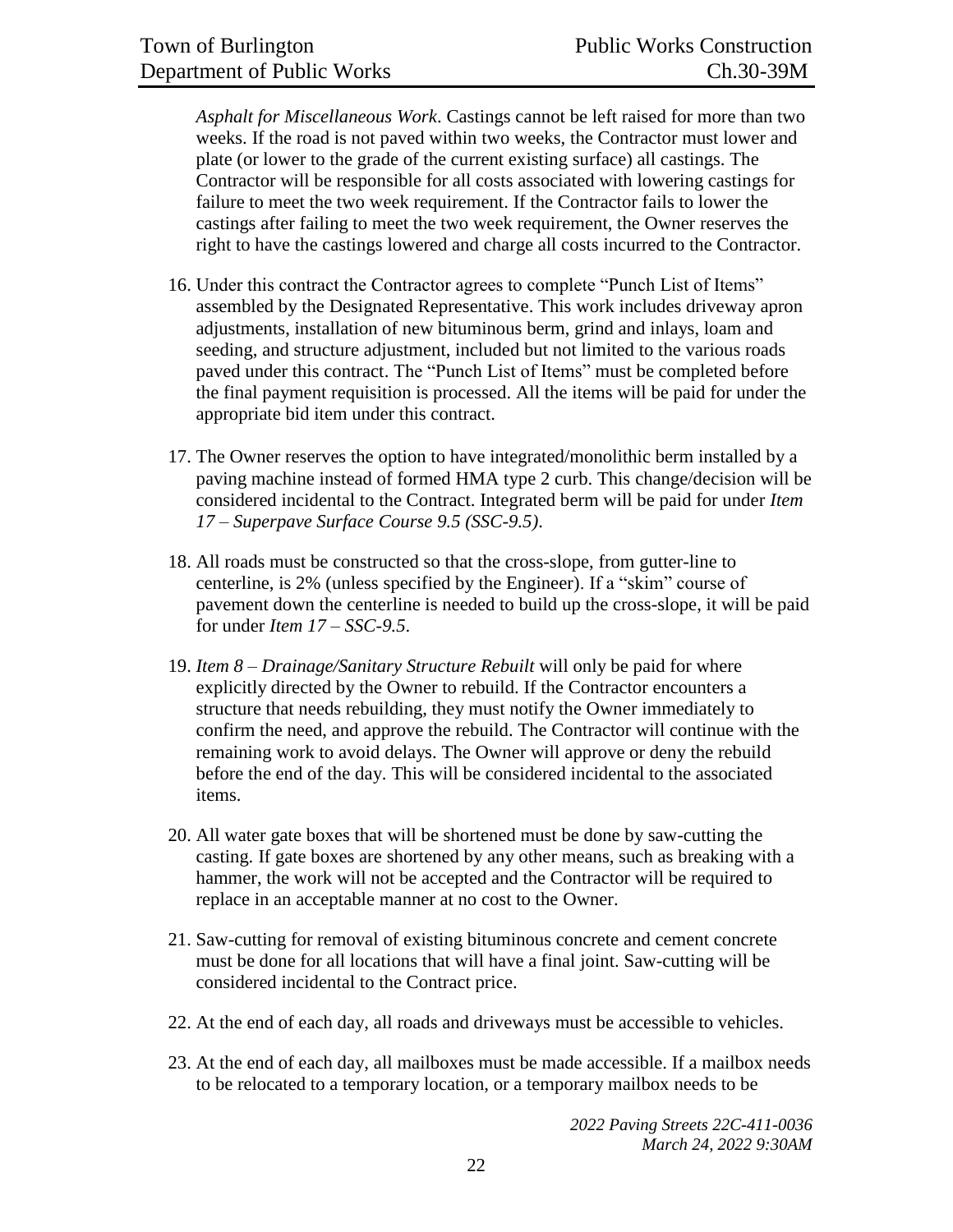installed to maintain accessibility, it will be considered incidental to the bid item "Mailbox Removed and Reset". Mailboxes removed and reset will only be paid for once per property.

- 24. Removal, disposal, or cold planing of all existing bituminous berm/curb will be considered incidental to the Contract price.
- 25. Work done on Garfield Circle will need to be done Sunday through Thursday between the hours of 8:00 PM – 6:00 AM unless otherwise approved by the Engineer.
- 26. Monitoring wells Monitoring wells that are marked out should be maintain and undisturbed to the best of the Contractors ability and if are broken, crushed, disturbed or otherwise no longer in existing condition the Contractor will notify the Engineer. Monitoring wells will be marked out prior to the start of construction.
- 27. All structure castings (frames, grates, and covers) removed for disposal must be disposed of within two (2) weeks after reinstalling permanent castings in the new pavement. If castings have not been disposed of within this schedule, the disposal will be considered incidental to the Contract price and the work will not be eligible for payment under the respective bid item price. Additionally, the Owner will reserve the right to dispose of any castings remaining after this deadline by alternative methods and all costs incurred to the Owner will be charged to the Contractor. This right will not relieve the Contractor from performing this work unless explicitly written. All water gate castings designated to be removed or replaced will be stacked on-site for Town pick-up.
- 28. Nuclear gauge testing will be used to determine hot mix asphalt density. Density testing will be required for every 100 foot length of street segment being paved. Within the 100 foot section of street segment, the lowest percentage of the maximum density value achieved will be the measurement used to determine payment percentage and if a segment is rejected. The target density for all segments is between 92% and 98% percent. If the lowest density percentage measurement in a segment is below 92%, a reduction in payment will be as follows:

| <b>Lowest Percent of Maximum Density</b><br>(per 100 foot segment) | <b>Percent Payment</b>      |
|--------------------------------------------------------------------|-----------------------------|
| 98.0-92.0                                                          | 100                         |
| 91.9-91.0                                                          | 90                          |
| 90.9-90.0                                                          | 80                          |
| 89.9-89.0                                                          | 70                          |
| 88.9-88.0                                                          | 60                          |
| 87.9-87.0                                                          | 50                          |
| 86.9 or less                                                       | <b>Rejection of Segment</b> |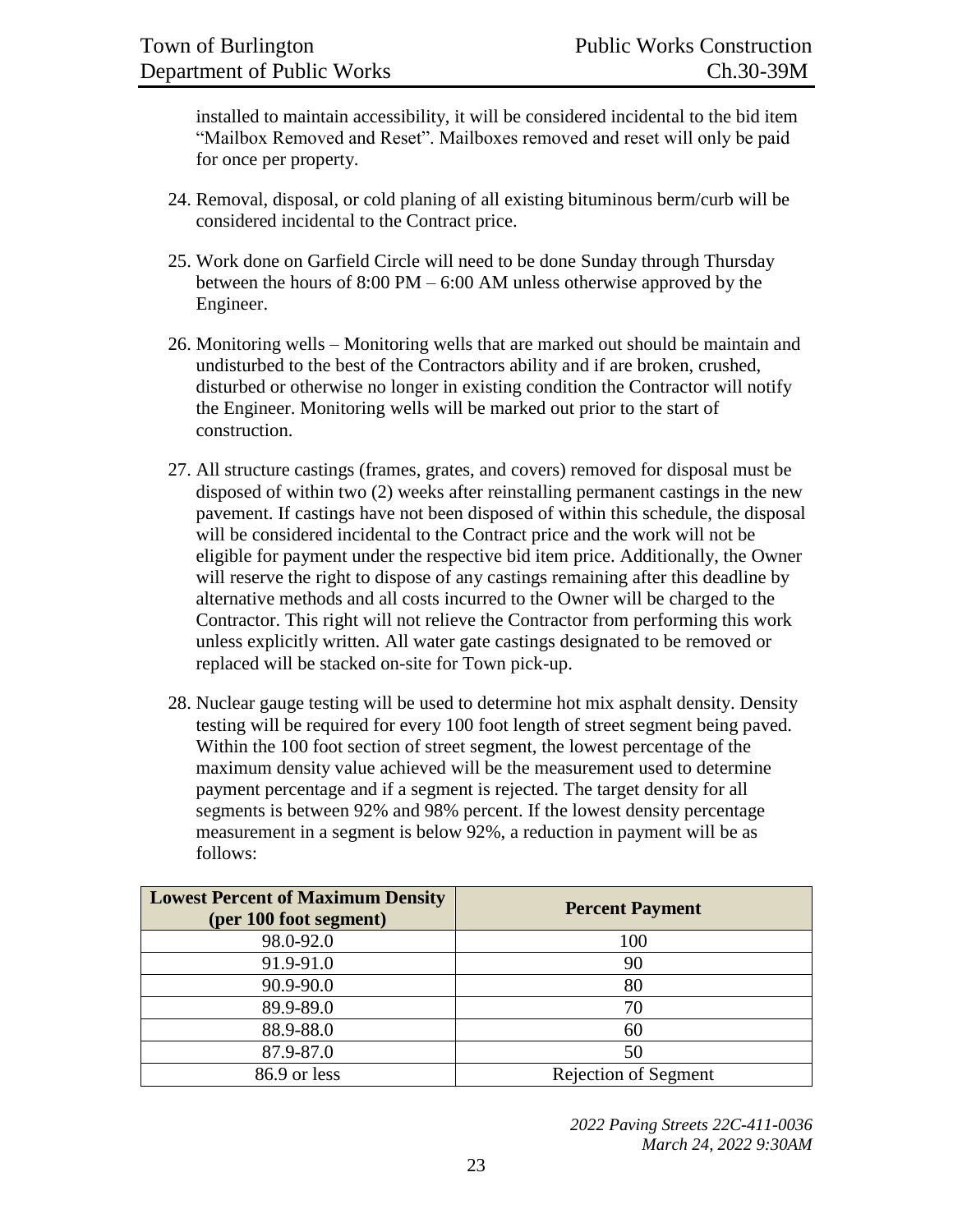The payment cost reductions will be applied to the total cost of the failed street including but not limited to reclaim/milling, HMA, structure adjustment, berm, loam & seed, plus an additional 20% of the cost for Police details and Engineering.

- 29. Traffic Management under this contract must be considered at all times meaning the following points apply:
	- Two (2) way traffic must be maintained at all times
	- Complete compliance with the Traffic Management Plan standards set forth in the Town of Burlington Department of Public Works Street Opening/Utility Connections Rules & Regulations
	- Detours not included as part of the Traffic Management Plan will be allowed only upon written authorization from the Owner and the Contractor is responsible for supplying all necessary sign(s) and traffic barrels to which to attach the signs, for the detour.
	- Contractor is also responsible for carrying twenty five (25) separate traffic barrels to barricade the end of any side roads to prevent traffic from damaging the new road surface.

| <b>Description</b>                | <b>Location in Contract</b>              |
|-----------------------------------|------------------------------------------|
| Preparation of Bid                | <b>Instructions Bidders</b>              |
| <b>Experience of Bidders</b>      | <b>Instructions to Bidders</b>           |
| <b>Bid Security</b>               | <b>Instructions to Bidders</b>           |
| Execution, Correlation and Intent | General Conditions; Article 1            |
| <b>Contract Administration</b>    | <b>General Conditions; Article 2</b>     |
| Superintendent                    | General Conditions; Article 4, Section 8 |
| Project/Progress Schedule         | General Conditions; Article 4, Section 9 |
| <b>Liquidated Damages</b>         | General Conditions; Article 6            |
| Project Plans                     | Appendix $A \& B$                        |
| Prevailing Wage Rates             | Appendix C                               |

30. Attention is directed to the following parts of the contract:

31. Summary Table of Important Contract Dates

| <b>Item</b>                        | <b>Date</b>           |
|------------------------------------|-----------------------|
| <b>Bid Opening</b>                 | $3/24/2022$ @ 9:30 AM |
| Commencement of Work No Later Than | 5/1/2022              |
| Completion of Work No Later Than   | 8/31/2022             |
| <b>Liquidated Damages Starting</b> | 9/1/2022              |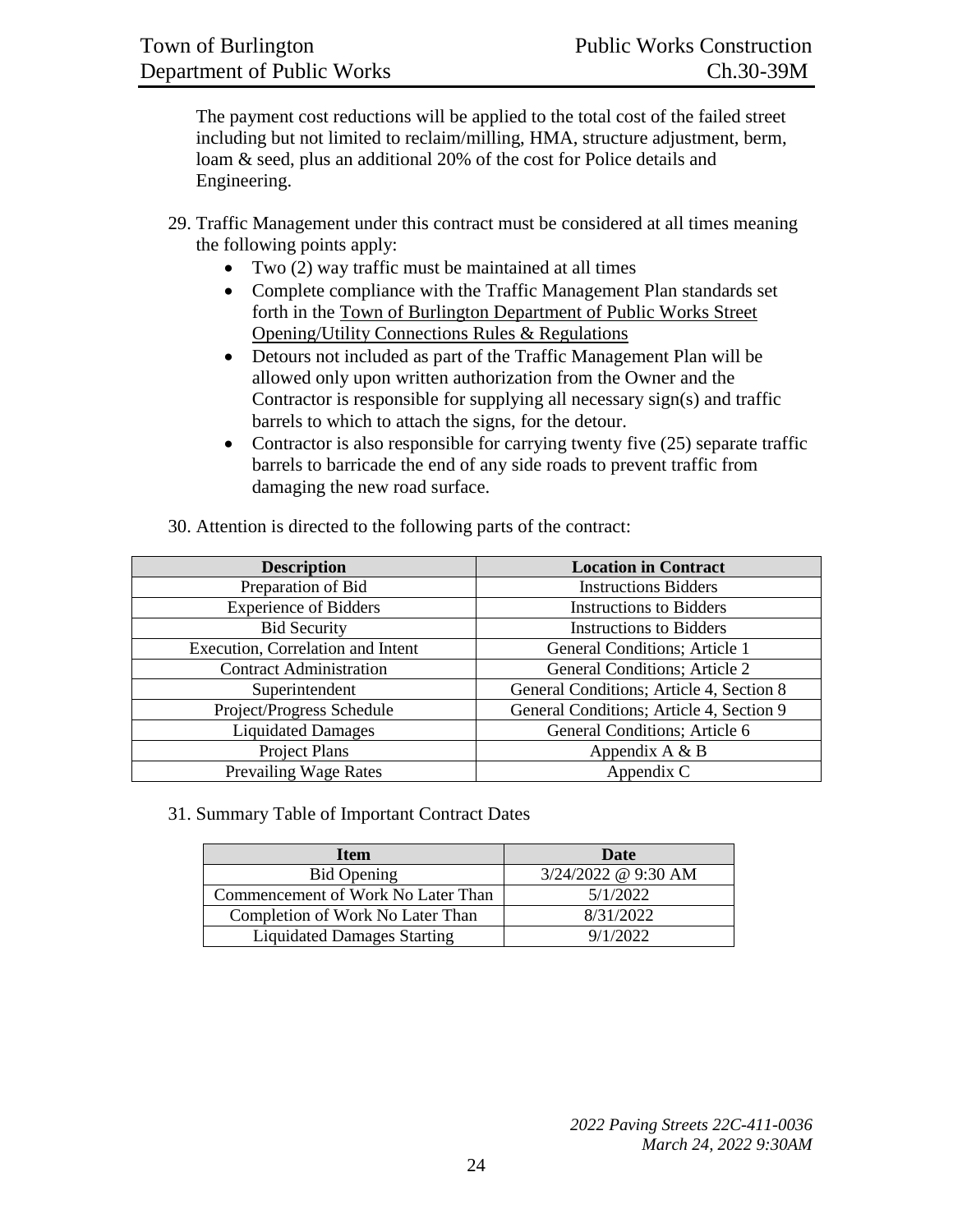# **GENERAL CONDITIONS**

#### <span id="page-24-0"></span>**ARTICLE 1**

#### **CONTRACT DOCUMENTS**

#### **1.1** DEFINITIONS

#### **1.1.1** THE CONTRACT DOCUMENTS

The Contract Documents consist of the Owner-Contractor Agreement, the Conditions of the Contract (General, and other Conditions), the Drawings, the Specifications, all Addenda issued prior to and all Change Orders issued after execution of the Contract, and all applicable laws, ordinances and regulations. The Contract Documents include Bidding Documents such as the Advertisement or Invitation for Bid, the Instructions to Bidders, sample forms, the Contractor's Bid or portions of Addenda relating to any of these, or any other documents, specifically enumerated in the Owner-Contractor Agreement.

#### **1.1.2** THE CONTRACT

The Contract Documents form the Contract for Construction. This Contract represents the entire and integrated agreement between the parties hereto and supersedes all prior negotiations, representations, or agreements, either written or oral. The Contract may be amended or modified only by a written Change Order.

#### **1.1.3** THE WORK

The Work comprises the completed construction required by the Contract Documents and includes all labor necessary to produce such construction, and all materials and equipment incorporated in such construction.

#### **1.1.4** THE PROJECT

The project is the total construction of which the Work performed under the Contract Documents may be the whole or a part.

#### **1.1.5** OR EQUAL

The use of the words "Or Equal" following the name of any manufacturer, vendor or proprietary product will be understood to mean that articles or materials may be substituted which, in the opinion of the Owner, are equal in quality, durability, appearance, strength, design and performance to the articles or materials named or described and will perform adequately in providing a first-class facility. When submitting shop drawing information on articles or materials which are being proposed as substitutes for specified items, the Contractor must clearly identify them as such. If the articles or materials are accepted as equal to those on which dimensions on the drawings are based, any dimensional variance from those shown and/or specified must be shown on the shop drawings prepared by the Contractor, illustrating the manner in which conformity to dimensions and design is to be obtained. All such drawings will be subject to the approval of the Owner and the installation of the article will not proceed without first obtaining said approval.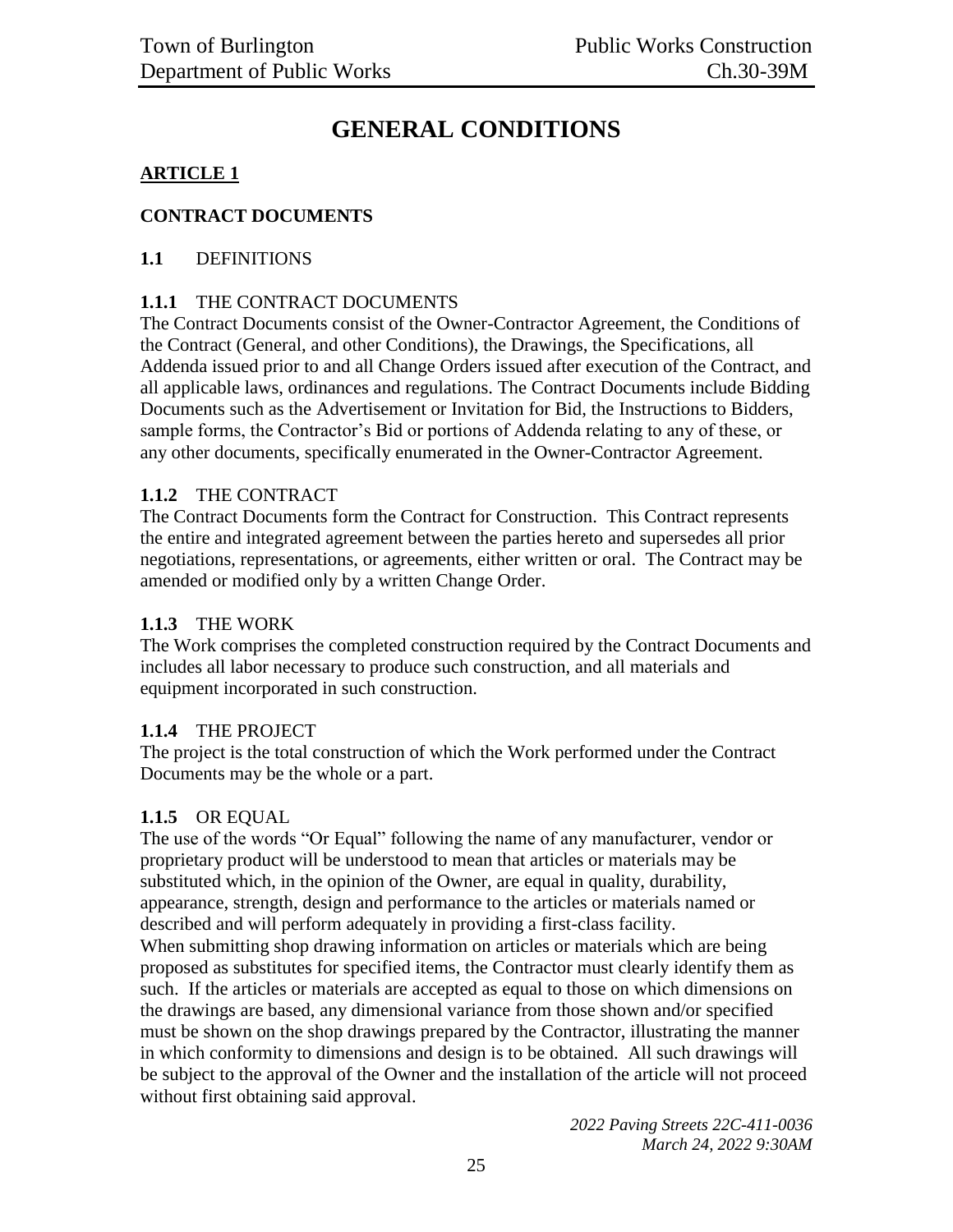#### **1.2** EXECUTION, CORRELATION AND INTENT

#### **1.2.1**

By executing the Contract, the Contractor represents that they have visited the site, familiarized themselves with the local conditions under which the Work is to be performed, and correlated their observations with the requirements of the Contract Documents.

#### **1.2.2**

The intent of the Contract Documents is to include all items necessary for the proper execution and completion of the Work. The Contract Documents are complementary, and what is required by any one will be as binding as if required by all. Work not covered in the Contract Documents will not be required unless it is consistent therewith and is reasonably inferable there from as being necessary to produce the intended results. Words and abbreviations which have well-known technical or trade meanings are used in the Contract Documents in accordance which such recognized meanings.

#### **1.2.3**

The Notice to Proceed will come in the form of a written letter to the Contractor. Once the written Notice to Proceed has been received by the Contractor, that date will be the legal start date for work under the Contract.

In the event of a failure to issue a Notice to Proceed written document specifying the commencement date, the pre-construction meeting date will serve as the Notice to Proceed date.

#### **1.3** OWNERSHIP AND USE OF DOCUMENTS

#### **1.3.1**

All Drawings, Specifications and copies thereof furnished by the Owner are and will remain the Owner's property. They are to be used only with respect to this Project and are not to be used on any other project without prior written consent of the Owner. With the exception of one contract set for each party to the Contract, such documents are to be returned or suitably accounted for to the Owner at the completion of the Work. Submission or distribution to meet official regulatory requirements or for other purposes in connection with the Project is not to be construed as publication in derogation of any reserved rights.

#### **ARTICLE 2**

#### **ADMINISTRATION**

#### **2.1** ADMINISTRATION OF THE CONTRACT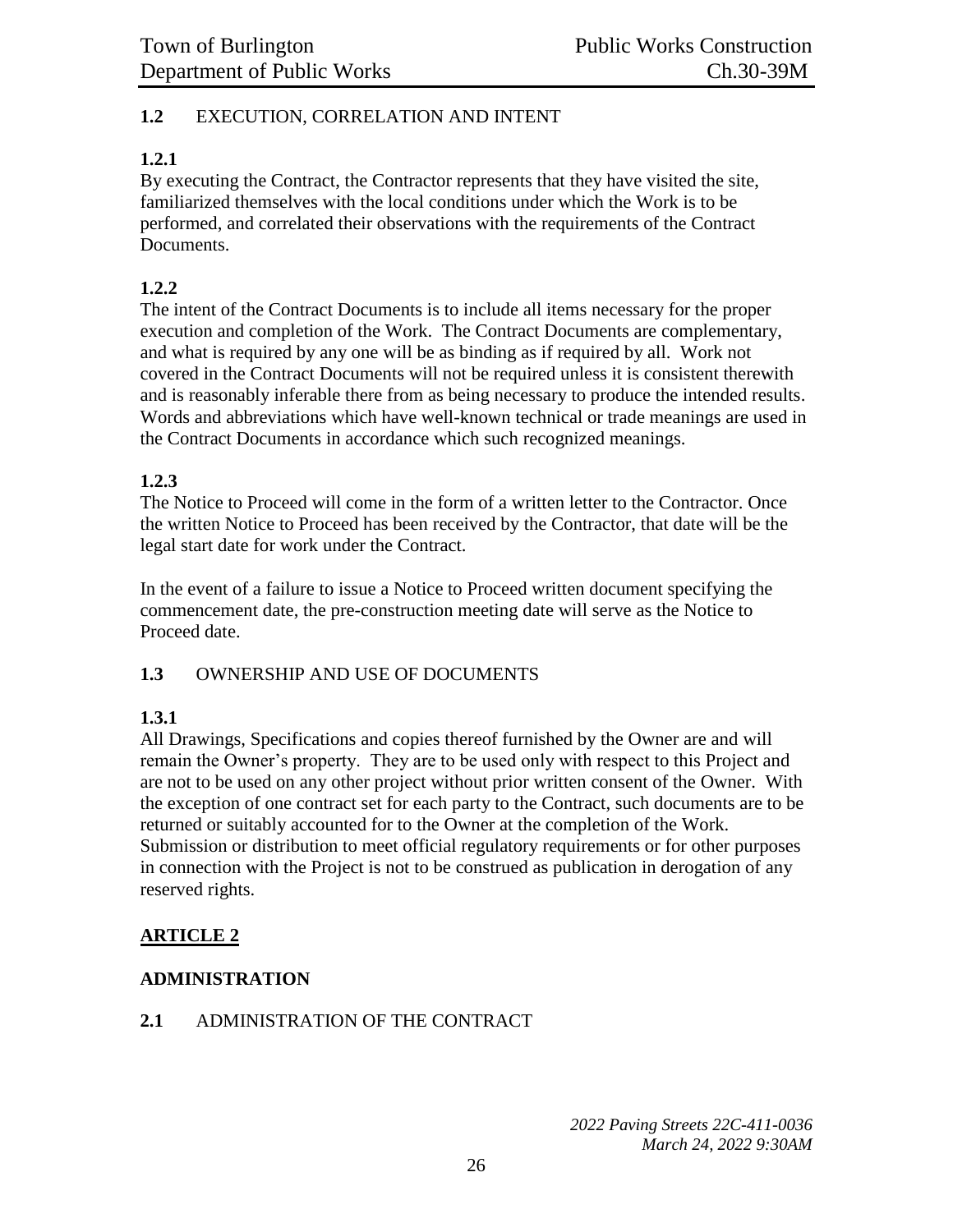### **2.1.1**

The Owner or its Designated Representative will visit the site at intervals appropriate to the stage of construction to familiarize himself generally with the progress and quality of the Work and to determine in general if the Work is proceeding in accordance with the Contract Documents. However, the Owner's Designated Representative will not be required to make exhaustive or continuous on-site inspections to check the quality or quantity of the Work.

#### **2.1.2**

The Owner will at all times have access to the Work whenever it is in preparation and progress. The Contractor must provide facilities for such access so the Owner may perform its functions under the Contract Documents.

#### **2.1.3**

The Owner will make payments for completed work, as approved by the Owner, in accordance with M.G.L. Ch. 30, Sec. 39G. A five percent retainage will be deducted from periodic payments to the Contractor.

#### **2.1.4**

The Owner will render information necessary for the proper execution or progress of the Work within twenty (20) days of any request by the contractor or in accordance with any time limit agreed upon.

#### **2.1.5**

The Owner will have authority to reject Work which does not conform to the Contract Documents. Whenever, in their opinion, they consider it necessary or advisable for the implementation of the intent of the Contract Documents, they will have authority to require special inspection or testing of the Work whether or not such Work is then fabricated, installed or completed. Any such rejection of work will not relieve the Contractor of the responsibility for maintaining protection of the Work and the Owner's property.

#### **2.1.6**

The Owner or its Designated Representative will review and approve or take other appropriate action upon Contractor's submittals such as Shop Drawings, Product Data and Samples, but only for conformance with the design concept of the Work and with the information given in the Contract Documents. Such action will be taken with reasonable promptness so as to cause no delay. The Owner's approval of a specific item will not indicate approval of an assembly of which the item is a component.

#### **2.1.7**

The Owner will conduct inspections to determine the date of Substantial Completion and Final Completion, will review written warranties and related documents required by the Contract and assembled by the Contractor, and will issue a final Certificate for Payment.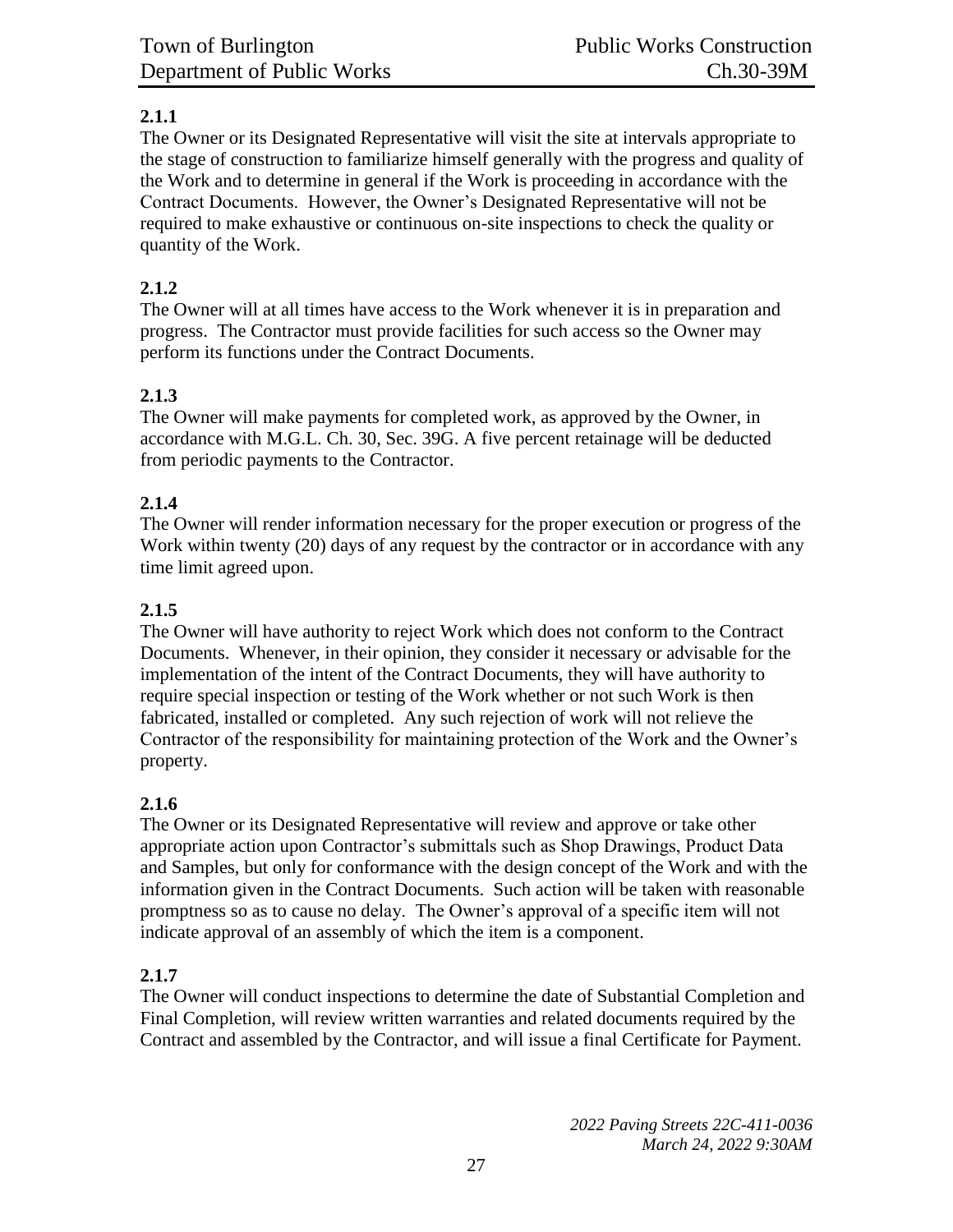# **ARTICLE 3**

#### **OWNER**

### **3.1** DEFINITION

# **3.1.1**

The Owner is the person or entity identified as such in the Owner-Contractor Agreement and is referred to throughout the Contract Documents as if singular in number and masculine in gender. The term Owner means the Town of Burlington or its designated representative.

# **3.2** INFORMATION AND SERVICES REQUIRED OF THE OWNER

# **3.2.1**

The Owner will, at the time of execution of the Agreement and any subsequent Change Orders, certify for the Contractor that financial arrangements have been made to fulfill the Owner's obligations under the Contract.

# **3.2.2**

The Owner will furnish all documents describing the work.

# **3.2.3**

Except as provided in Subparagraph 4.7.1. Owner will secure and pay for necessary approvals, easements, assessments and charges required for the construction, use or occupancy of permanent structures or for permanent changes in existing facilities.

# **3.2.4**

Information or services under the Owner's control will be furnished by the Owner with reasonable promptness to avoid delay in the orderly progress of the Work.

# **3.2.5**

The Owner will furnish the Contractor with three (3) copies of all Drawings and Specifications and revisions issued during the progress of the Work; all additional copies will be furnished upon request at the cost of reproduction.

# **3.2.6**

The Owner, through its Designated Represented, will forward all instructions directly to the Contractor.

# **3.3** OWNER'S RIGHT TO STOP THE WORK

# **3.3.1**

If the Contractor fails to correct defective Work as required by the Owner or fails to carry out the Work in accordance with the Contract Documents or if the Owner will for any other reason so require, the Owner, by a written order signed personally or by an agent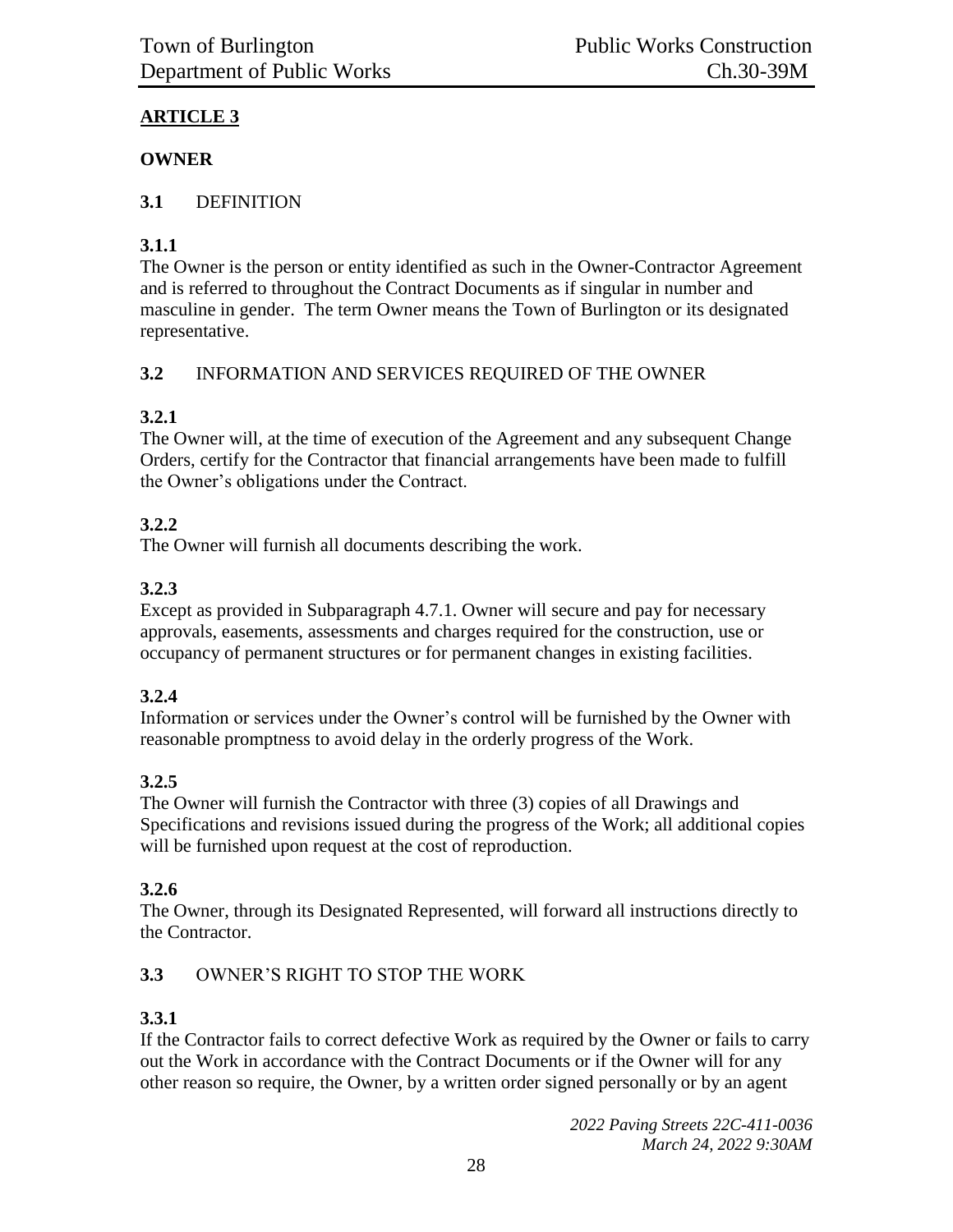specifically so empowered by the Owner in writing, may order the Contractor to stop the Work, or any portion thereof, until the cause for such order has been eliminated or until further written notice from the Owner; however, this right of the Owner to stop the Work will not give rise to any duty on the part of the Owner to exercise this right for the benefit of the Contractor or any other person or entity. The Contractor must resume the Work after such stoppage promptly upon written notice to do so from the Owner. If such stoppage is required through no fault of the Contractor, the Contract Time (and the dates for achieving Substantial Completion and Final Completion) will be extended by a period equal to the period of the stoppage, and the Contractor will be compensated for its reasonable and justifiable cost incurred as a result of such stoppage.

#### **3.4** OWNER'S RIGHT TO CARRY OUT THE WORK

#### **3.4.1**

If the Contractor defaults or neglects to carry out the Work in accordance with the Contract Documents and fails within seven days after receipt of written notice from the Owner to commence and continue correction of such default or neglect with diligence and promptness, the Owner may, without prejudice to any other remedy they may have, perform such work or cause such work to be performed and/or make good such deficiencies. In such case an appropriate Change Order will be issued deducting from the payments then or thereafter due the Contractor the cost of correcting such deficiencies, including compensation for additional services made necessary by such default, neglect or failure. If the payments then or thereafter due the Contractor are not sufficient to cover the amount, the Contractor must pay the difference to the Owner.

#### **3.5** OWNER'S RIGHT TO TERMINATE CONTRACT

#### **3.5.1**

The Town reserves the right to terminate this Contract at their discretion with thirty (30) days written notice to the contractor. In the event of Contract termination, all finished or unfinished work, or un-used material, already paid for under Contract prices, will become the property of the Town of Burlington.

#### **ARTICLE 4**

# **CONTRACTOR**

**4.1** DEFINITION

#### **4.1.1**

The Contractor is the person or entity identified as such in the Owner-Contractor Agreement and is referred to throughout the Contract Documents as if singular in number and masculine in gender. The term Contractor means the Contractor or their authorized representative.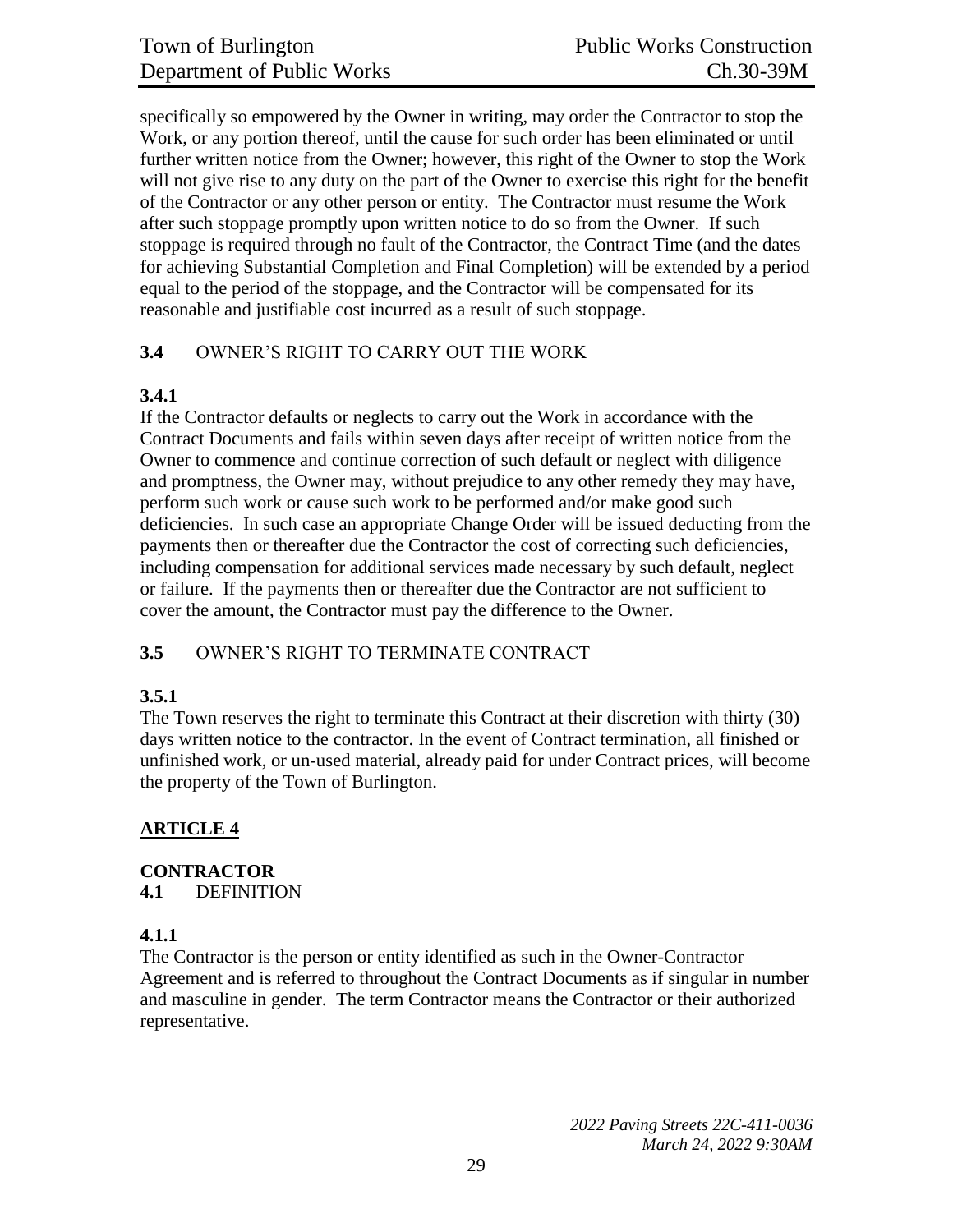#### **4.2** REVIEW OF CONTRACT DOCUMENTS

#### **4.2.1**

The Contractor must carefully study and compare the Contract Documents and must at once report to the Owner any error, inconsistency or omission they may discover. The Contractor will not be liable to the Owner for any damage resulting from errors, inconsistencies or omissions in the Contract Documents which they discover but will be liable for damage to the extent they reasonably should have but failed to discover such errors, inconsistencies or omissions. The Contractor will perform no portion of the Work at any time without Contract Documents or, where required, approved Shop Drawings, Product Data or Samples for such portion of the Work.

#### **4.3** SUPERVISION AND CONSTRUCTION PROCEDURES

#### **4.3.1**

The Contractor must supervise and direct the Work, using their best skill and attention which will not be less than such state of skill and attention generally rendered by the contracting profession for projects similar to the Project in scope, difficulty and location. The Contractor must maintain adequate supervisory personnel at the Site during the performance of the Work. They will be solely responsible for all construction means, methods, techniques, sequences and procedures and for coordinating all portions of the Work under the Contract.

#### **4.3.2**

The Contractor will be responsible to the Owner for the acts and omissions of their employees, Subcontractors and their agents and employees, and other persons performing any of the Work under a contract with the Contractor. This obligation will also extend to the presence on the Site of suppliers of materials or equipment, their employees, contractors, and agents engaged in the work.

#### **4.3.3**

The Contractor will not be relieved from their obligations to perform the Work in accordance with the Contract Documents either by the activities or duties of the Owner in its administration of the Contract.

#### **4.4** LABOR AND MATERIALS

#### **4.4.1**

Unless otherwise provided in the Contract Documents, the Contractor will provide and pay for all labor, materials, equipment, tools, construction equipment and machinery, water, heat, utilities, transportation, and other facilities and service necessary for the proper execution and completion of the Work, whether temporary or permanent and whether or not incorporated or to be incorporated in the Work.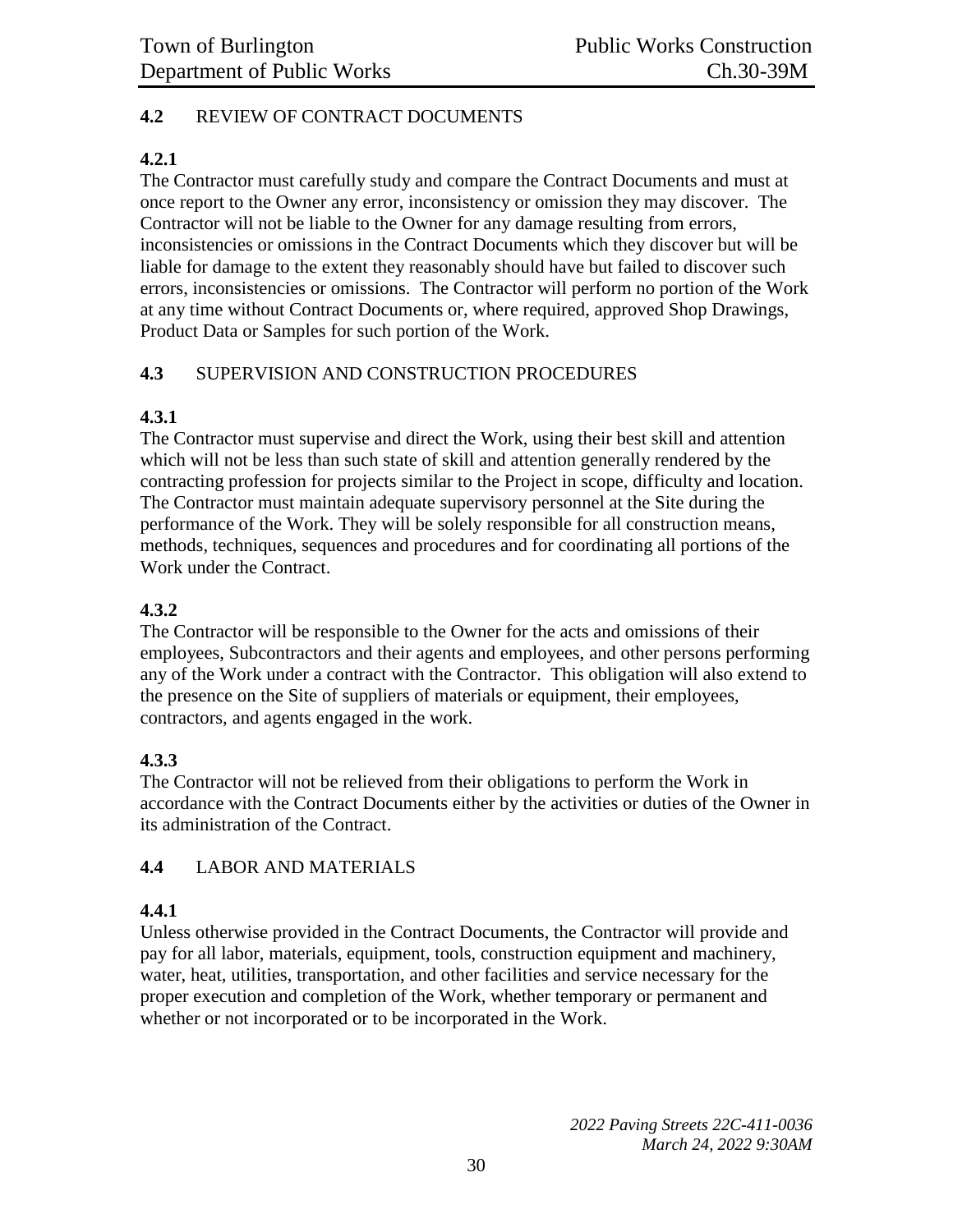### **4.4.2**

The Contractor will at all times enforce strict discipline and good order among their employees and will not employ on the Work any unfit person or anyone not skilled in the task assigned to him including all persons on the Site controlled directly or indirectly by the Contractor.

#### **4.5** WARRANTY

### **4.5.1**

The Contractor warrants to the Owner that all materials and equipment furnished under this Contract will be new and of recent manufacture unless otherwise permitted in writing by the Owner and that all Work will be of good quality, free from faults and defects and in conformance with the Contract Documents. All Work not conforming to these requirements, including substitutions not properly approved and authorized, may be considered defective and, promptly after written notification of non-conformance, will be repaired or replaced by the Contractor with Work conforming to such requirements. If required by the Owner, the Contractor will furnish satisfactory evidence as to the kind and quality of materials and equipment.

### **4.6** TAXES

### **4.6.1**

The Contractor will pay all applicable sales, consumer, use and other similar taxes for the Work or portion thereof provided by the Contractor which are legally enacted at the time bids are received, whether or not yet effective.

#### **4.7** PERMITS, FEES AND NOTICES

# **4.7.1**

Unless otherwise expressly provided in the SPECIAL CONDITIONS, the Contractor will secure and pay for all permits and fees, licenses and inspections necessary for the proper execution and completion of the Work which are customarily secured after execution of the Contract and which are legally required at the time the bids are received, and the same will at all times be the property of the Owner and will be delivered to the Owner upon completion of the Project.

# **4.7.2**

The Contractor must give all notices and comply with all federal, state and local laws, ordinances, rules, regulations and lawful orders of any public authority bearing on the performance of the Work. The Contractor must provide the Owner with reproductions of all permits, licenses and receipts for any fees paid. The Owner represents that it has disclosed to the Contractor all orders and requirements known to the Owner of any public authority particular to this Contract.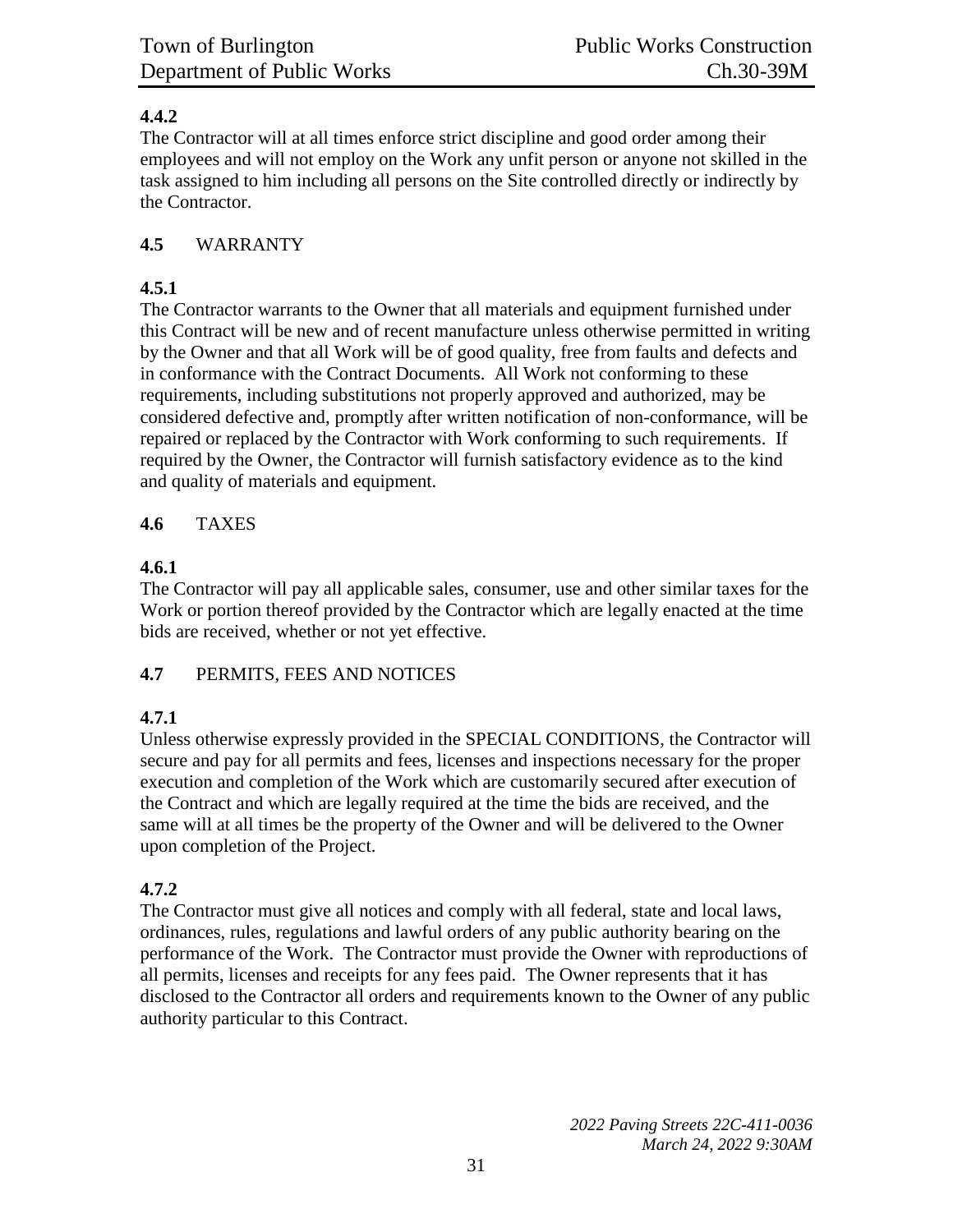### **4.7.3**

If the Contractor observes that any of the Contract Documents are at variance with applicable laws, statutes, codes and regulations in any respect, they must promptly notify the Owner in writing, and any necessary changes must be accomplished by appropriate Modification.

#### **4.7.4**

If the Contractor performs any Work which they know or should know is contrary to such laws, ordinances, rules and regulations, and without such notice to the Owner, they will assume full responsibility therefore and will bear all costs attributable thereto.

#### **4.8** SUPERINTENDENT

#### **4.8.1**

The Contractor must employ a competent superintendent and necessary assistants who will be in attendance at the Project site at all times during the progress of the Work. The superintendent will represent the Contractor and all communications given to the superintendent will be as binding as if given to the Contractor. Important communications will be confirmed in writing. Other communications will be so confirmed on written request in each case.

#### **4.9** PROGRESS SCHEDULE

#### **4.9.1**

The Contractor, immediately after being awarded the Contract, must prepare and submit for the Owner's information an estimated progress schedule for the Work. The progress schedule must be related to the entire Project to the extent required by the Contract Documents, and will provide for expeditious and practicable execution of the Work. No work will start without the Project schedule. The Contractor must submit the project schedule five days prior to start the work.

#### **4.10** DOCUMENTS AND SAMPLES AT THE SITE

#### **4.10.1**

The Contractor must maintain at the site for the Owner one record copy of all Drawings, Specifications, Addenda, Change Orders and other Modifications, and "As-Built"

Drawings and Specifications in good order and marked currently to record all changes made during construction, and approved Shop Drawings, Product Data and Samples. These will be available to the Owner upon completion of the Work.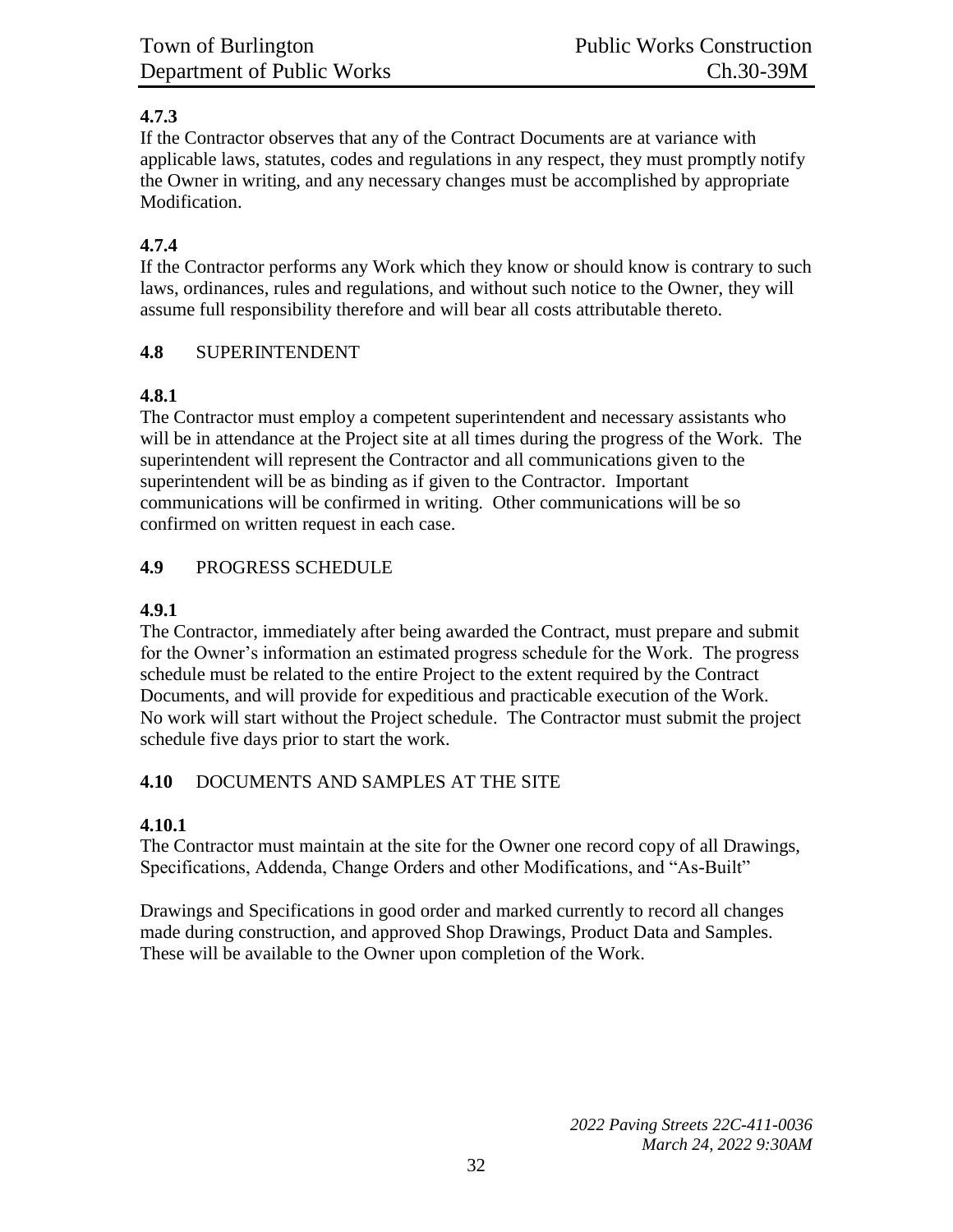#### **4.11** SHOP DRAWINGS, PRODUCT DATA AND SAMPLES

#### **4.11.1**

Shop Drawings are drawings, diagrams, schedules and other data specially prepared for the Work by the Contractor or any Subcontractor, manufacturer, supplier or distributor to illustrate some portion of the Work.

#### **4.11.2**

Product Data are illustrations, standard schedules, performance charts, instructions, brochures, diagrams and other information furnished by the Contractor to illustrate a material, product or system for some portion of the Work.

#### **4.11.3**

Samples are physical examples which illustrate materials, equipment or workmanship and establish standards by which the Work will be judged.

#### **4.11.4**

The Contractor must review, approve and submit, with reasonable promptness and in such sequence as to cause no delay in the Work or in the work of the Owner or any separate contractor, all Shop Drawings, Product Data and Samples required by the Contract Documents.

#### **4.11.5**

By approving and submitting Shop Drawings, Product Data and Samples, the Contractor represents that they have determined and verified all material, field measurements, and field construction criteria related thereto, or will do so, and that they have checked and coordinated the information contained within such submittals with the requirements of the Work and of the Contract Documents.

#### **4.11.6**

The Contractor will not be relieved of responsibility for any deviation from the requirements or the Contract Documents by the Owner's approval of Shop Drawings, Product Data or Samples or the Owners' approval of the same unless the Contractor has specifically informed the Designated Representative in writing of such deviation at the time of submission and the Designated Representative has given written approval to the specific deviation. The Contractor will not be relieved from responsibility from errors or omissions in the Shop Drawings, Product Data or Samples by the Owner's approval thereof.

#### **4.11.7**

The Contractor must direct specific attention, in writing or on resubmitted Shop Drawings, Product Data or Samples, to revisions other than those requested by the Owner or its Designated Representative on previous submittals. Designated Representative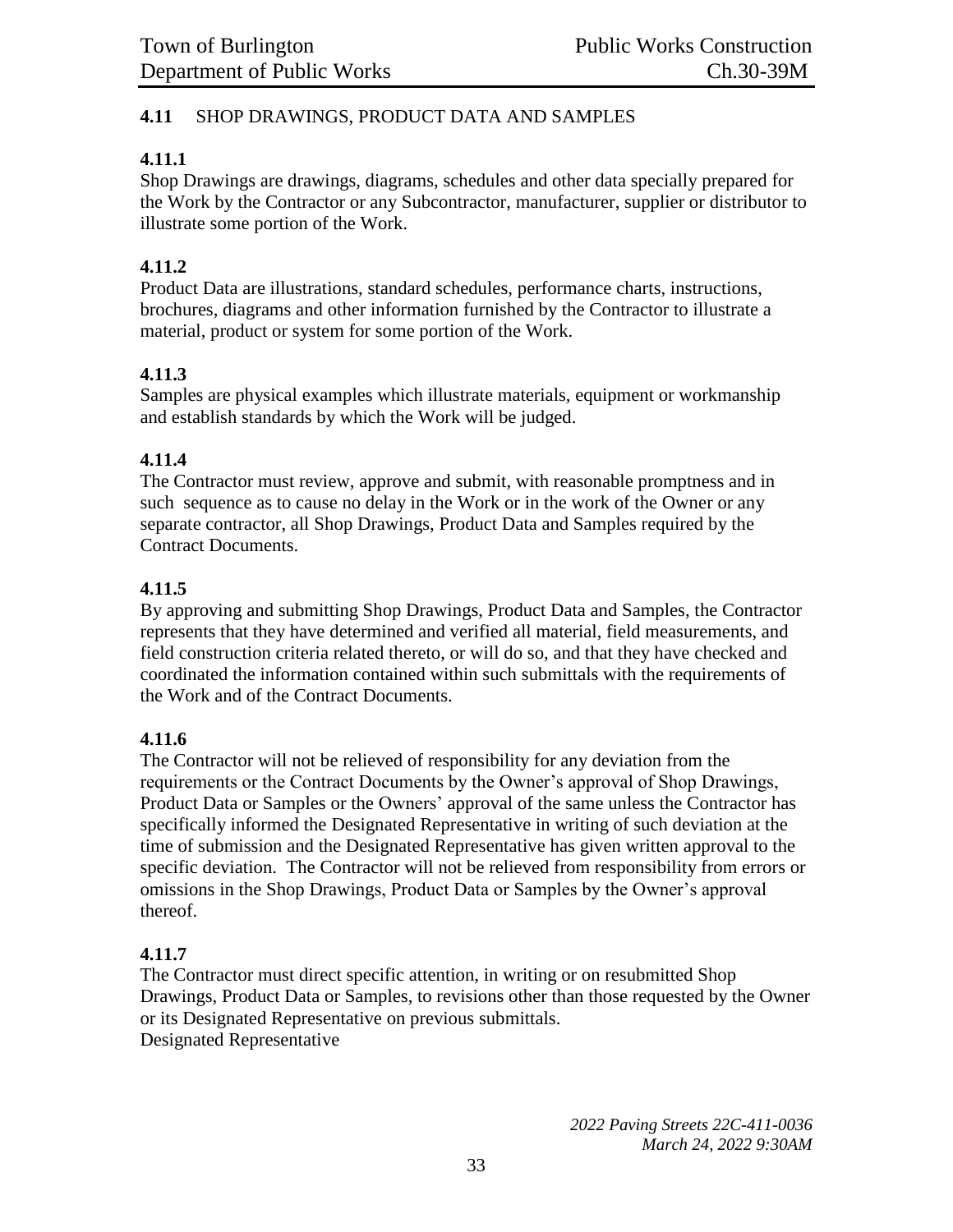### **4.11.8**

No portion of the Work requiring submission of a Shop Drawing, Product Data or Sample will be commenced until the submittal has been approved by the Owner or Designated Representative . All such portions of the Work will be in accordance with approved submittals.

### **4.12** USE OF SITE

#### **4.12.1**

The Contractor will confine operations at the site to areas permitted by law, ordinances, permits and the Contract Documents and must not unreasonably encumber the site with any materials or equipment.

### **4.13** CUTTING AND PATCHING OF WORK

### **4.13.1**

The Contractor will be responsible for all cutting, fitting or patching that may be required to complete the Work or to make its several parts fit together properly.

### **4.13.2**

The Contractor must not damage or endanger any portion of the Work or the work of the Owner or any separate contractors by cutting, patching or otherwise altering any work or by excavation. The Contractor must not cut or otherwise alter the work of the Owner or any separate contractor except with the written consent of the Owner and of such separate contractor. The Contractor must not unreasonably withhold from the Owner or any separate contractor their consent to cutting or otherwise altering the Work.

# **4.14** CLEANING UP

# **4.14.1**

The Contractor at all times will keep the premises free from accumulation of waste materials or rubbish caused by their operations. At the completion of the Work they will remove all their waste materials and rubbish from and about the Project in full compliance with all applicable laws and regulations as well as all their tools, construction equipment, machinery and surplus materials and the Project must be thoroughly cleaned and ready for immediate occupancy by the Owner.

# **4.14.2**

If the Contractor fails to clean up at the completion of the Work, the Owner may do so as provided in Paragraph 3.4 and the cost thereof will be charged to the Contractor.

# **4.15** COMMUNICATIONS

#### **4.15.1**

The Contractor must forward all communications to the Owner's designated representative.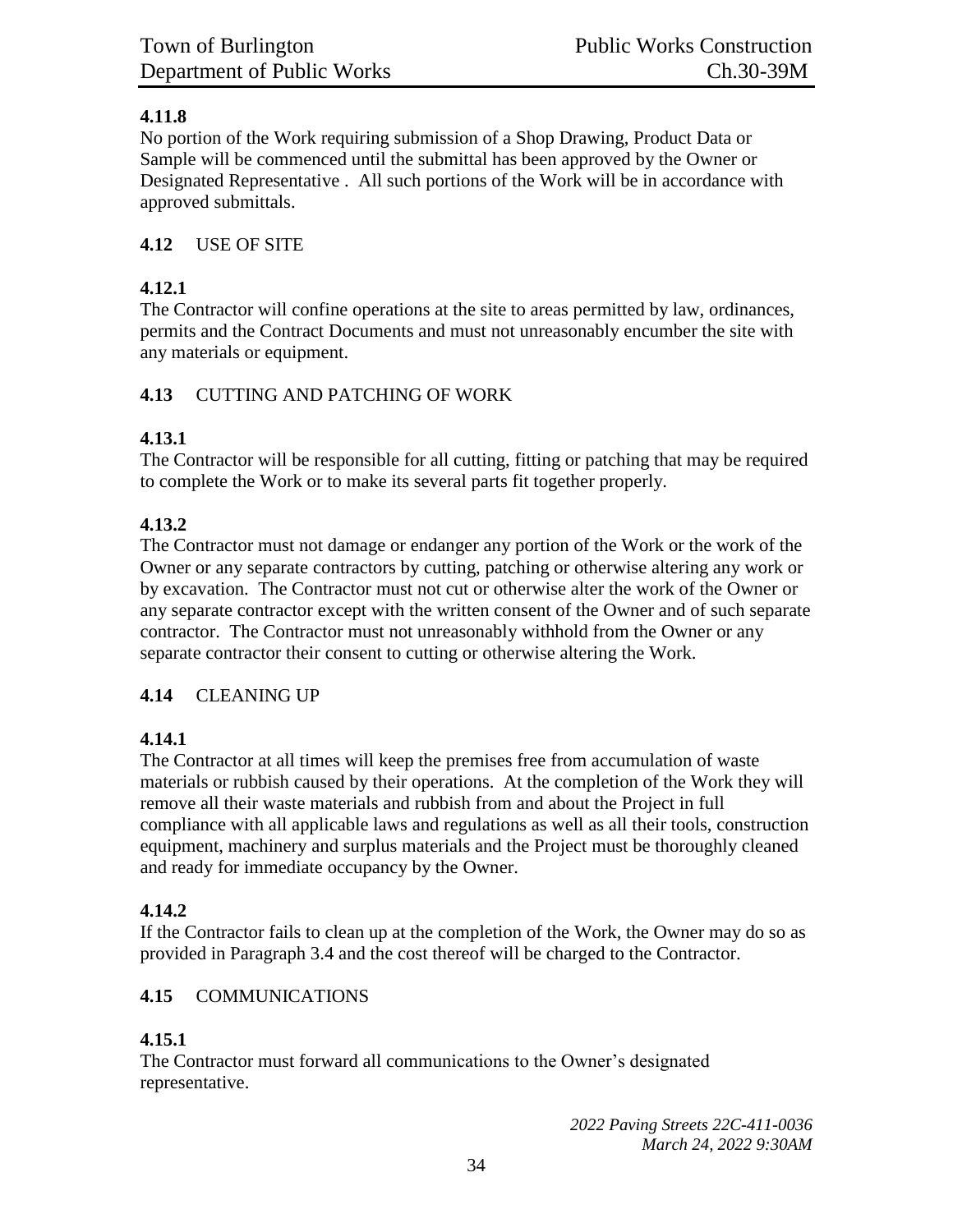### **4.15.2**

The Contractor will at all times have a designated representative in the field that is authorized to act on behalf and make decisions for the Contractor under this contract agreement.

### **4.16** ROYALTIES AND PATENTS

#### **4.16.1**

The Contractor must pay all royalties and license fees. They must defend all suits or claims for infringement of any patent rights and will save the Owner harmless from loss on account thereof, except that the Owner will be responsible for all such loss when a particular design, process or the product of a particular manufacturer or manufacturers is specified, but if the Contractor believes or has reason to believe that the design, process or product specified is an infringement of a patent, they will be responsible for such loss unless they promptly gives such information to the Owner, and thereafter the Owner insists on the use of the design, process or products specified.

### **4.17** INDEMNIFICATION

### **4.17.1**

To the fullest extent permitted by law, the Contractor will indemnify and hold harmless the Owner, the Designated Representative, and their agents and employees from and against all claims, damages, losses and expenses, including but not limited to attorney's fees, arising out of or resulting from the performance of the Work, provided that any such claim, damage, loss or expense (1) is attributable to bodily injury, sickness, disease or death, or to injury or destruction of tangible property (other than the Work itself) including the loss of use resulting there from, and (2) is caused in whole or in part by any negligent act or omission of the Contractor, any Subcontractor, anyone directly or indirectly employed by any of them or anyone for whose acts any of them may be liable, regardless of whether or not it is caused in part by a party indemnified there under. Such obligation will not be construed to negate, abridge, or otherwise reduce any other right or of indemnity which would otherwise exist as to any party or person described in this Paragraph 4.17.

# **4.17.2**

In any and all claims against the Owner the Designated Representative or any of their agents or employees by any employee of the Contractor, any Subcontractor anyone directly or indirectly employed by any of them or anyone for whose acts any of them may be liable, the indemnification obligation under this Paragraph 4.17 will not be limited in any way by any limitation on the amount or type of damages, compensation or benefits payable by or for the Contractor or any Subcontractor under workers' or workmen's compensation acts, disability benefit acts or other employee benefit acts.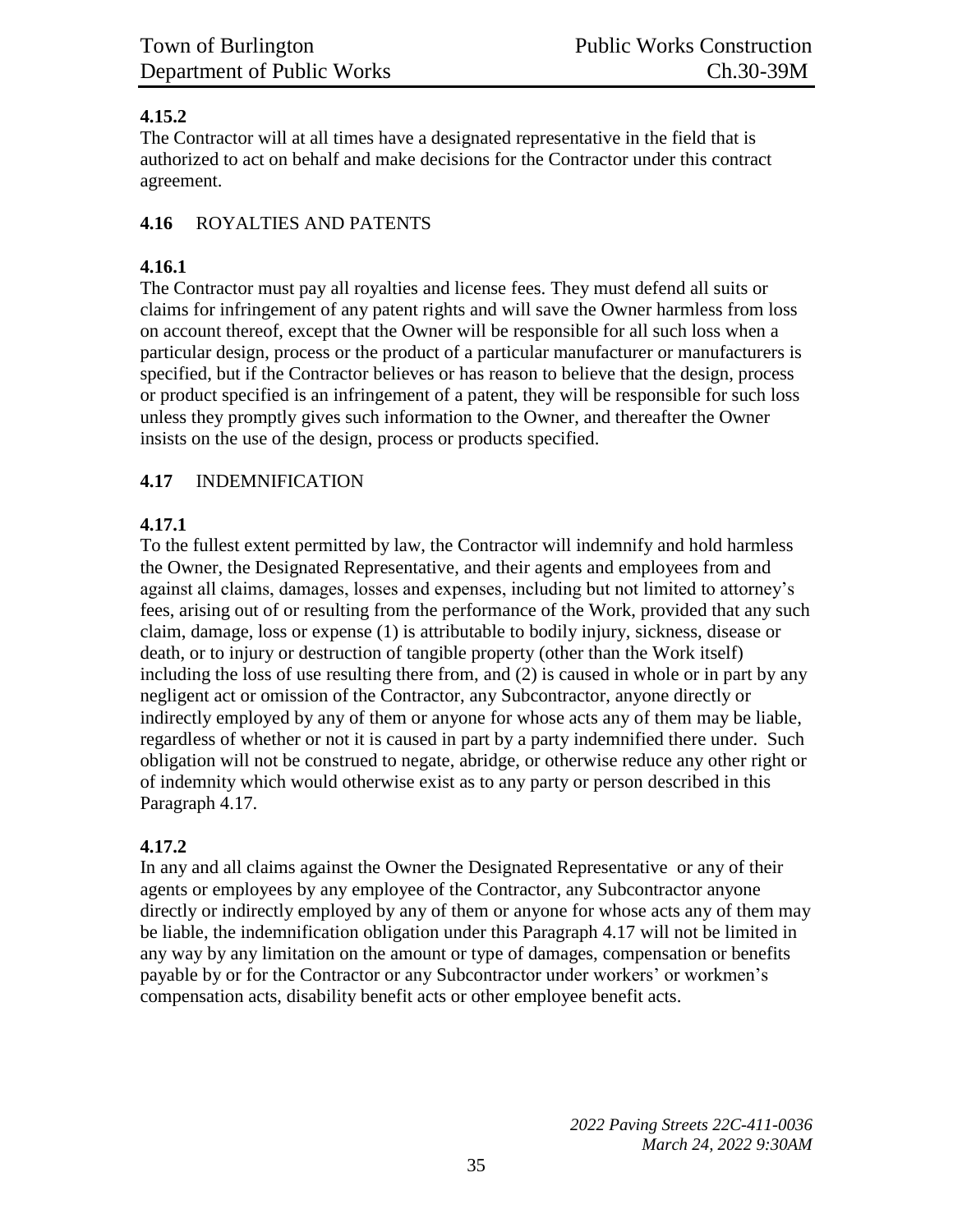#### **4.17.3**

The obligations of the Contractor under this paragraph 4.17 will not extend to the liability of the Owner, the Designated Representative, their agents or employees, arising out of (1) the preparation or approval of maps, drawings, opinions, reports, surveys, change orders, designs or specifications, or (2) written directions or instructions given by the Owner, the Designated Representative, their agents or employees, provided they are the sole cause of the injury or damage.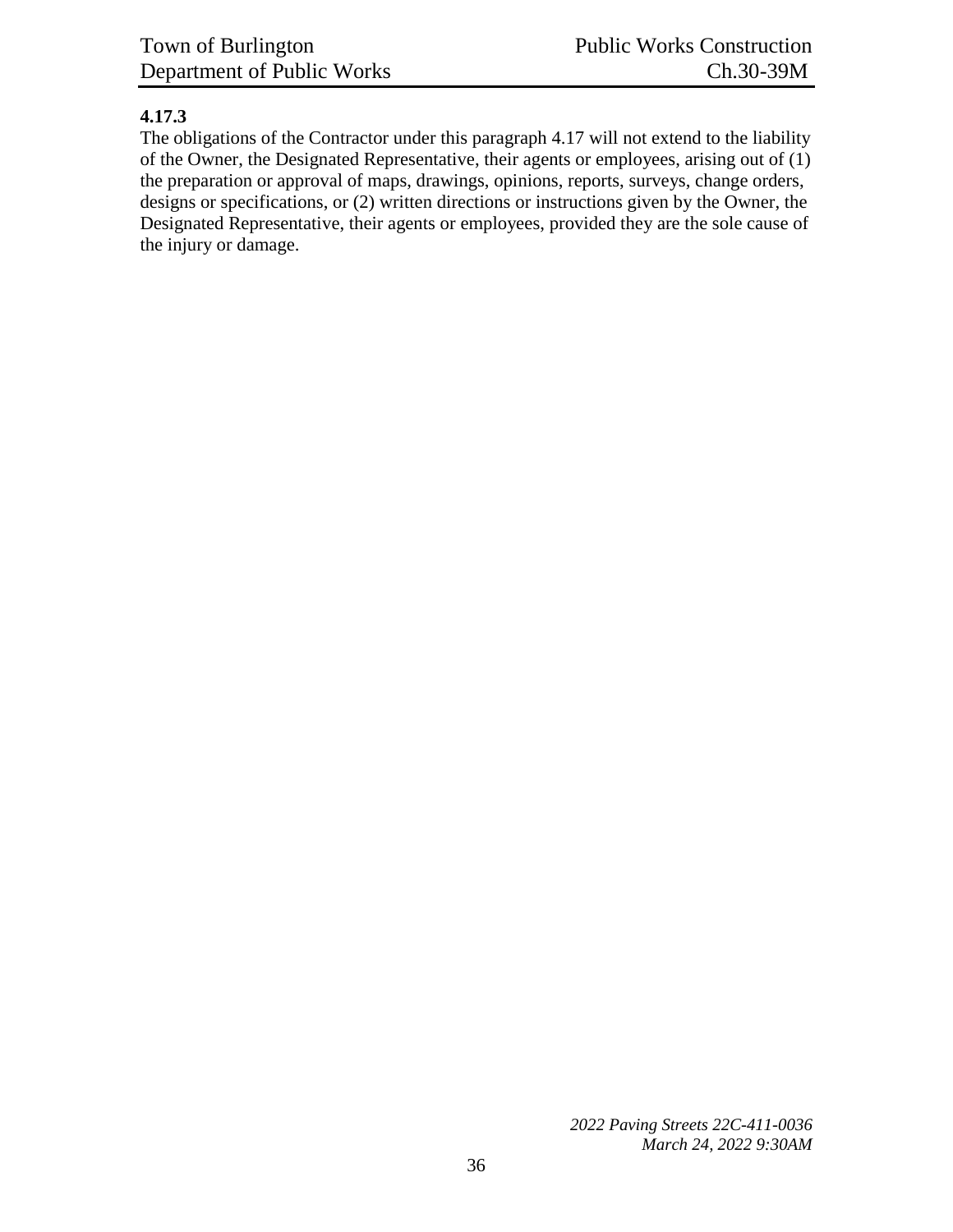### **ARTICLE 5**

#### **INSURANCE**

Contractor must provide insurance as specified below:

# **General Liability**

#### Includes:

- Comprehensive form
- Premises/Operations
- Underground Explosion & Collapse Hazard
- Products / Completed Operations
- Independent Contractors
- Broad From Property Damage
- Personal Injury

| Each Occurrence | \$1,000,000 |
|-----------------|-------------|
| ggregate        | \$2,000,000 |

# **Automobile Liability**

#### Includes:

- All Owned Vehicles
- Hired Vehicles
- Non-owned Vehicles

| Bodily Injury & Property $\vert$ \$1,000,000 |  |
|----------------------------------------------|--|
| Damage Combined                              |  |

# **Workers Compensation & Employers Liability**

 As Required by State of **Massachusetts** 

| Each Accident                   | \$100,000 |
|---------------------------------|-----------|
| <b>Bodily Injury by Disease</b> | \$500,000 |
| (Policy Limit)                  |           |
| <b>Bodily Injury by Disease</b> | \$100,000 |
| (Each Employee)                 |           |

# **Additional Insurance / Requirements**

• The Town of Burlington Will be named as Additional Insured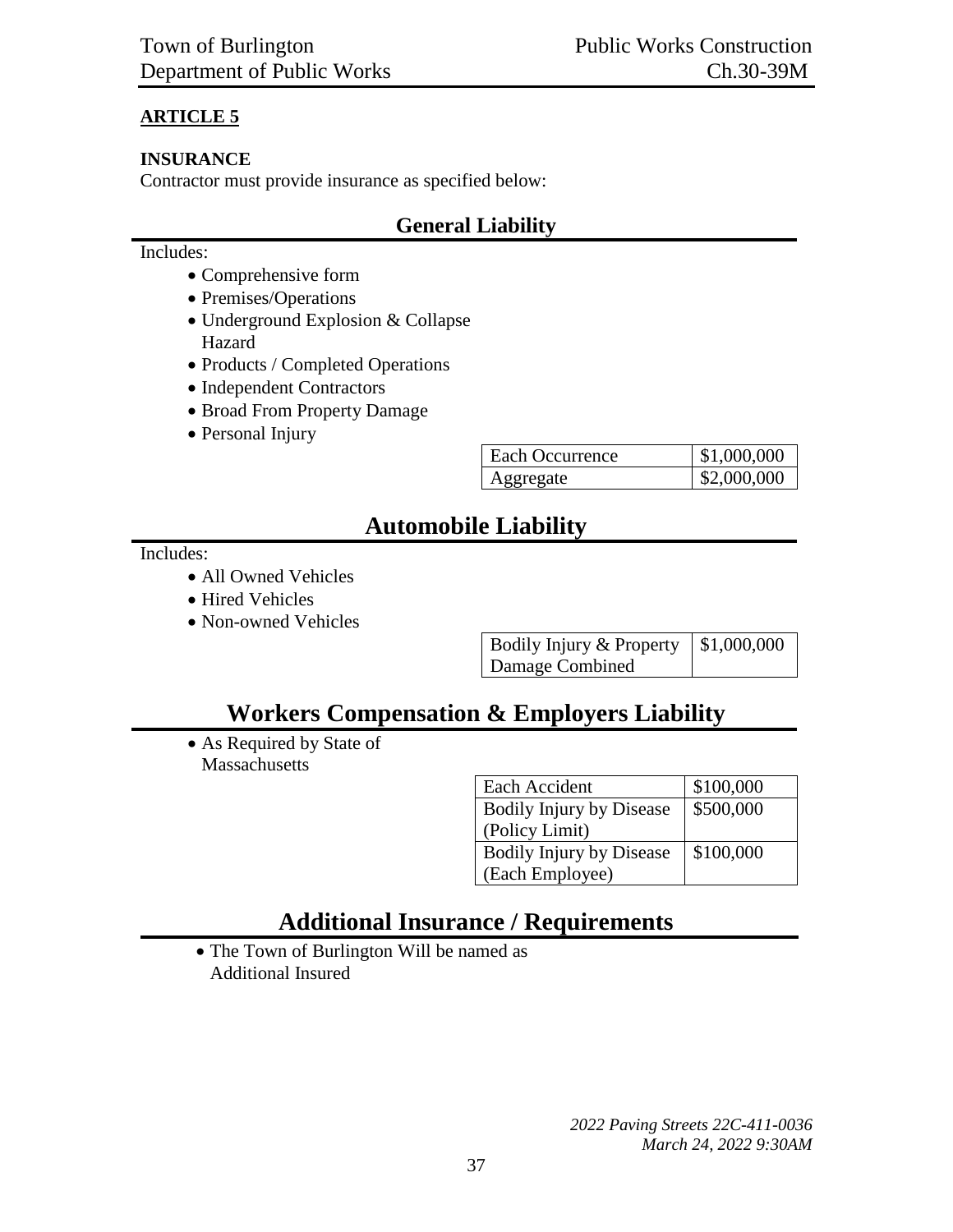### **ARTICLE 6**

#### **LIQUDATED DAMAGES**

#### **6.1 LIQUDATED DAMAGES**

If the Contractor neglects, fails or refuses to complete the work as herein specified, or any proper extension thereof granted by the Owner, then the Contractor does hereby agree, as a part consideration for the awarding of this Contract, to pay to Owner the amount of \$1,000 per day, not as a penalty but as liquidated damages for such breach of Contract as hereinafter set forth, for each and every calendar day that the Contract will be in default after the date stipulated in the Contract for completing the work.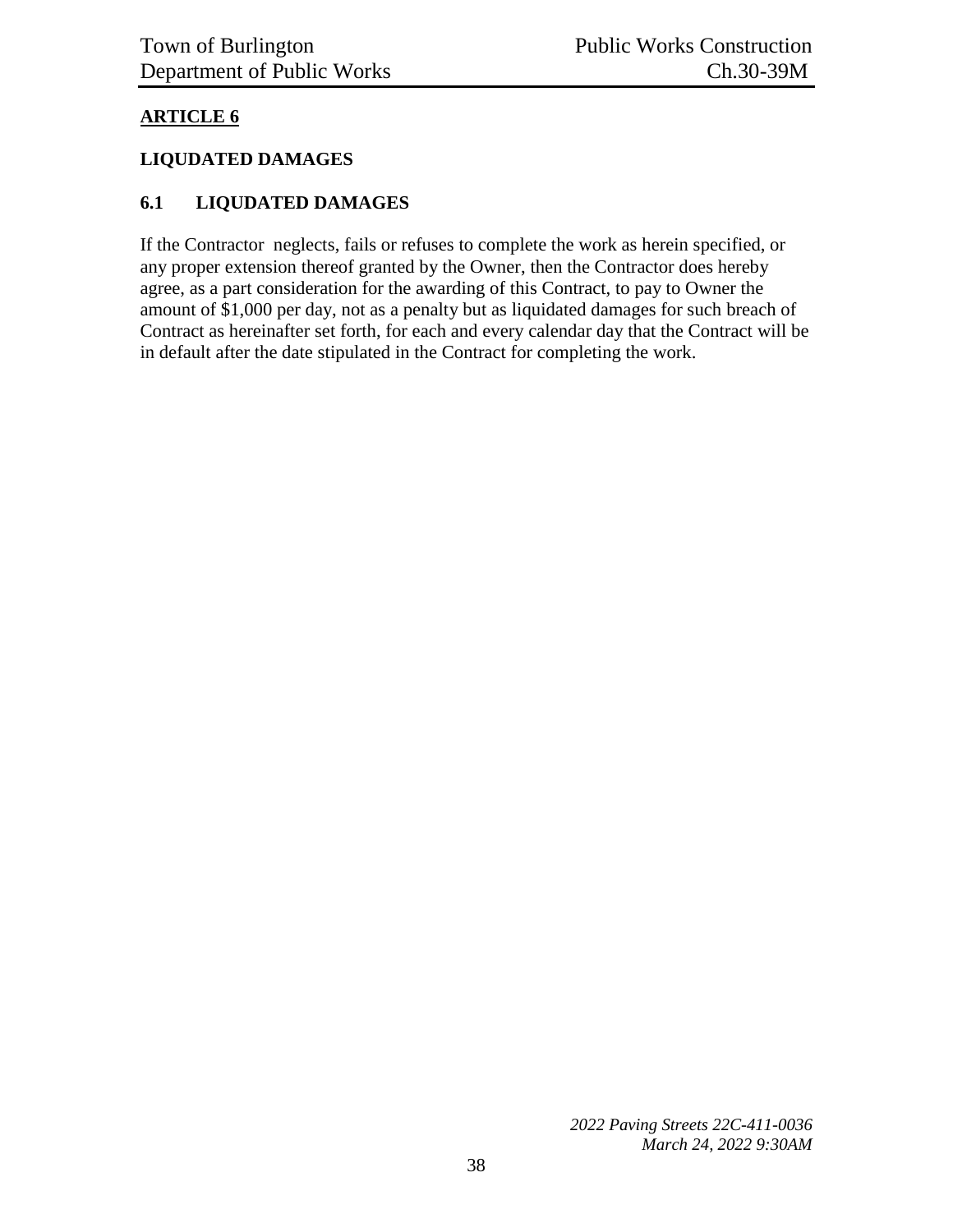# <span id="page-38-0"></span>**MEASUREMENT & PAYMENT**

### *Item 1 – Unclassified Excavation*

The work under this item must conform to the relevant provisions of the *Standard Specifications for Highway & Bridges* and the following:

Work under this item will only be made for additional excavation to remove unsuitable material where directed by the Owner. Removal of excess gravel from the subgrade needed to conform to the lines and grades shown in the Contract Documents will not be paid for under this item and is included under *Item 5 – Fine Grading & Compacting – Subgrade Area.* Additional excavation made by the Contractor that is not directed by the Owner will not be compensated.

Measurement and payment for this item will be made based on the unit of measurement and unit price listed on the Bid Form.

### *Item 2 – Concrete Excavation*

The work under this item must conform to the relevant provisions of the *Standard Specifications for Highway & Bridges* and the following:

Work under this item will include all saw-cutting, excavation, removal, disposal, materials, and labor needed to remove both cement concrete surfaces/structures and reinforced cement concrete surfaces/structures. Removal and disposal of concrete related to adjusting or remodeling drainage/sanitary structures will not be paid for under this item and is included under those respective bid items.

Measurement and payment for this item will be made based on the unit of measurement and unit price listed on the Bid Form.

#### *Item 3 – Old Pavement Excavation*

The work under this item must conform to the relevant provisions of the *Standard Specifications for Highway & Bridges* and the following:

Work under this item will include all removal and disposal of bituminous concrete not reclaimed under *Item 15 – Reclaimed Pavement or Item 16 – Pavement Milling*. Payment under this item will only include pavement that is unable to be reclaimed or milled such as driveways and sidewalks. Pavement that can be reclaimed or milled must be reclaimed or milled in all instances.

Measurement and payment for this item will be made based on the unit of measurement and unit price listed on the Bid Form.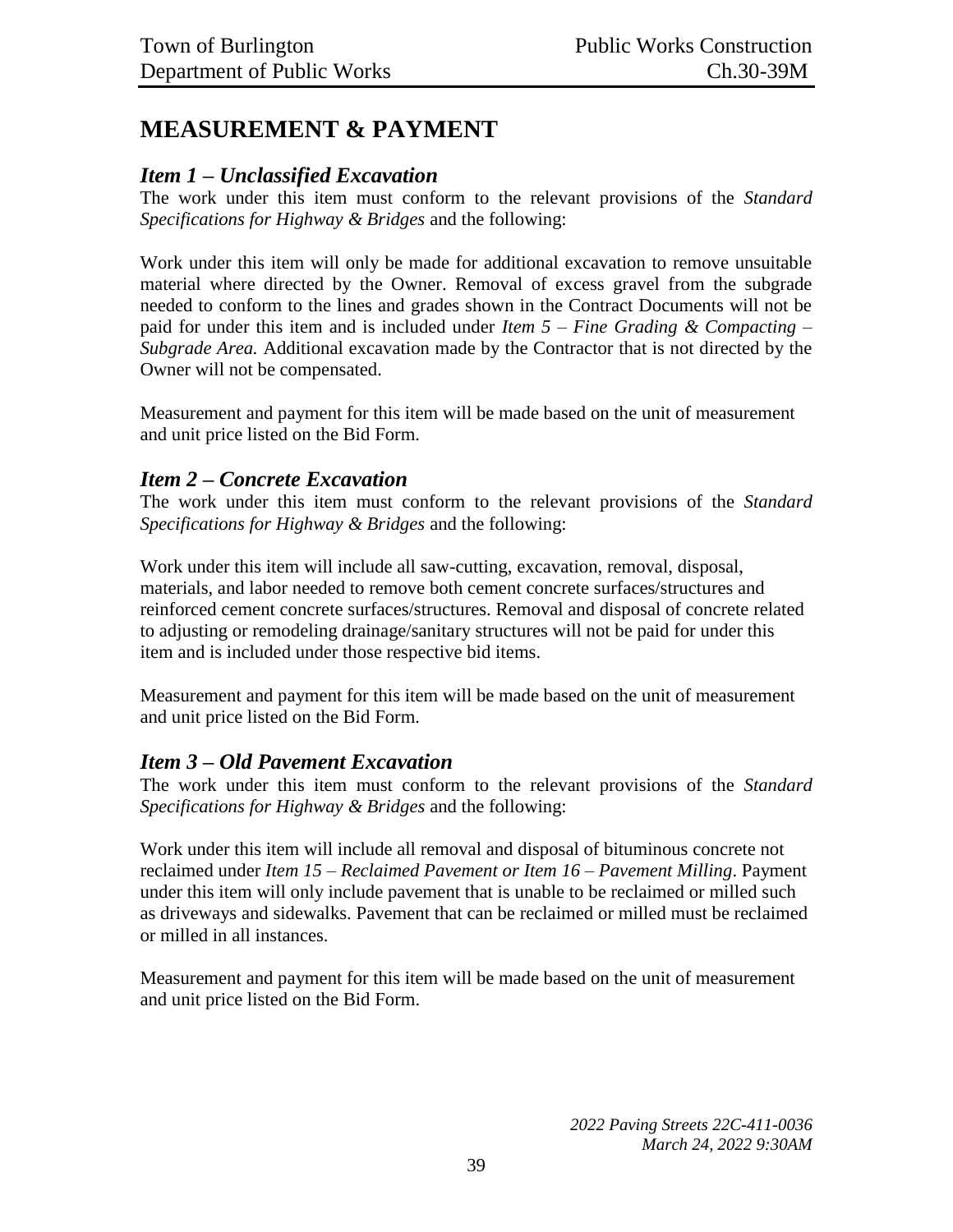# *Item 4 – Gravel Borrow*

This work shall consist of the installation of additional gravel borrow as necessary to replace any excavated material, found to be unsuitable base material, as determined by the Engineer. The gravel borrow shall be uniformly mixed provide a base for the proposed roadway surface or sidewalk subbase.

The gravel borrow shall consist of inert material that is hard, durable stone and coarse sand, free from loam and clay, surface coating, and deleterious material.

Gradation requirements for gravel shall be determined by AASHTO T 11 and T 27 and shall conform to the following:

| Sieve Designation | <b>Percent Passing</b> |
|-------------------|------------------------|
| $12.5 \text{ mm}$ | $50 - 85$              |
| 4.75 mm           | $40 - 75$              |
| $300 \mu m$       | $8 - 28$               |
| $75 \mu m$        | $0 - 10$               |

Maximum size of stone in gravel shall be as follows:

| Type a | 6 inches |
|--------|----------|
| Type b | 3 inches |
| Type c | 2 inches |

Considered incidental to this item, will be the cost of a sieve analysis, performed by a certified laboratory, as ordered by the Engineer, to test any gravel borrow, as necessary, brought onto the construction site. Responsibility will be on the Contractor to submit a sample of the gravel borrow to a certified laboratory for testing, if ordered by the Engineer, before use in the base material.

Measurement and payment for this item will be made based on the unit of measurement and unit price listed on the Bid Form.

# *Item 5 – Fine Grading & Compacting (Subgrade Area)*

The work under this item must conform to the relevant provisions of the *Standard Specifications for Highway & Bridges* and the following:

Work under this item will include all removal and disposal of excess gravel needed to meet the lines and grades in the Contract Documents

Measurement and payment for this item will be made based on the unit of measurement and unit price listed on the Bid Form.

*Item 6 – Drainage/Sanitary Structure Adjusted Item 7 – Drainage/Sanitary Structure Rebuilt Item 8 – Drainage/Sanitary Structure Remodeled*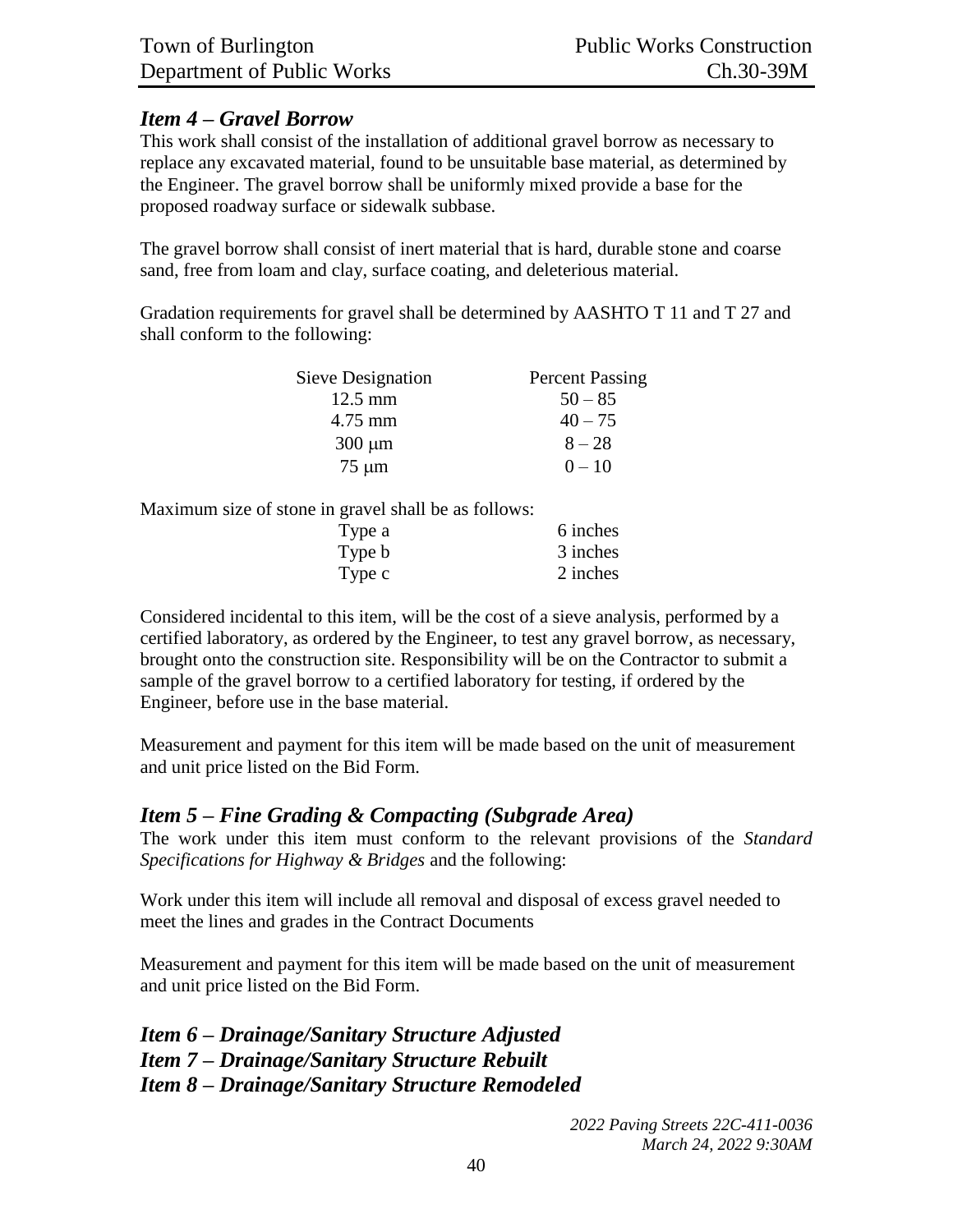The work under this item must conform to the relevant provisions of the *Standard Specifications for Highway & Bridges* and the following:

Payment for removing and resetting castings under this item will only be made once per structure. If castings need to be lowered or removed due to scheduling delays it will be considered incidental to each item.

Measurement and payment for this item will be made based on the unit of measurement and unit price listed on the Bid Form.

# *Item 9 – Frame & Grate (or Cover) Municipal Standard*

The work under this item must conform to the relevant provisions of the *Standard Specifications for Highway & Bridges* and the following:

All catch basin frame and covers must be Neenah Foundry product number R-3589-A or equivalent American made equal. All manhole frames and covers shall be Neenah Foundry product number R-1720 or East Jordan Iron Works product number 00211211 (frame) and product number 00211044CO1 (cover) or equivalent American made equal. Covers must have the appropriate utility name casted into it (i.e. "Drain" and "Sewer").

Measurement and payment for this item will be made based on the unit of measurement and unit price listed on the Bid Form.

# *Item 10 – Frame & Grate (Or Cover) Removed and Discarded*

This work shall consist of the removal and disposal of all existing frame and grates (or covers), that have been directed to be removed and disposed of in the field by the Engineer.

Once a casting is removed, and a new casting is put back, the old casting will become the responsibility of the Contractor to remove and dispose of at an offsite location, and in a legal manner.

In the event that the existing casting has not been removed and disposed of within a two (2) week period, after the permanent casting has been installed, the Contractor forfeits the right to seek payment for this bid item, as set for the Bid Form, and the disposal will be considered incidental to the bid item.

Additionally the Owner may reserve the right to have said forfeited castings remaining after the deadline, disposed of by alternative methods. The owner also reserves the right to back charge the Contractor for any incurred cost associated with having to dispose of any frame and grate (or cover) not disposed of by the Contractor in the timeframe specified under this item.

Measurement and payment for this item will be made based on the unit of measurement and unit price listed on the Bid Form.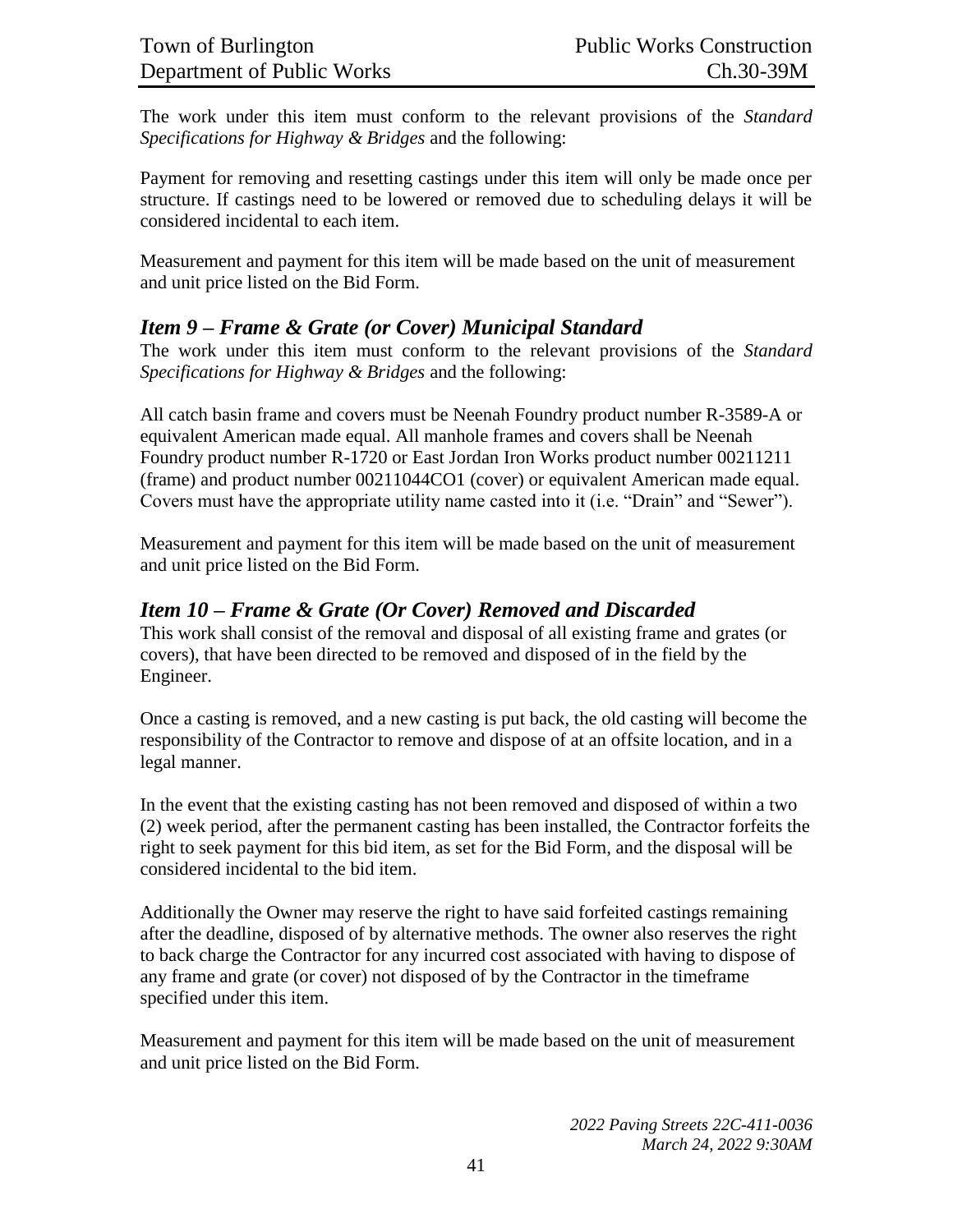# *Item 11 – Water Gate Box Slide Top & Cover*

The work under this item must conform to the relevant provisions of the *Standard Specifications for Highway & Bridges* and the following:

Work under this item will include furnishing new water gate box tops and covers in accordance with the Contract Documents. Water gate boxes must be North American made, Bibby-Ste-Croix part V750 and V878 or approved equal. Any damaged or compromised water gate top castings, as determined by the Owner, will be replaced and included under this item. Any gate boxes damaged by the Contractor will be replaced by the Contractor at their own cost and will not be paid for under this item.

Measurement and payment for this item will be made based on the unit of measurement and unit price listed on the Bid Form.

# *Item 12 – Water Gate Box Adjusted*

The work under this item must conform to the relevant provisions of the *Standard Specifications for Highway & Bridges* and the following:

Work under this item will include any gate box top lowering or removing and resetting gate box tops in order to perform the work in the Contract Documents. It includes adjusting and setting the gate box to the grades of the new pavement.

Measurement and payment for this item will be made based on the unit of measurement and unit price listed on the Bid Form.

# *Item 13 – Water Gate Box Removed & Stacked*

This work shall consist of the removal and disposal of all existing water gate top and cover that have been directed to be removed and disposed of in the field by the Engineer.

Once a water gate top and cover is removed, and a new water gate top and cover is put back, the old water gate top and cover will become the responsibility of the Contractor to remove and dispose of at an offsite location, and in a legal manner.

In the event that the existing water gate top and cover has not been removed and disposed of within a two (2) week period, after the permanent water gate top and cover has been installed, the Contractor forfeits the right to seek payment for this bid item, as set for the Bid Form, and the disposal will be considered incidental to the bid item.

Additionally the Owner may reserve the right to have said forfeited water gate top and cover remaining after the deadline, disposed of by alternative methods. The owner also reserves the right to back charge the Contractor for any incurred cost associated with having to dispose of any water gate top and cover not disposed of by the Contractor in the timeframe specified under this item.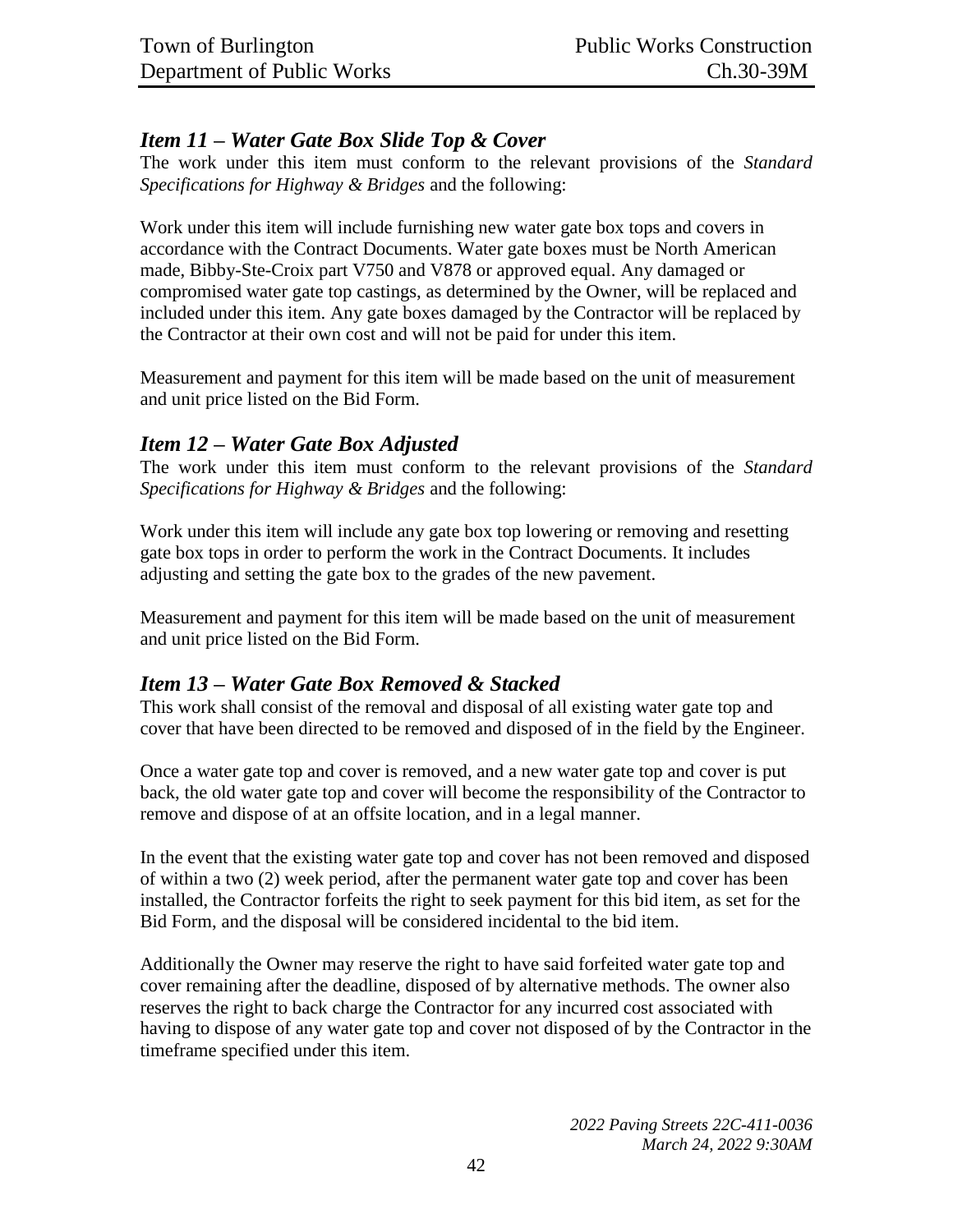Measurement and payment for this item will be made based on the unit of measurement and unit price listed on the Bid Form.

### *Item 14 – Water Gate Box Extension (Furnished by the Town)*

The work under this item must conform to the relevant provisions of the *Standard Specifications for Highway & Bridges* and the following:

In instances where there is an existing water gate box riser or the gate box slide top is not long enough to overlap the gate box bottom, the Town will provide the Contractor an additional gate box bottom to install over the existing bottom to act as an extension. Work under this item will include all excavation, material disposal, saw-cutting, and labor necessary to install the extension.

Measurement and payment for this item will be made based on the unit of measurement and unit price listed on the Bid Form.

### *Item 15 – Reclaimed Pavement*

The work under this item must conform to the relevant provisions of the *Standard Specifications for Highway & Bridges* and the following:

All streets will be completely reclaimed to a depth of two  $(2)$  to two and half  $(2 \frac{1}{2})$  times the thickness of the pavement, as directed by the Engineer in the field at the time of the work. Pavement thickness will be determined by measurement in the field on the day of reclamation. Once the reclamation of the streets is completed rough/partial grading will be done to make the streets passable for traffic until work is completed on the street. Reclaiming will include all bituminous concrete berm/curb.

Measurement and payment for this item will be made based on the unit of measurement and unit price listed on the Bid Form.

# *Item 16 – Pavement Milling*

The work under this item must conform to the relevant provisions of the *Standard Specifications for Highway & Bridges* and the following:

The work to be done consists of excavating bituminous pavement by cold planer/milling machine in designated areas to re-profile existing surfaces that are 100 square yards or more. **Cold planing of all existing bituminous berm on roads to be milled shall be incidental to milling operations.** The cold planer shall be capable of planing both the bituminous pavements and cement concrete patches if the latter should be encountered in bituminous pavements. Contractor shall furnish auxiliary milling equipment for clean-up work along curbs and around castings. The use of planing equipment mounted on pneumatic tires will be permitted only for clean-up work. The cold planer shall be equipped with all necessary safety devices such as flashing lights and backup signal so as to operate in traffic with complete safety. The work area must be left clean and free from debris, and accessible at the end of each day.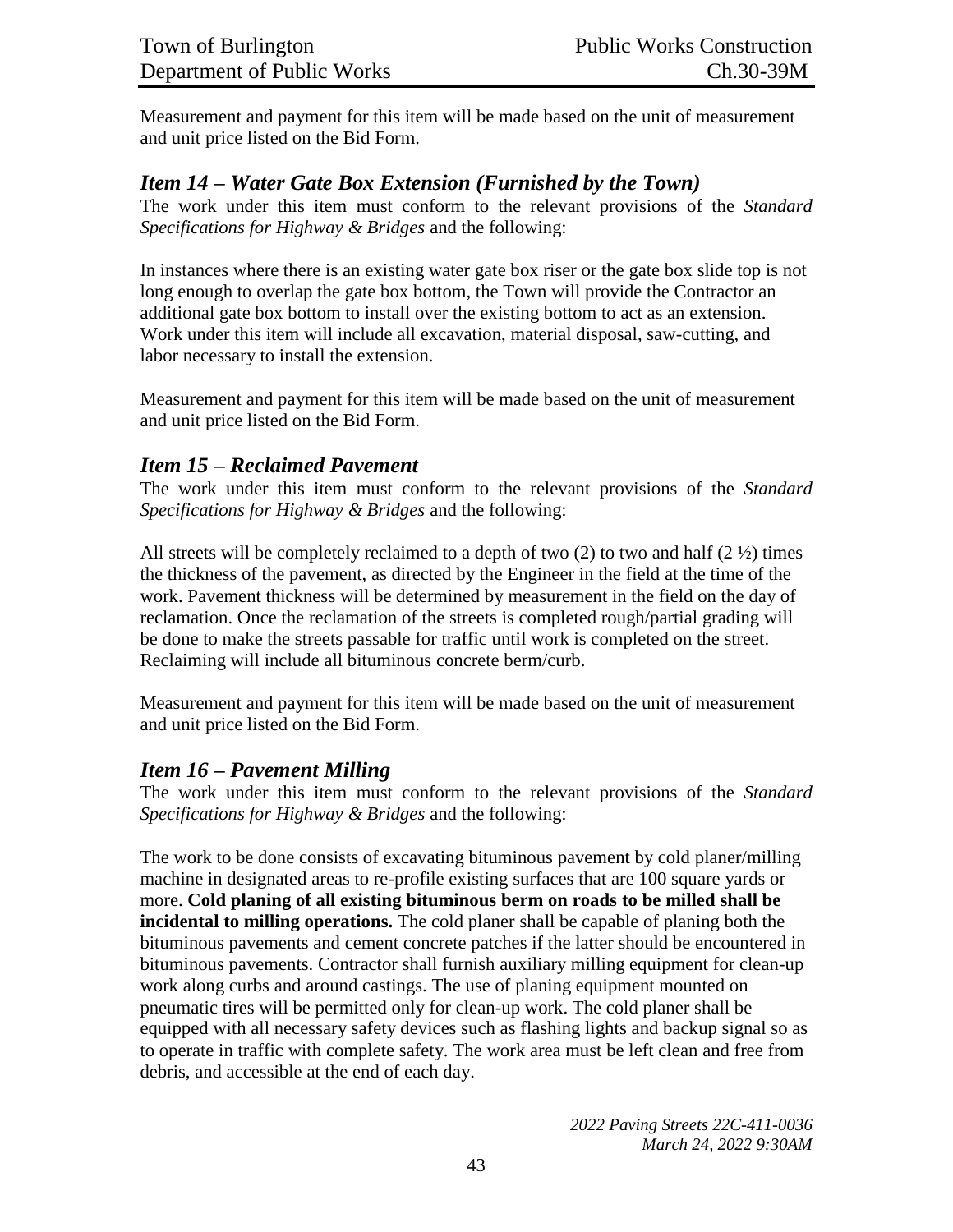**Milled material will become the property of the contractor and will be disposed of legally offsite**. Depth of planing cut will average one and one half to two (1  $\frac{1}{2}$  to 2) inches. **Contractor will be responsible for damage to existing castings resulting from his operation** unless such castings (water gates e.g.) have previously been paved over and are not visible on the surface.

Immediately upon completion of the cold planing operation performed around and about manholes, catch basins, and exposed roadway structures the Contractor shall apply a bright ribbon of orange fluorescent paint on the projecting face of the manhole casting, such that oncoming traffic is made aware of the castings presence.

**On all heavily traveled roads or where directed by the Owner, the Contractor must place a tapered ring of HMA around all raised structures and where milling starts and ends immediately after milling.** Payment for this work will be made under *Item 19 – Hot Mix Asphalt for Miscellaneous Work*.

The price of this item will constitute full compensation for cold planing of one and one half to two (1  $\frac{1}{2}$  to 2) inches deep, removal and disposal of the excess material, loading, trucking, sweeping, dust control, and all other work incidental thereto.

Measurement and payment for this item will be made based on the unit of measurement and unit price listed on the Bid Form.

# *Item 17 – Superpave Surface Course 9.5 (SSC-9.5)*

#### *Item 18 – Superpave Intermediate Course 19.0 (SIC-19.0)*

The work under this item must conform to the relevant provisions of the *Standard Specifications for Highway & Bridges* and the following:

Nuclear gauge testing will be used to determine hot mix asphalt density. Density testing will be required for every 100 foot length of street segment being paved. Within the 100 foot section of street segment, the lowest percentage of the maximum density value achieved will be the measurement used to determine payment percentage and if a segment is rejected. The target density for all segments is between 92% and 98% percent. If the lowest density percentage measurement in a segment is below 92%, a reduction in payment will be as follows:

| <b>Lowest Percent of Maximum Density</b> |                             |
|------------------------------------------|-----------------------------|
| (per 100 foot segment)                   | <b>Percent Payment</b>      |
| 98.0-92.0                                | 100                         |
| 91.9-91.0                                | 90                          |
| 90.9-90.0                                | 80                          |
| 89.9-89.0                                | 70                          |
| 88.9-88.0                                | 60                          |
| 87.9-87.0                                | 50                          |
| 86.9 or less                             | <b>Rejection of Segment</b> |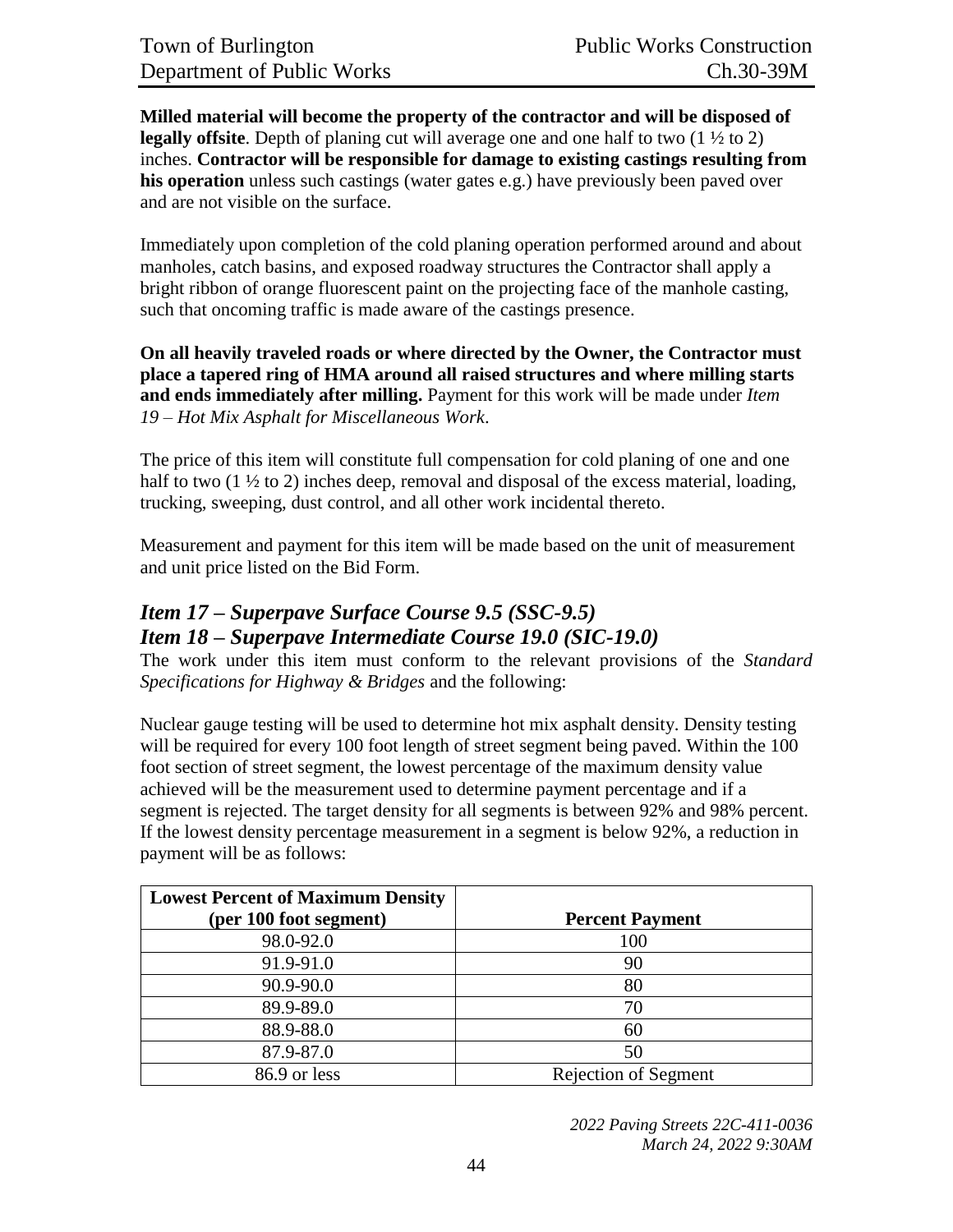The payment cost reductions will be applied to the total cost of the failed street including but not limited to reclaim/milling, HMA, structure adjustment, berm, loam & seed, plus an additional 20% of the cost for Police details and Engineering.

If a Contractor plans to pave more than 1,000 tons consecutively on one street, a minimum of three (3) rollers will be required to ensure compaction density is met. The first roller should have a minimum weight of twelve (12) to fourteen (14) tons and have either vibratory and/or oscillatory capacity. The intermediate roller should have a minimum weight of ten (10) to twelve (12) tons and have either vibratory and/or oscillatory capacity. The third roller should have a maximum weight of six (6) tons or less and be a static roller capable of rolling out all lines in the mat. All rollers will work in conjunction to achieve the required 92% percent to 98% percent compaction required in this contract. If the Contractor plans to deviate from this requirement, approval must be granted by the Owner.

Tack coats will be made on all HMA and cement concrete surfaces and joints immediately before new HMA pavement is placed at the application rates set forth in the *Standard Specifications for Highway & Bridges.* Tack coating will be considered incidental to the cost of this item.

The Owner reserves the right to request longitudinal notched wedge joints for HMA pavement courses at no additional cost to the price of this item. Each successive HMA pavement course's wedge joint must be at least 12" laterally from the previous course's joint.

Measurement and payment for this item will be made based on the unit of measurement and unit price listed on the Bid Form.

# *Item 19 – Hot Mix Asphalt for Miscellaneous Work*

This work shall consist of the placement asphalt by hand. Handwork shall include all materials, labor and equipment to adjust driveway aprons and other miscellaneous work.

The work shall consist of the repair of the driveway apron or existing pavement, restoring or regrading gravel base course, installation of handwork with tack coat and all work incidental as directed by the Engineer. The Engineer will have the final say as to the manner of restoration of all driveway aprons.

Measurement and payment for this item will be made based on the unit of measurement and unit price listed on the Bid Form.

*Item 20 – Granite Curb Type VA4 – Straight Item 21 – Granite Curb Type VA4 – Curved Item 22 – Granite Transition Curb for Wheelchair Ramps - Straight Item 23 – Granite Transition Curb for Wheelchair Ramps – Curved*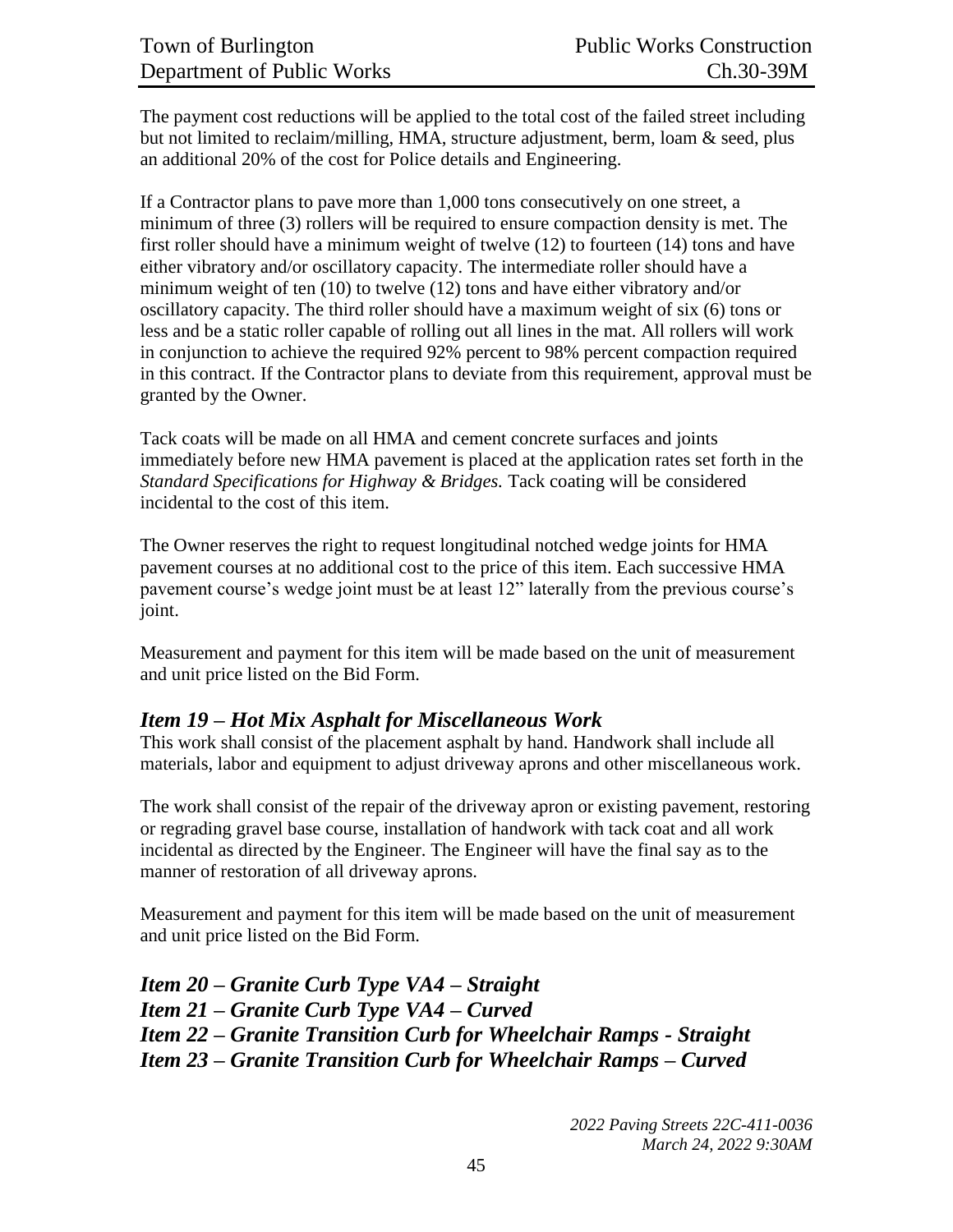This work shall consist of the installation of six (6) inch vertical granite curbing, curved, straight, and transition as directed by the Engineer.

#### **Curb Contractor shall have a minimum of five (5) years' experience and have completed satisfactorily five (5) jobs within that time of similar size and scope.**

#### **All grade stakes and field Engineering are the responsibility of the Contractor.**

It is the responsibility of either the Contractor or the Curb Contractor to provide all labor, material, and equipment to excavate the trench for which the granite curbing shall be placed. Once the material is excavated, any excess material becomes the property and responsibility of the Contractor or Curb Contractor to dispose of in an offsite location and legal manner.

Once the granite curb has been set in the field, the curbing, shall have air entrained cement concrete, with a minimum strength of 4,000 pounds per square inch, shall be placed in the **front and back** of the curbing, between the face of the curb and the edge of the binder course. The concrete shall be poured for the entire length of the curbing, both front and back, and brought to the elevation of the binder course.

All work under this item shall include anything furnished, measured, removed if necessary, and installed in the field. The price of both items shall constitute compensation for cutting of existing pavement, excavation, grading, furnishing and installing the granite curbing, concrete, backfill, removal and disposal of excess material, pavement patching, and mortaring joints.

Measurement and payment for this item will be made based on the unit of measurement and unit price listed on the Bid Form.

# *Item 24 – Hot Mix Asphalt Curb Type 2*

The work under this item must conform to the relevant provisions of the *Standard Specifications for Highway & Bridges* and the following:

Work under this item will include the installation of a hot-mix asphalt curb pad (i.e. leveling course) to ensure berm is formed on a smooth surface and the form machine moves smoothly to prevent any ripples, or other aesthetic or structural defects. If defects occur, the Contractor will remove and replace all defected curb and not receive any compensation. In this event, the entire length of the formed berm must be replaced (i.e. nearest driveway to opposite nearest driveway). Tack must be used on both the milled surface where the pad is installed on and on the pad where the curb sits on. The curb pad and tack will be considered incidental to the cost of this item.

Measurement and payment for this item will be made based on the unit of measurement and unit price listed on the Bid Form.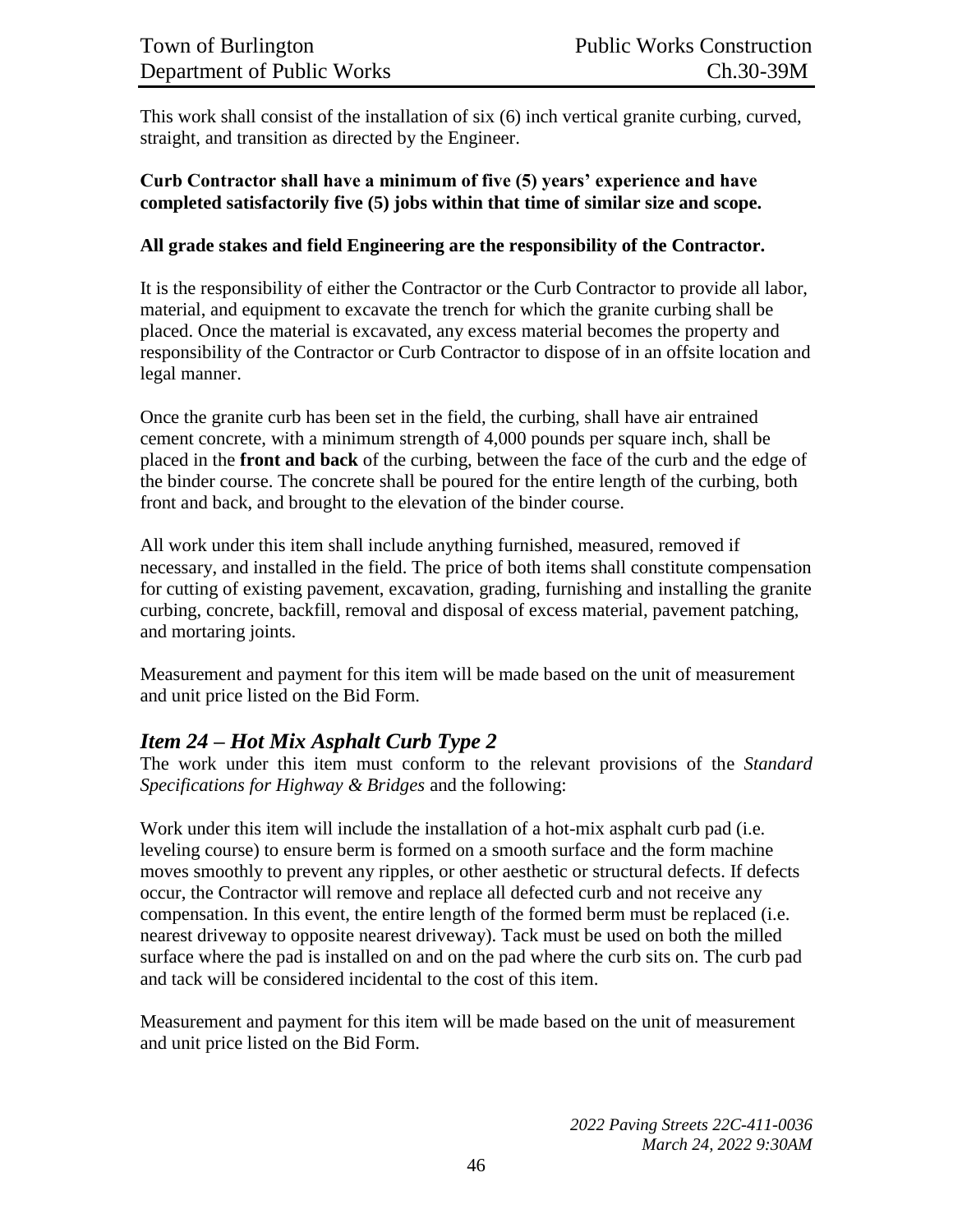# *Item 25 – Curb Removed & Reset*

This work shall consist of the removal and resetting of existing granite curbing, both vertical and sloped as directed by the Engineering. The intention of this bid item is not to remove and reset every piece of sloped or vertical granite curbing, but rather only the pieces deemed to need repair by the Engineer.

All work under this item shall include cutting of existing pavement, excavation, furnishing and installing the granite curbing, concrete, backfill, removal and disposal of excess material, pavement patching and mortaring joints.

Measurement and payment for this item will be made based on the unit of measurement and unit price listed on the Bid Form.

# *Item 26 – Curb Removed & Discarded*

The work under this item must conform to the relevant provisions of the *Standard Specifications for Highway & Bridges* and the following:

Work under this item will include removing and disposing granite curbing and cement concrete curbing. Bituminous concrete curbing removal will not be paid for under this item and is paid for under *Item 15 – Reclaimed Pavement.*

Measurement and payment for this item will be made based on the unit of measurement and unit price listed on the Bid Form.

#### *Item 27 – Silt Sack*

This work shall consist of the furnishing and installation of silt sack catch basin filters, with overflow bypass holes, Siltsack – High-Flow-Type A by ACF Environmental, or approved equal. Considered incidental to the cost of this item, will include the necessary rebar lengths to support the siltsack.

Considered incidental to this item, will be routine inspection for current sedimentation/debris levels within the silt sack, and any sediment or debris found to be above the level of the overflow holes, shall be removed and disposed of in a legal manner. In the event that the silt sack is damaged or becomes full, the Contractor must remove the existing silt sack and replace with a new silt sack, at no additional cost. Inspections will also be made after each rain event, for any over sedimentation or washed out debris.

Considered incidental to this bid item, will be the removal and disposal of the silt sack, material/debris trapped in the silt sack, and the metal rebar, by the Contractor in an offsite and legal manner, once directed by the Engineer.

The silt sacks will be installed to all catch basin and adjacent catch basins on all reclaim streets prior to the start of any reclamation work, as directed by the Engineer.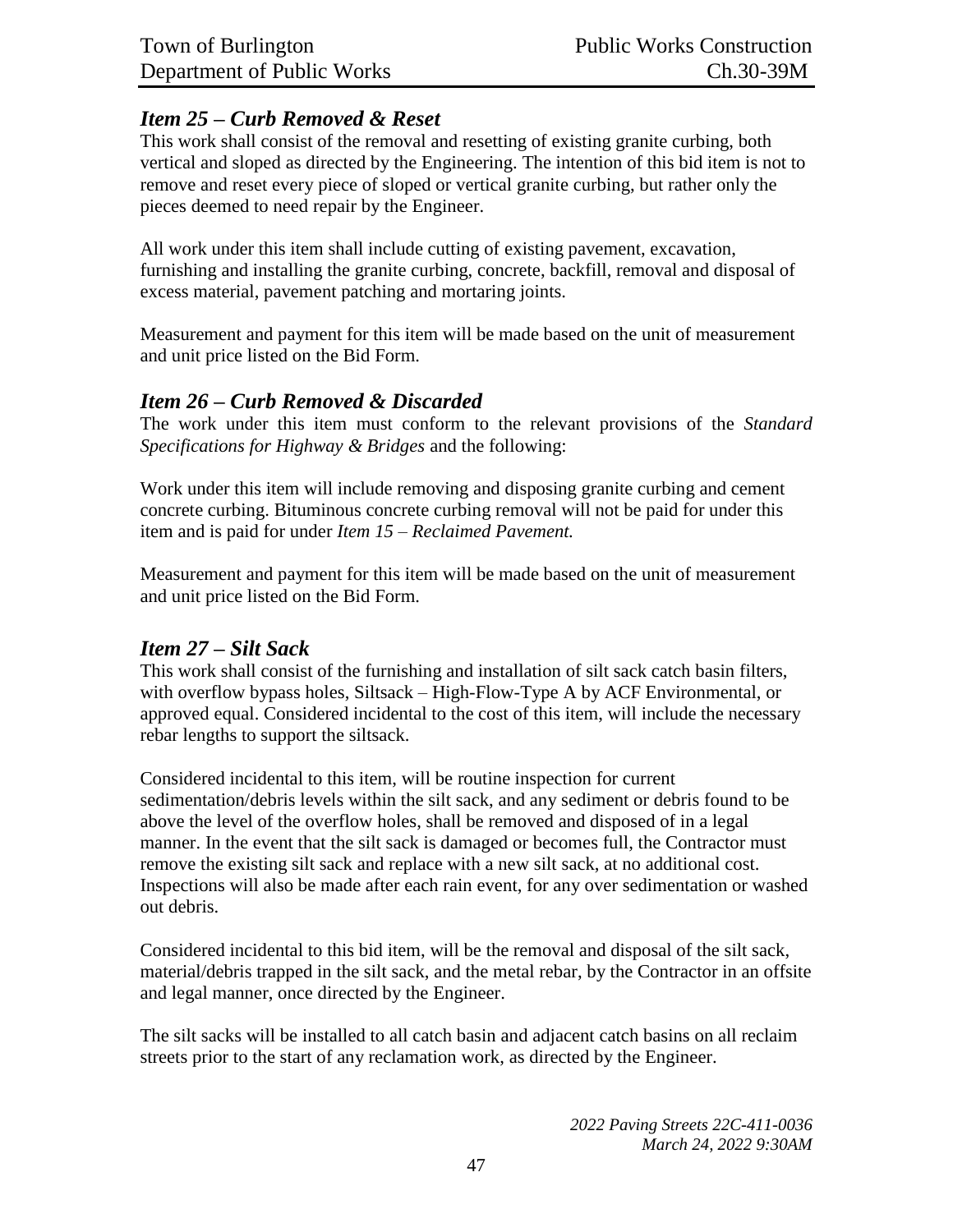Measurement and payment for this item will be made based on the unit of measurement and unit price listed on the Bid Form.

# *Item 28 – Cement Concrete Wheelchair Ramp*

The work under this item must conform to the relevant provisions of the *Standard Specifications for Highway & Bridges* and the following:

This work shall consist of the installation of cement concrete sidewalk. Concrete shall have fiber mesh added at the plant. All work shall conform to the latest edition of the MassDOT, AAB, and ADA standards.

The AAB Rules and Regulations specify maximum slopes and minimum dimensions required for construction acceptance. There is no tolerance allowed for slopes greater than the maximum slope, nor for dimensions less than the minimum dimensions.

The Contractor shall install all new concrete sidewalks to a width of sixty (60) inches, from face of panel to back of panel and provide a clear path travel of thirty six (36) inches from any sidewalk obstructions, unless otherwise directed by the Engineer. All new concrete sidewalks will be abutted on the outside face by six (6) inch vertical granite curb, making the total width of sidewalk to be sixty six (66) inches.

Sidewalks shall be constructed in accordance with requirements as set forth in this specification, including placement of alternating sections, thirty (30) feet in length and provided with expansion joints. Expansion filler shall also be used at pours against existing sidewalks, buildings, walls, other hard objects, and to create isolation areas around existing utility poles, fire hydrants, etc. Expansion joints shall be comprised of a felt based material capable of resisting moisture penetration, and provide adequate thermal expansion/contraction of the concrete. The expansion joint shall be installed to complete depth of the pour.

Control joints should be scored or saw cut to a depth of one quarter  $(1/4)$  inch per one  $(1)$ inch of poured depth of the sidewalk. For example, for a pour of four (4) inches, the scored or saw cut depth shall be one (1) inch. Scored or saw cut joints shall be installed every five (5) feet, square to the face of granite curbing, to make a square panel.

Four (4) inches of cement concrete will be placed upon eight (8) inches of compacted gravel, for all sidewalks, and six (6) inches of cement concrete will be placed upon eight (8) inches of compacted gravel for all driveway crossings, curb cuts, and access ramp locations. The depth of and compaction of the gravel sub base should be checked using a level edge capable of spanning the width sidewalk, from curbing to form, and the depth to the top of the compacted gravel will be measured from the bottom of the level edge. The purpose of the measurement is not to check the depth of gravel, but rather to check that the area has been prepared to an appropriate depth, for the appropriate pour depth.

Concrete for sidewalk shall be 4,000 psi at twenty eight (28) days, with three quarter  $(\frac{3}{4})$ inch coarse aggregate, 610 pounds cement per cubic yard, seven (7) percent air entrained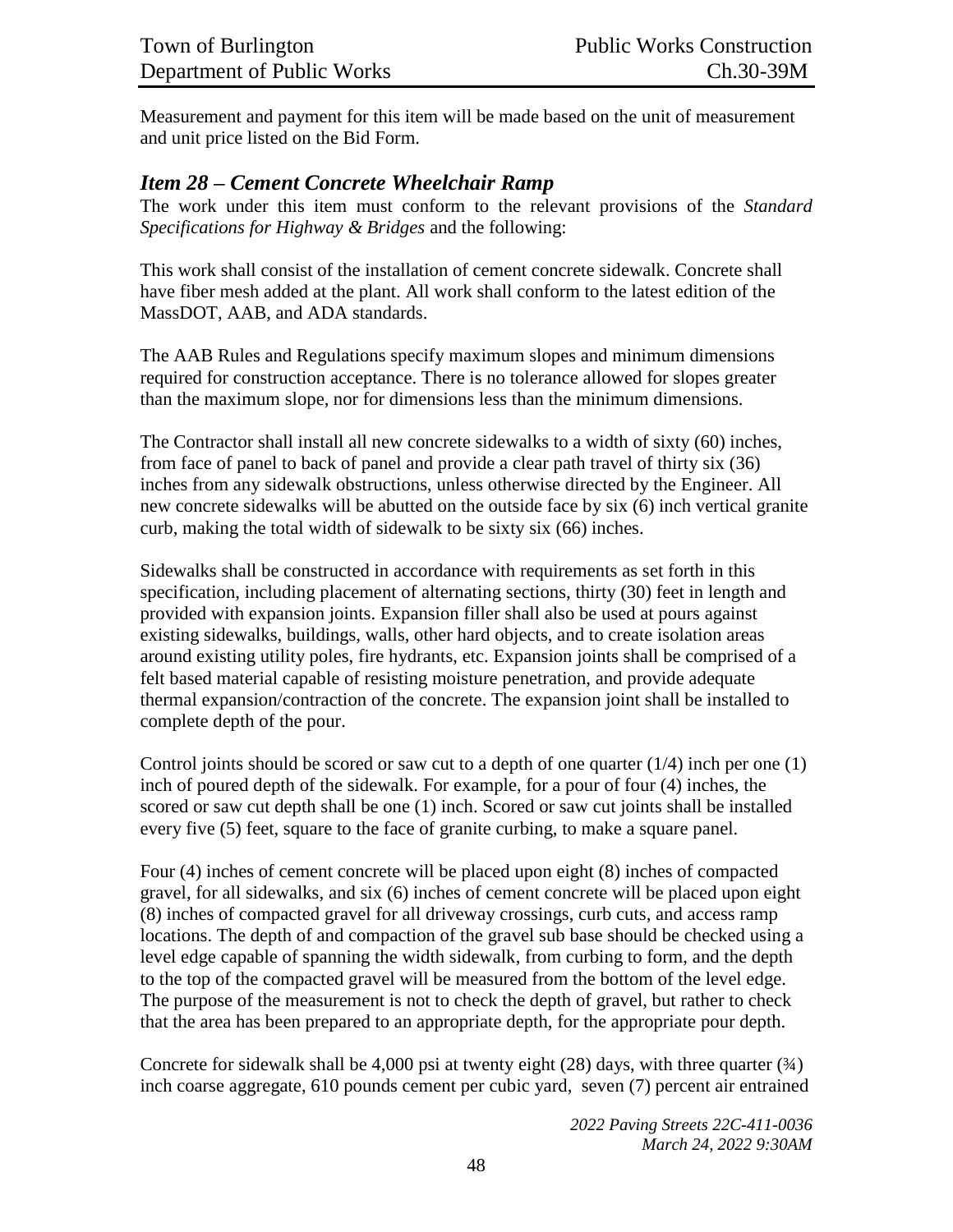(AASHTO – M154), Type A water reducing admixture (AASHTO – M194), four to five (4 to 5) inch slump, and fiber mesh.

Once the concrete arrives on site and it is determined to need a small addition of water before the pour, water must be added prior to discharge from the shoot, and spun a minimum of thirty (30) times at mixing speed. During the pour, if the concrete is setting too quickly due to heat or wind, **NO WATER** is allowed to be added once it has been poured. Instead a curing agent must be added to slow the curing process, allowing more workable time with the concrete.

#### *Fiber mesh*

Fiber mesh fibers (100% virgin polypropylene, collated, fibrillated fibers) at a rate of one to one and a half (1.0 to 1.5) pounds per cubic yard of concrete shall be added for reinforcement. Fiber mesh shall be FIBERMESH 150, manufactured by PROPEX Concrete Systems or an approved equal. Installation shall be per manufacturer's recommendations.

Contractor is responsible for securing areas with curing concrete, and shall supply barricades or watchmen, as necessary to prevent defacement of concrete surfaces.

The measurement and payment for the cement concrete sidewalk will be based upon the number of square yards actually installed measured in place. The price shall constitute compensation for clearing and grubbing, saw cut of the existing pavement excavation in eight (8) inches of gravel borrow compacted in four (4) inch lifts and four (4) inches of cement concrete (air entrained Class D, one course), fiber mesh and removal and disposal of surplus materials.

The contractor will warranty the installation of all concrete flatwork for a period of one (1) year from the date of installation, or the last installation date in the event of a large pour over multiple days, for any damage or defects caused by poor product, installation methods/techniques, or other issues that arise within the warranty period. The contractor will also warranty the work for a period of three (3) years against spalling, from de-icing chemicals. Warranty work will be considered incidental to the original bid price as set forth in the Bid Form, and no additional monetary compensation will be paid for by the Owner, for all labor, equipment, material, etc., necessary to repair the damage.

Once the Contractor is notified they will be required to repair or remove and replace and damaged concrete sidewalk, under the direction of the Engineer, the repairs will be required in a timely manner. Failure to complete the work in a timely manner, as agreed upon by the Engineer, could result in the Contractor to be considered in breach of contract at be barred from being awarded any future contracts, or be required to complete the warranty work before any work can begin on a new contract.

In the event that warranty work is undertaken by the Contractor, as directed by the Engineer, than the warranty timeframe will reset, and start back at time zero (0).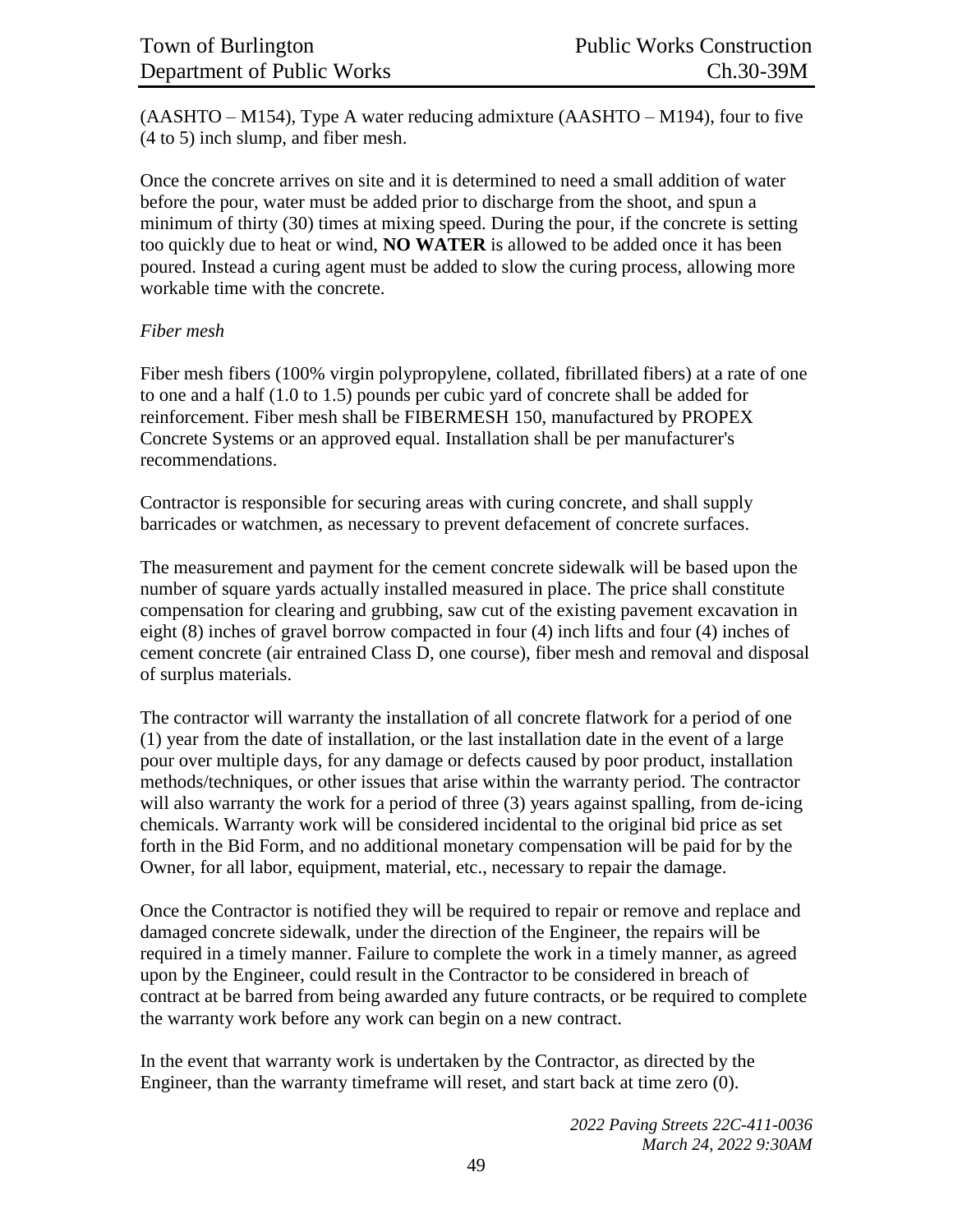The Contractor will also be responsible for repairing any damage to adjacent areas of the concrete sidewalk, as a result of their work to repair/remove the concrete sidewalk, at no additional cost to the Owner. All necessary repair work will be dictated to the Contractor by the Engineer/Owner.

Measurement and payment for this item will be made based on the unit of measurement and unit price listed on the Bid Form.

# *Item 29 – Hot Mix Asphalt Walk Surface*

This work shall consist of the installation of new Superpave Hot Mixed asphalt surface course 9.5mm sidewalk as shown upon the Plan Set or as directed by the Engineer. The furnishing and installation shall include full compensation for clearing and grubbing, saw cut of the existing pavement, excavation, grading, eight (8) inches of gravel borrow compacted in four (4) inch lifts and three (3) inches of asphalt compacted in place by means of mechanical compaction equipment, including removal and disposal of surplus material.

The HMA sidewalk shall be laid in the field by means of mechanical method, such as a sidewalk paver, and shall not be allowed to be placed by hand.

Measurement and payment for this item will be made based on the unit of measurement and unit price listed on the Bid Form.

#### *Item 30 – Mulch*

The work under this item must conform to the relevant provisions of the *Standard Specifications for Highway & Bridges* and the following:

Work under this item will include furnishing and placing various types/colors of mulch as necessary to closely match existing mulch beds that are disturbed during the project or placed as directed by the Owner.

Measurement and payment for this item will be made based on the unit of measurement and unit price listed on the Bid Form.

# *Item 31 – Mail Box Removed & Reset*

This work consists of removing and resetting present mail boxes in accordance with these specifications and in closes conformity with the lines and grades established by the Engineer, or as directed by the Engineer.

The mail boxes indicated shall be removed together with the posts, and the post holes filled with suitable material and properly tamped. If necessary during the construction the mail boxes shall be set in temporary locations as directed, so that they are easily accessible to the mail carrier. In their final permanent location the present mail boxes shall be set on new wooden bases and/or iron pipe posts as directed by the Engineer.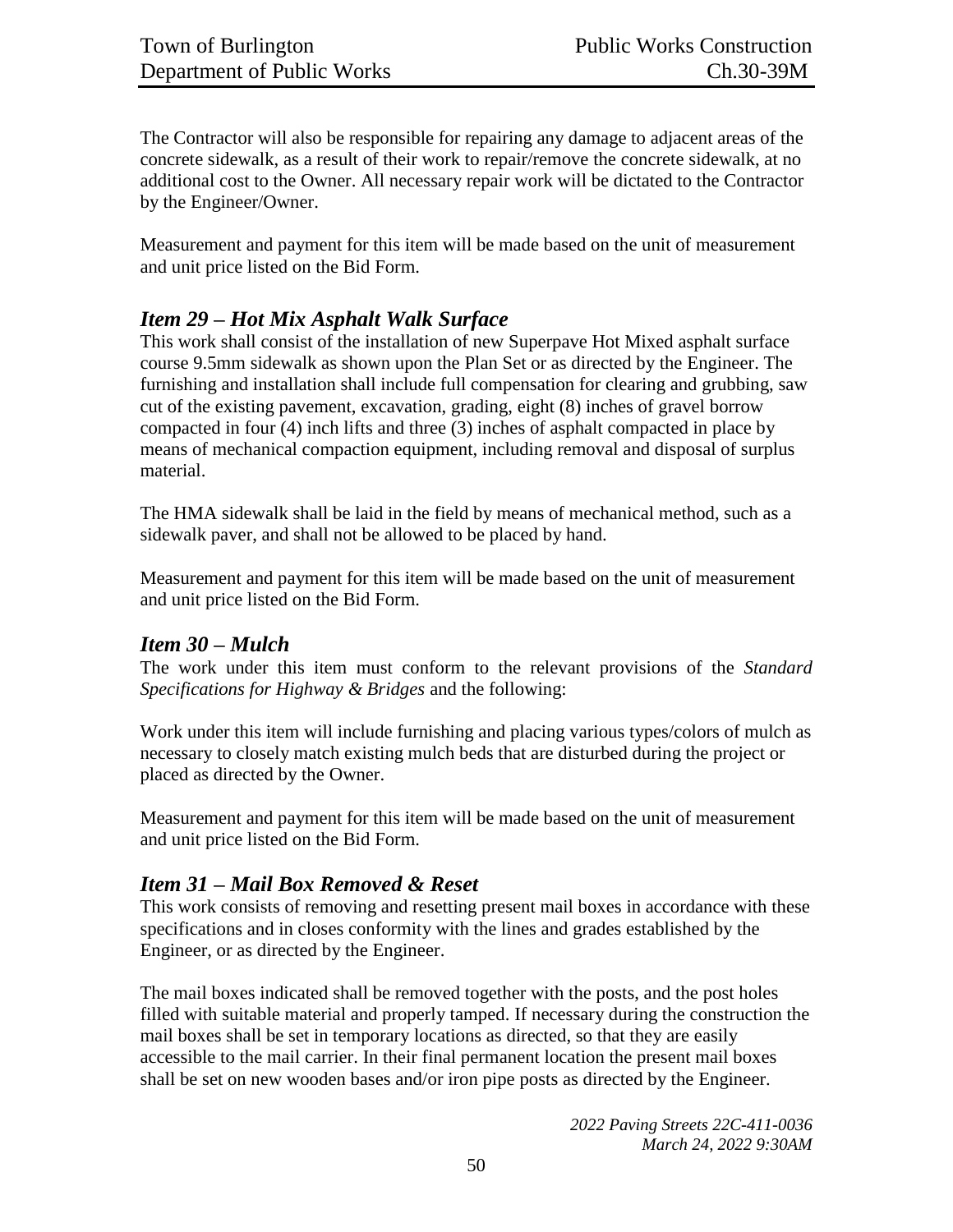All work shall include removing and stacking the mail box, preparation of foundation, backfill, compaction and other incidental thereto.

Measurement and payment for this item will be made based on the unit of measurement and unit price listed on the Bid Form.

# *Item 32 – Mobilization*

The work under this item must conform to the relevant provisions of the *Standard Specifications for Highway & Bridges* and the following:

This item will consist of preparatory work and operations including, but not limited to, those necessary for the movement of personnel, equipment, supplies, and incidentals to the project site, for the establishment of all Contractor's field offices, buildings, and other facilities necessary for work on the project and all other work and operations which must be performed or for costs which must be incurred prior to beginning work. The unit price for this item **must not exceed 3%** of the contract bid total, exclusive of this item. Failure to observe this requirement may result in rejection of the bid.

Payment for mobilization will be made on a lump sum basis.

- 1. The first payment of one third of the lump sum price or 1 percent of the total bid price, whichever is less, will be made on the first estimate.
- 2. The second payment of one third of the lump sum price or 1 percent of the total bid price, whichever is less, will be made following the completion of 5 percent of the total Contract price.
- 3. The third payment of on third of the lump sum price or 1 percent of the total bid price, whichever is less, will be made following the completion of 10 percent of the total Contract price.
- 4. Upon completion of all the work on the project, payment of any amount bid for this item in excess of the total amount previously paid will be paid by the Owner.

Measurement and payment for this item will be made based on the unit of measurement and unit price listed on the Bid Form.

# *Item 33 – Loam Borrow Item 34 – Hydro-Seeding*

This work shall consist of furnishing and placing of four (4) inches of screened loam or topsoil, re-handled and spread and machine spread hydro seed or approved equal as directed by the Engineer.

The loam shall be pre-screened before delivery to the site and be free of any rocks and stones greater than three quarters  $(34)$  of an inch trash, debris, refuse, etc. Any loam delivered to the site that is found to be sub-standard in the opinion of the Engineer, shall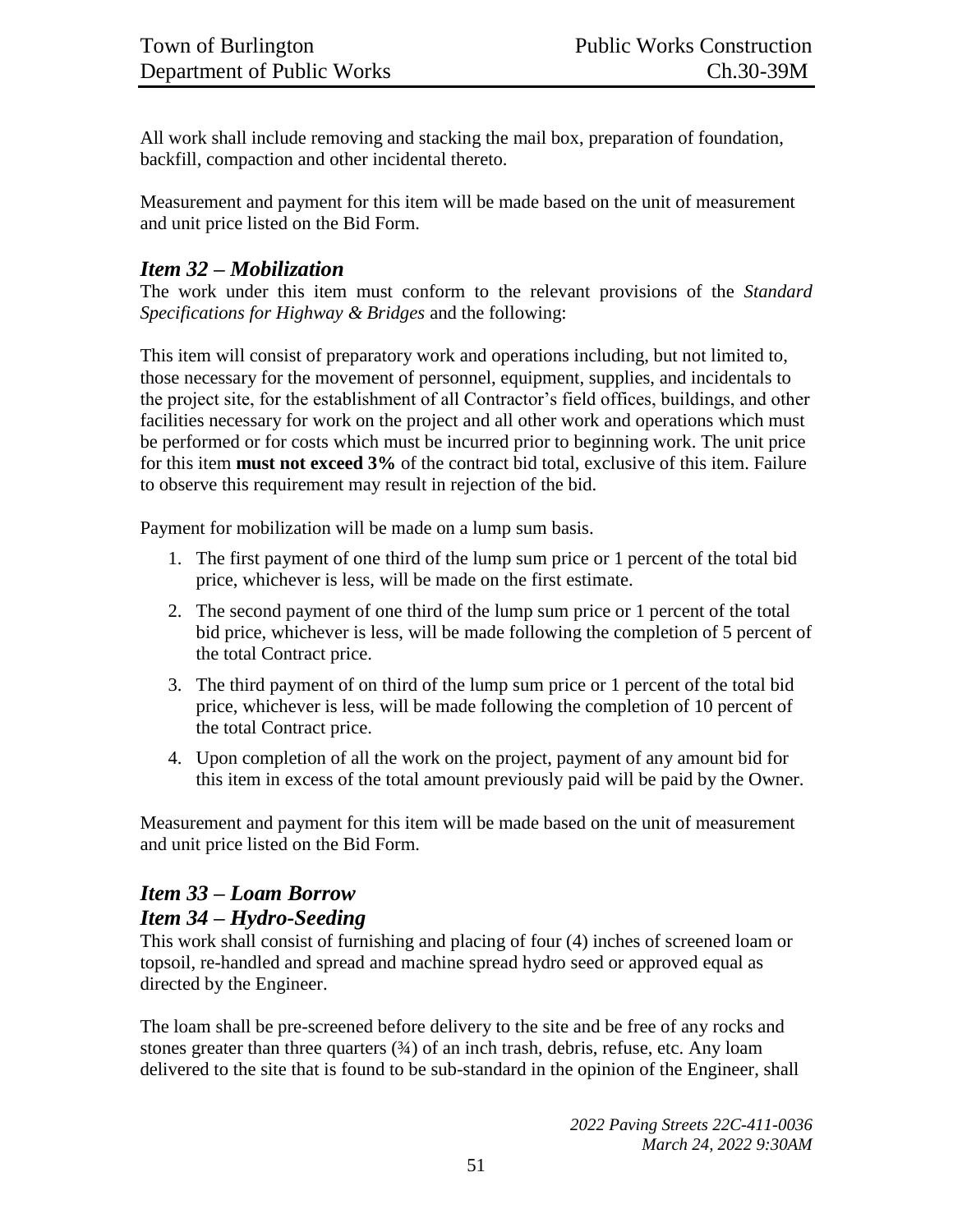be removed and trucked away by the Contractor, the price of which shall be considered incidental to this item.

The hydro seed mixture shall consist of a cellulose fiber mulch, fertilizer and versatile grass seed mixture, capable of growing in shade, direct sun and partial conditions of shade and sun.

Measurement and payment for this item will be made based on the unit of measurement and unit price listed on the Bid Form.

# *Item 35 – Traffic Management*

This work shall consist of all signage, barricade structures, traffic barrels, cones, and all other appurtenances and work required to close the road, maintain a proper detour route, and reopen the road at the completion of the Project. All signage and barricades shall be installed at heights and sight distances to the maximum extent practicable as stated in the 2009 Edition Manual on Uniform Traffic Control Devices (MUTCD), as amended. All signage shall be affixed to permanent structures such as telephone poles or other existing sign posts. All sign names and barricade names stated herein are references to the 2009 MUTCD. The Contractor shall be responsible for the removal and disposal of all components of this item.

This work also consists of all work, labor, equipment, supplies and materials necessary to paint, with florescent orange paint, and mark and erect construction signage on/for roads with raised structures/gates after the reclamation of the roadway surface. All paint and signage that fades/becomes damaged will be the responsibility of the contractor to freshen up/replace, as directed by the Engineer.

The Traffic Management plan does not include the cost of Police Detail Officer(s). The cost of the Police Detail Officer(s) will be paid for by the Town of Burlington. The responsibility to arrange the appropriate amount of Police Detail Officer(s) is the responsibility of the Contractor. The quantity will be determined by the Engineer and/or Town of Burlington's Police Department. The contractor is responsible to arrange and schedule Police Detail Officer(s) in accordance with the Town of Burlington's Police Department policies. Costs resulting from violating the policies, such as not providing enough notice when canceling Detail Officers, will be charged to the Contractor.

#### *Road Closure Signs*

Road closure signs shall be W20-3 and installed at the approximate locations as directed by the Engineer.

#### *Detour Signs*

Detour signs without arrows shall be M4-8 and installed at the approximate locations as directed by the Engineer.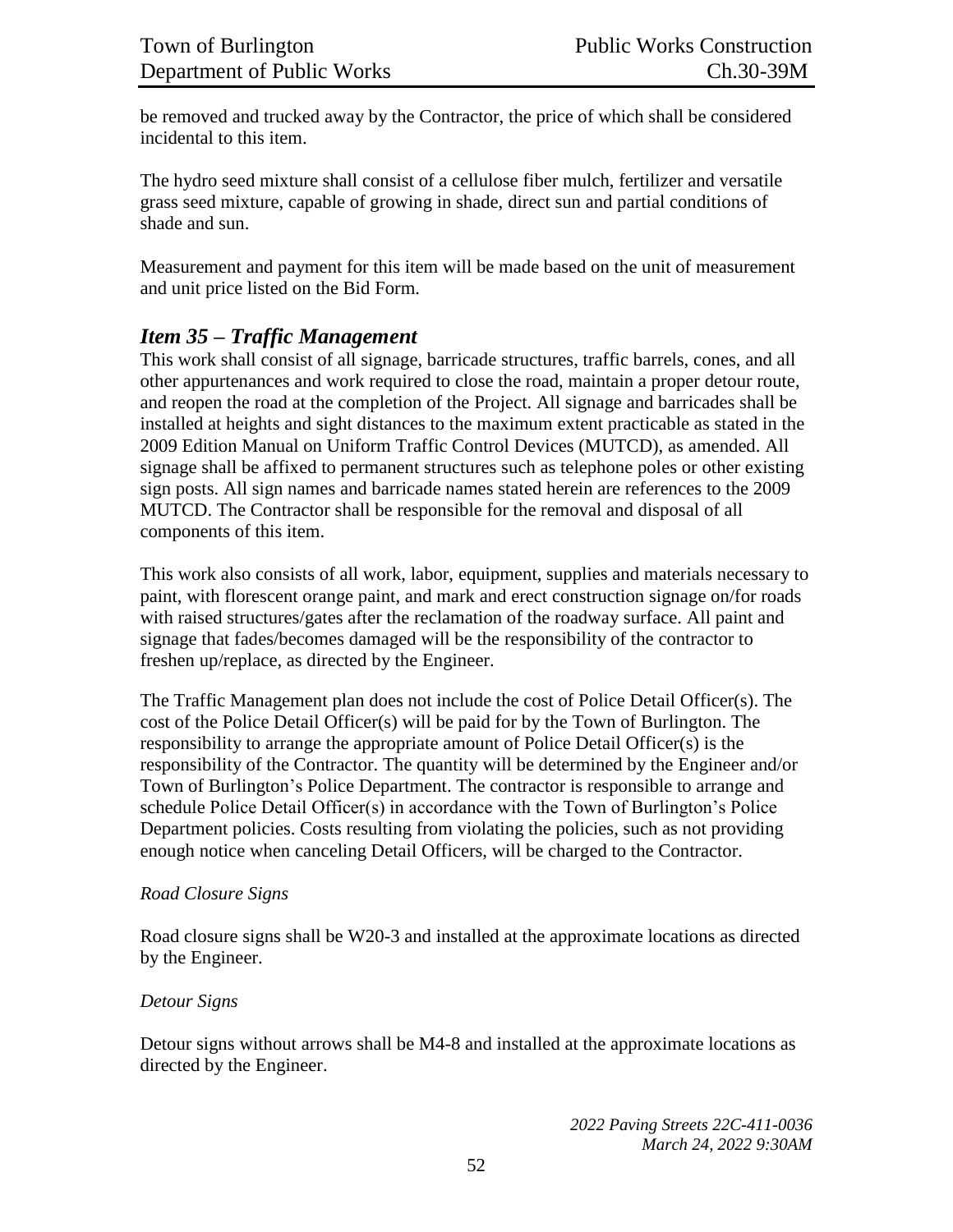Turning detour signs shall be either M4-9 or M4-10 for the project as directed by the Engineer. One type of sign shall be selected for the entire detour route and a combination of the two will not be acceptable.

#### *Barricades, Traffic Barrels, Cones*

Detour barricades shall be Type 3 Barricades based on the 2009 MUTCD with warning lights. These barricades shall be installed in a method that, when and where possible, will allow residents to access their property, as best as possible to prevent damage to the new pavement surface, while detouring common traffic.

Worksite barricades shall be installed at the worksite for the duration of the road closure to prevent all types of traffic to enter. Acceptable worksite barricades, fencing, traffic barrels, cones, or other barricades as approved by the Engineer.

All work shall include implementing and maintaining the traffic management plan as well as all painting of raised structures and gates described herein. The payment shall include furnishing, installing, and dismantling and disposing all the necessary barricades to fully isolate each construction site, as necessary, for the entire duration of this contract.

Measurement and payment for this item will be made based on the unit of measurement and unit price listed on the Bid Form.